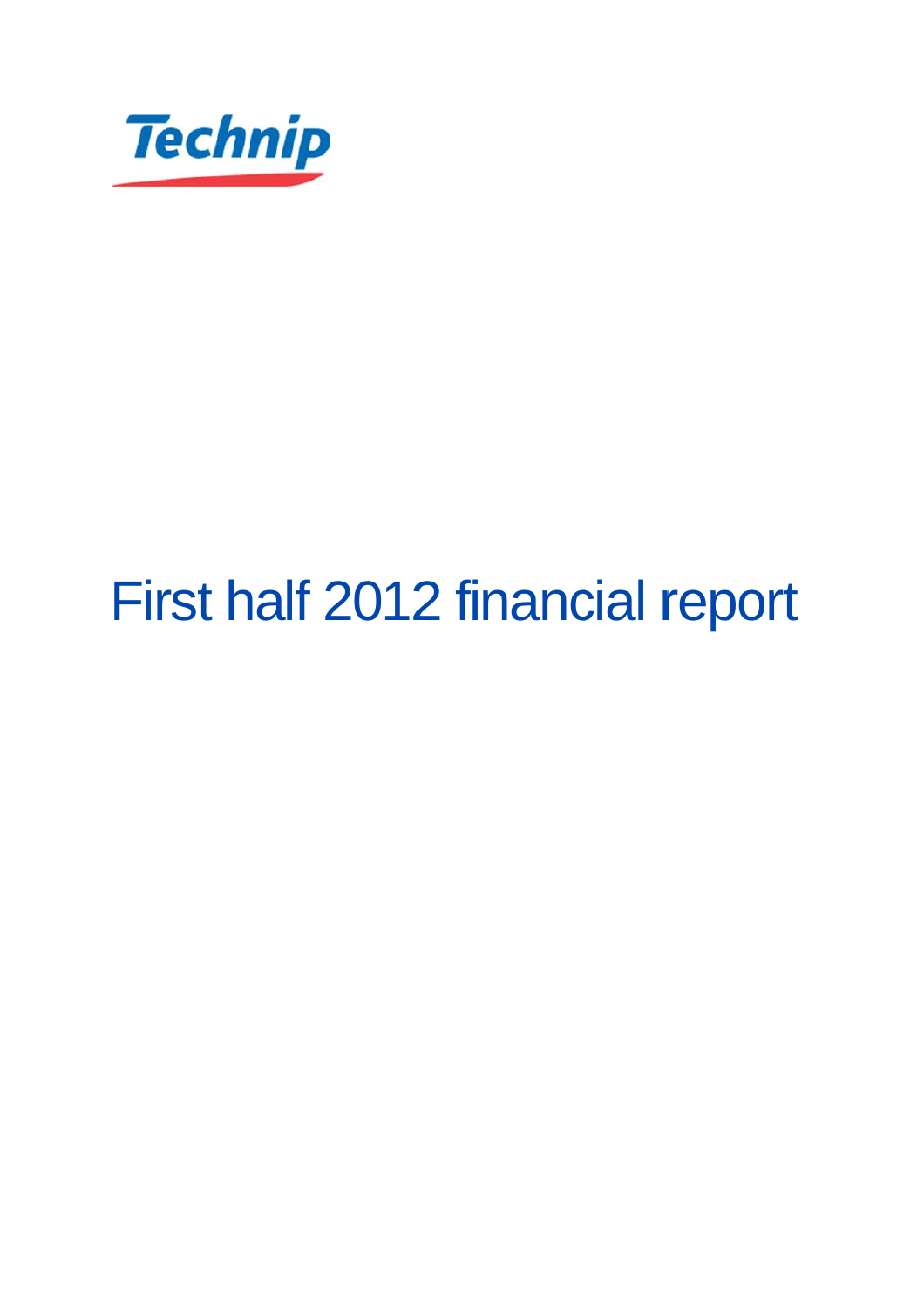#### STATEMENT OF THE PERSON RESPONSIBLE FOR THE FIRST HALF  $2^{\circ}$

| 3   | <b>2012 INTERIM CONDENSED CONSOLIDATED FINANCIAL</b>            |  |
|-----|-----------------------------------------------------------------|--|
|     |                                                                 |  |
|     |                                                                 |  |
|     |                                                                 |  |
|     |                                                                 |  |
|     |                                                                 |  |
|     | 6 - NOTES TO THE CONDENSED CONSOLIDATED FINANCIAL STATEMENTS 44 |  |
|     |                                                                 |  |
| (a) |                                                                 |  |
| (b) |                                                                 |  |
| (c) |                                                                 |  |
|     |                                                                 |  |
|     |                                                                 |  |
|     |                                                                 |  |
|     |                                                                 |  |
|     |                                                                 |  |
|     |                                                                 |  |
|     |                                                                 |  |
|     |                                                                 |  |
|     |                                                                 |  |
|     |                                                                 |  |
|     |                                                                 |  |
| (a) |                                                                 |  |
| (b) |                                                                 |  |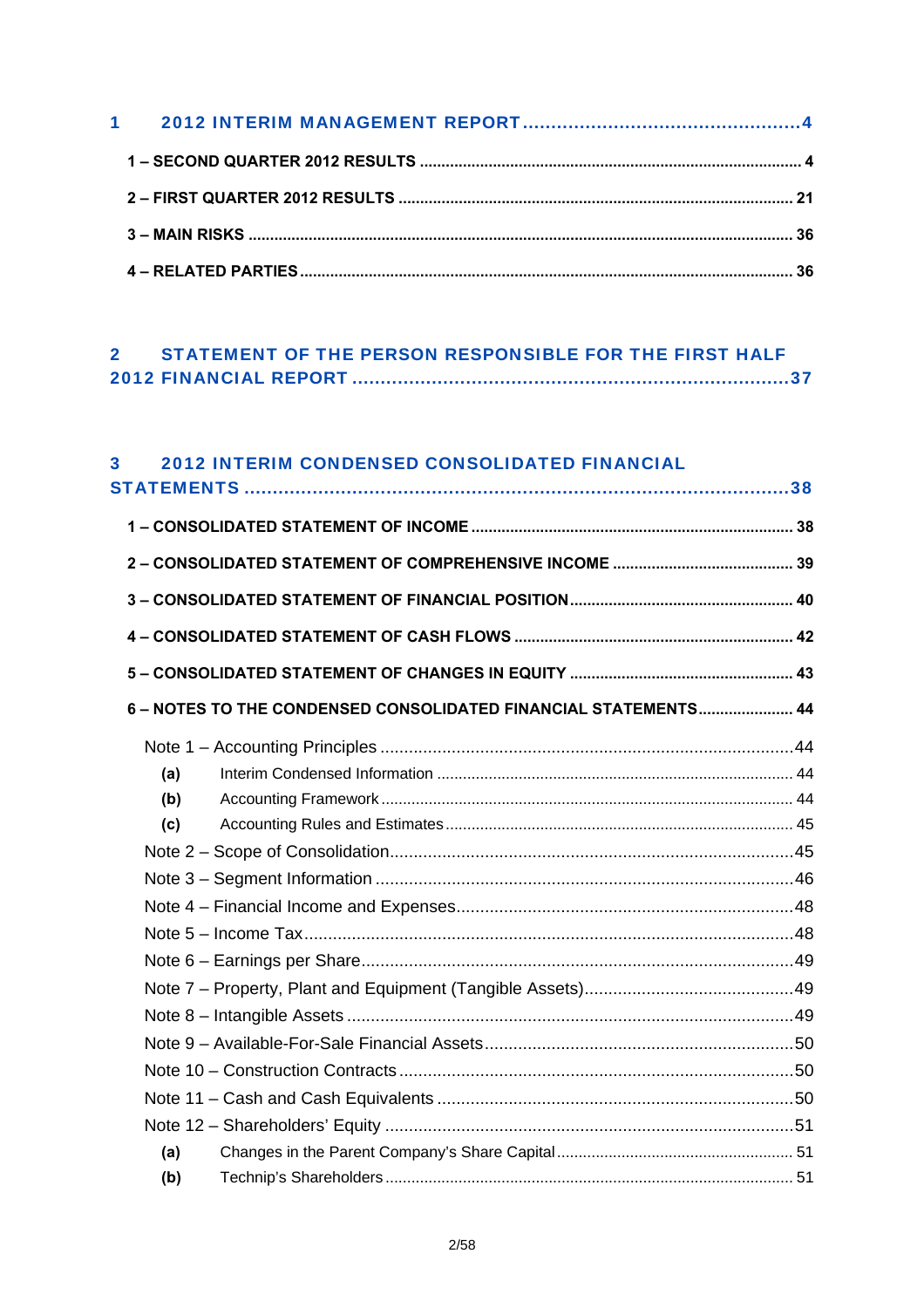| (c) |                                                                    |  |
|-----|--------------------------------------------------------------------|--|
| (d) |                                                                    |  |
| (e) | Share Subscription Option Plans and Share Purchase Option Plans 52 |  |
| (f) |                                                                    |  |
|     |                                                                    |  |
|     |                                                                    |  |
|     |                                                                    |  |
|     |                                                                    |  |
|     |                                                                    |  |
|     |                                                                    |  |
|     |                                                                    |  |

### 4 STATUTORY AUDITORS' REVIEW REPORT ON THE 2012 INTERIM FINANCIAL INFORMATION ............................................................................ 56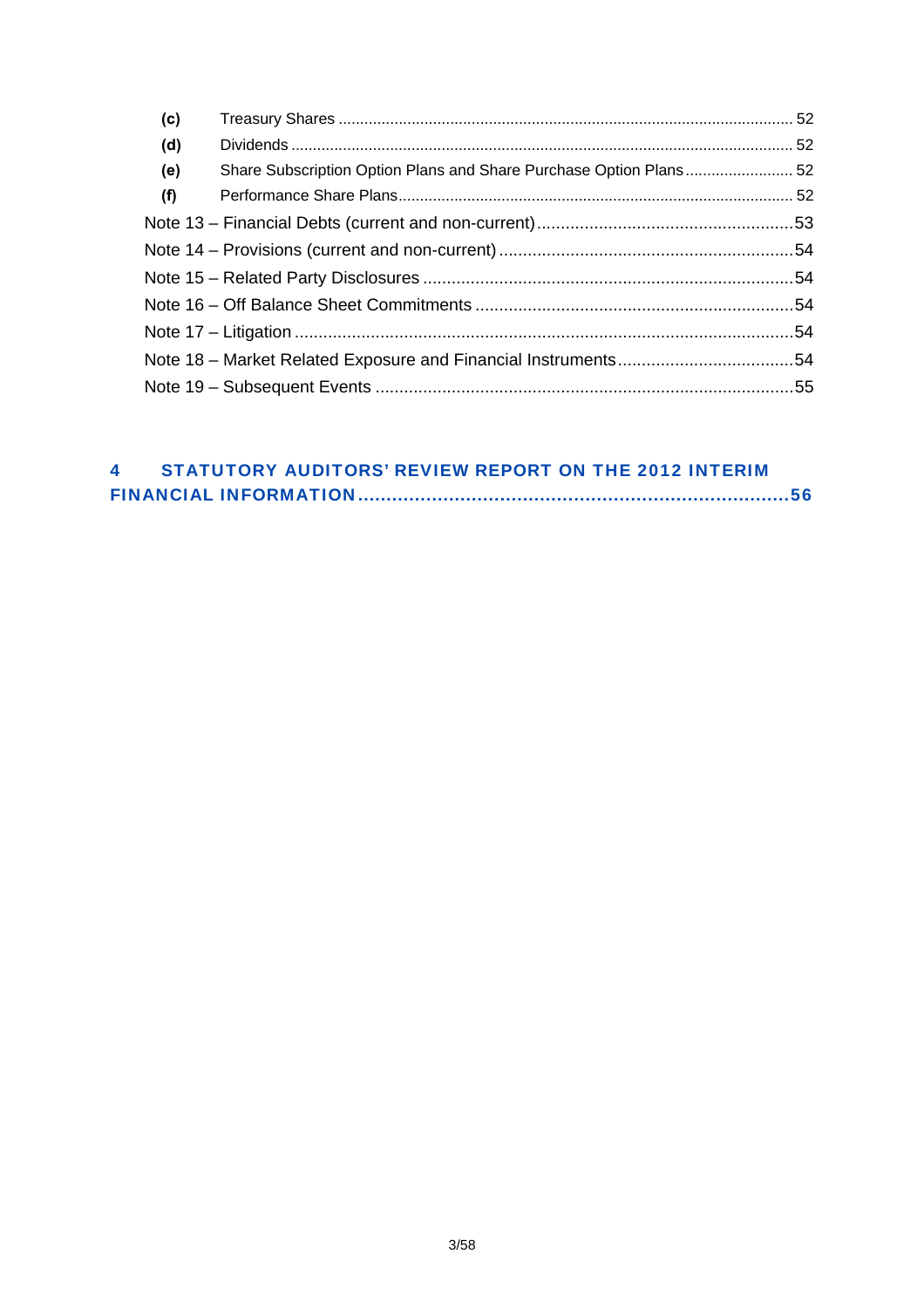## 1 2012 INTERIM MANAGEMENT REPORT

### 1 – SECOND QUARTER 2012 RESULTS

### **SECOND QUARTER 2012 RESULTS**

- **Order intake of €2,516 million**
- **Record backlog of €12,724 million, of which €5,963 million in Subsea**
- **Revenue of €2,052 million**
- **Operating margin<sup>1</sup> of 9.9%**
- **Net income of €134 million**

### **FULL YEAR 2012 OUTLOOK CONFIRMED2**

- **Group revenue between €7.65 and €8.00 billion**
- **Subsea revenue between €3.35 and €3.50 billion, with operating margin around 15%, both including Global Industries**
- **Onshore/Offshore revenue between €4.3 and €4.5 billion, with operating margin between 6% and 7%**

On July 24, 2012, Technip's Board of Directors approved the second quarter and first half 2012 consolidated accounts.

| € million (Except Diluted Earnings per<br>Share)            | 2Q 11   | 2Q 12   | Change             | 1H 11   | 1H 12   | <b>Change</b> |
|-------------------------------------------------------------|---------|---------|--------------------|---------|---------|---------------|
| Revenue                                                     | 1,663.9 | 2,052.2 | 23.3%              | 3,100.1 | 3,817.5 | 23.1%         |
| EBITDA <sup>3</sup>                                         | 212.6   | 253.8   | 19.4%              | 391.6   | 458.5   | 17.1%         |
| <b>EBITDA Margin</b>                                        | 12.8%   | 12.4%   | (41)bp             | 12.6%   | 12.0%   | (62)bp        |
| <b>Operating Income from Recurring</b><br><b>Activities</b> | 175.6   | 203.8   | 16.1%              | 320.4   | 369.0   | 15.2%         |
| <b>Operating Margin</b>                                     | 10.6%   | 9.9%    | (62) <sub>bp</sub> | 10.3%   | 9.7%    | (67) bp       |
| <b>Operating Income</b>                                     | 175.6   | 200.8   | 14.4%              | 320.4   | 366.0   | 14.2%         |
| Net Income                                                  | 132.5   | 134.2   | 1.3%               | 236.8   | 246.4   | 4.1%          |
| Diluted Earnings per Share <sup>4</sup> ( $\in$ )           | 1.15    | 1.13    | (1.8)%             | 2.06    | 2.08    | 0.9%          |
| <b>Order Intake</b>                                         | 2,092   | 2,516   |                    | 3,384   | 5,826   |               |
| <b>Backlog</b>                                              | 9,413   | 12,724  |                    |         |         |               |

**Thierry Pilenko, Chairman and CEO**, commented: "Technip's second quarter revenue and profit were fully in line with our objectives. In Subsea, activity was strong across all our regions and revenue jumped almost 50% year-on-year. In Onshore/Offshore, major projects continued to move through their construction phases and revenue grew by almost 7%.

Second quarter order intake was again at a high level, reflecting our strong positions in key regions and technologies, and so our backlog grew to €12.7 billion. Order intake in Subsea was diversified geographically and by size. The North Sea and Asia Pacific were notably strong. In Onshore/Offshore, we took a substantial EPC project with high technology content in the Middle East and, in Malaysia, we won our second FLNG project.

<sup>&</sup>lt;sup>1</sup> Operating income from recurring activities divided by revenue.

<sup>&</sup>lt;sup>2</sup> Based on the year-to-date average exchange rates.

<sup>&</sup>lt;sup>3</sup> Operating income from recurring activities before depreciation and amortization.

<sup>&</sup>lt;sup>4</sup> As per IFRS, diluted earnings per share are calculated by dividing profit or loss attributable to the Parent Company's Shareholders, restated from financial interest related to dilutive potential ordinary shares, by the weighted average number of outstanding shares during the period, plus the effect of dilutive potential ordinary shares related to the convertible bonds, dilutive stock options and performance shares calculated according to the "Share Purchase Method" (IFRS 2), less treasury shares. In conformity with this method, anti-dilutive stock options are ignored in calculating EPS. Dilutive options are taken into account if the subscription price of the stock options plus the future IFRS 2 charge (i.e. the sum of annual charge to be recorded until the end of the stock option plan) is lower than the average market share price during the period.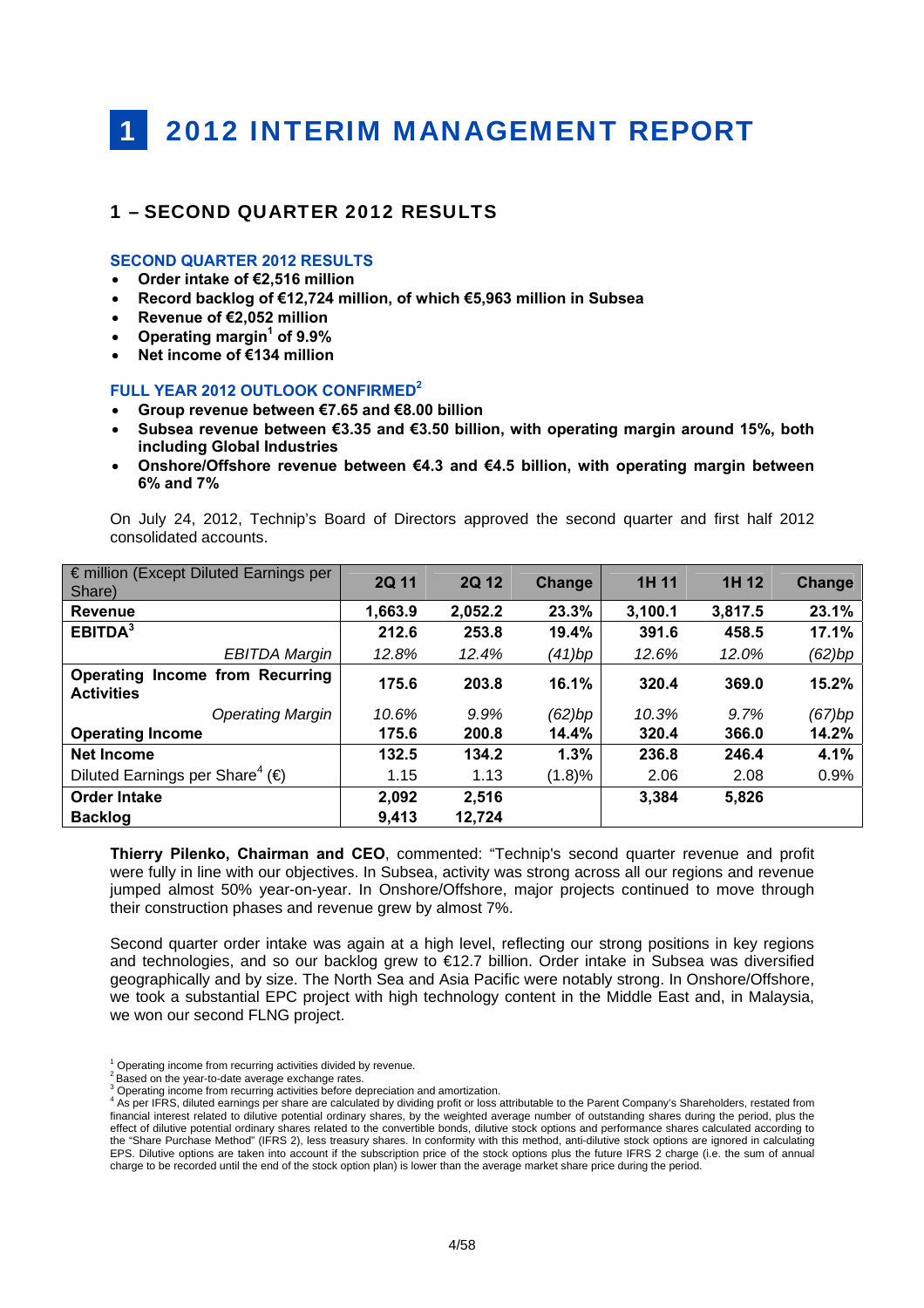The proposed acquisition of the Stone & Webster Process Technologies business that we announced in May is intended to reinforce the range of skills, technologies and services Technip offers. This move would strengthen our ability to provide services from the very start of onshore project life cycle and roughly double the flow of our revenues built around technologies.

Looking ahead, we continue to see strong bidding activity in nearly all our markets, with no impact as yet from either the lower market price of oil or economic issues affecting Europe. Our customers remain focused on solving technology and resource challenges to meet their production objectives. Hence, we are investing to enhance our position, continuously recruiting talents and ramping up our capex program.

In summary, whilst remaining rightly cautious about the economic uncertainties around us, we reiterate our 2012 financial objectives, and are confident in benefiting from the robust growth prospects of our industry."

### **I. PORTFOLIO OF PROJECTS**

### **1. Second Quarter 2012 Order Intake**

During second quarter 2012, Technip's order intake was €2,516 million. The breakdown by business segment was as follows:

| Order Intake ( $\notin$ million) | 2Q 2011 | 2Q 2012 |
|----------------------------------|---------|---------|
| Subsea                           | 1.018.1 | 1,335.8 |
| l Onshore/Offshore               | 1.073.4 | 1.180.0 |
| Total                            | 2.091.5 | 2.515.8 |

**Subsea** order intake in the North Sea included several small and medium size contracts as well as a larger EPCI (engineering, procurement, construction & installation) contract to install pipe-in-pipe with our leading reel-lay method for the Bøyla field development in Norway. We also continued to expand into new markets: in the Middle East, we won the South West Fatah and Falah contract and in Mexico, we won two EPCI contracts in the Bay of Campeche. Other regions continued to see various diversified awards such as the Panyu EPCI in China and Prelude FLNG subsea installation in Australia, which followed the contract related to the floating facility we won one year ago.

**Onshore/Offshore** order intake in Asia Pacific included services contracts for the fabrication of Petronas FLNG in Malaysia and Ichthys FPSO in Australia. In the Middle East, our teams will work on a high technology petrochemical project in Saudi Arabia, underlying the success of our differentiating strategy in this region. Elsewhere, several strategic FEEDs projects were awarded, including the Tobolsk polyethylene plant in Russia.

Listed in annex IV (b) are the main contracts announced since April 2012 and their approximate value if publicly disclosed.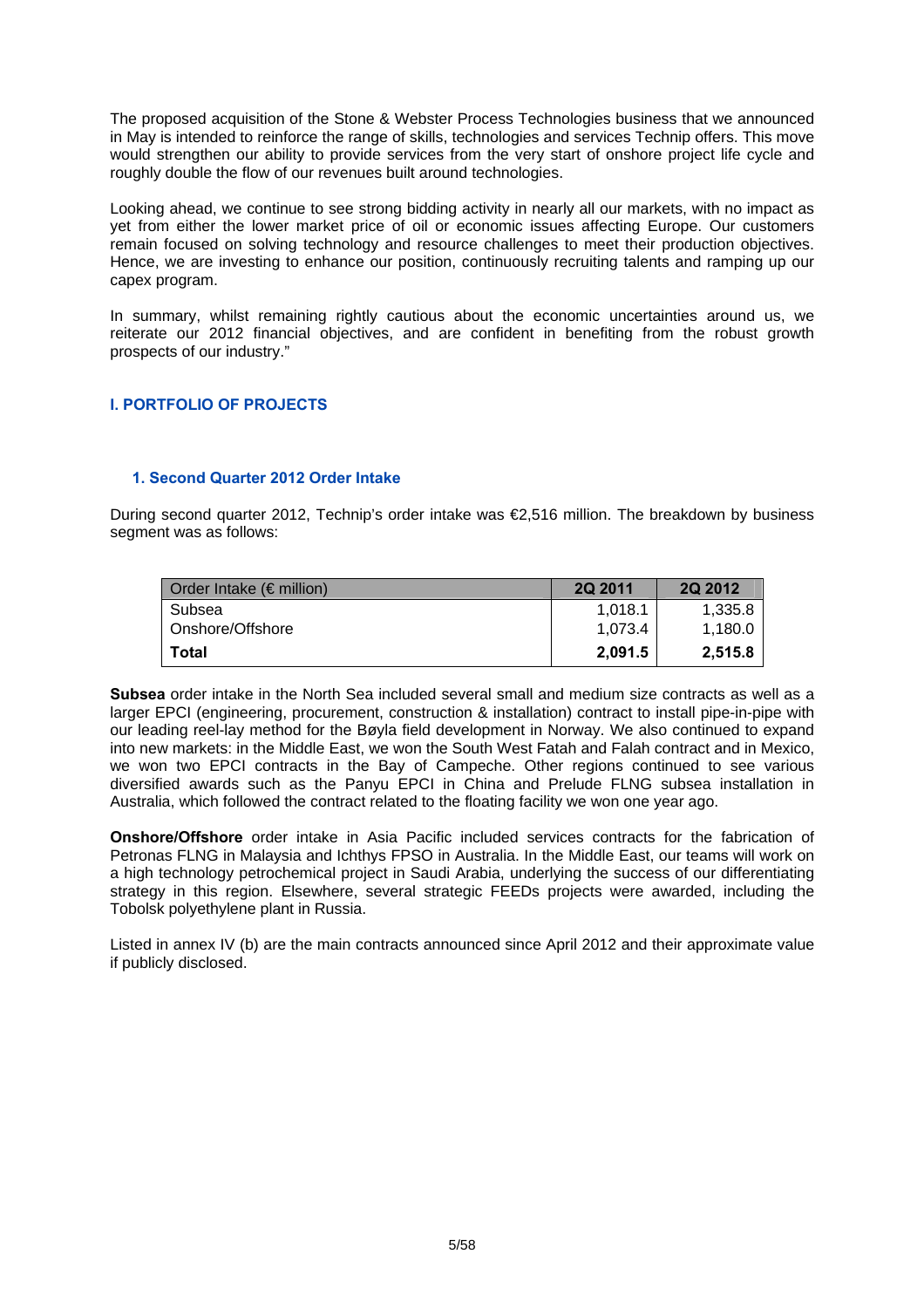### **2. Backlog by Geographic Area**

At the end of second quarter 2012, Technip's **backlog** rose to €12,724 million, compared with €12,344 million at the end of first quarter 2012 and €9,413 million at the end of second quarter 2011.

This backlog remains well diversified in terms of project type, size, technology and by geographic area as set out in the table below.

| Backlog by Geographic Area   | March 31, | <b>June 30,</b> | Change     |
|------------------------------|-----------|-----------------|------------|
| $(\epsilon$ million)         | 2012      | 2012            |            |
| Europe, Russia, Central Asia | 3,328.3   | 3,402.9         | 2.2%       |
| Africa                       | 1,297.7   | 1,152.2         | $(11.2)\%$ |
| Middle East                  | 1,655.9   | 1,784.3         | 7.8%       |
| Asia Pacific                 | 2,247.1   | 2,764.3         | 23.0%      |
| Americas                     | 3,815.1   | 3,620.0         | (5.1)%     |
| <b>Total</b>                 | 12,344.1  | 12,723.7        | 3.1%       |

### **3. Backlog Scheduling**

Approximately 29% of the backlog is scheduled for execution in 2012.

| Backlog Scheduling as of<br>Estimated<br>June 30, 2012 ( $\notin$ million) | <b>Subsea</b> | <b>Onshore/Offshore</b> | <b>Group</b> |
|----------------------------------------------------------------------------|---------------|-------------------------|--------------|
| 2012 (6 months)                                                            | 1,520.0       | 2,145.2                 | 3,665.2      |
| 2013                                                                       | 2,066.6       | 2,577.2                 | 4,643.8      |
| 2014 and beyond                                                            | 2,376.5       | 2,038.2                 | 4,414.7      |
| <b>Total</b>                                                               | 5,963.1       | 6,760.6                 | 12,723.7     |

### **II. SECOND QUARTER 2012 OPERATIONAL & FINANCIAL HIGHLIGHTS**

### **1. Subsea**

**Subsea** main operations for the quarter were as follows:

- In the **North Sea**, offshore operations continued on Goliat, north of the Arctic Circle in the Barents Sea, as well as on Gryphon Area Reinstatement Program and Causeway development in the UK. To support our operations in the region, the North Sea Giant vessel was chartered for several years, as was a new vessel to be built in Norway, which will be delivered to Technip in 2014,
- In the **Americas**:
	- o In Brazil, the Papa Terra Integrated Production Bundle (IPB) topside module was delivered to Petrobras, fabrication of flexible pipes for the Baleia Azul development progressed, and the Deep Capixaba export pipeline project was delivered to the client ahead of schedule,
	- o In the Gulf of Mexico, pipelay works for the L56-57 project were completed in Mexican waters, while fabrication of flexible pipes with 3,000 meters water depth design capacity for the MWCS continued to progress,
	- o In Venezuela, work progressed on the Mariscal Sucre accelerated development,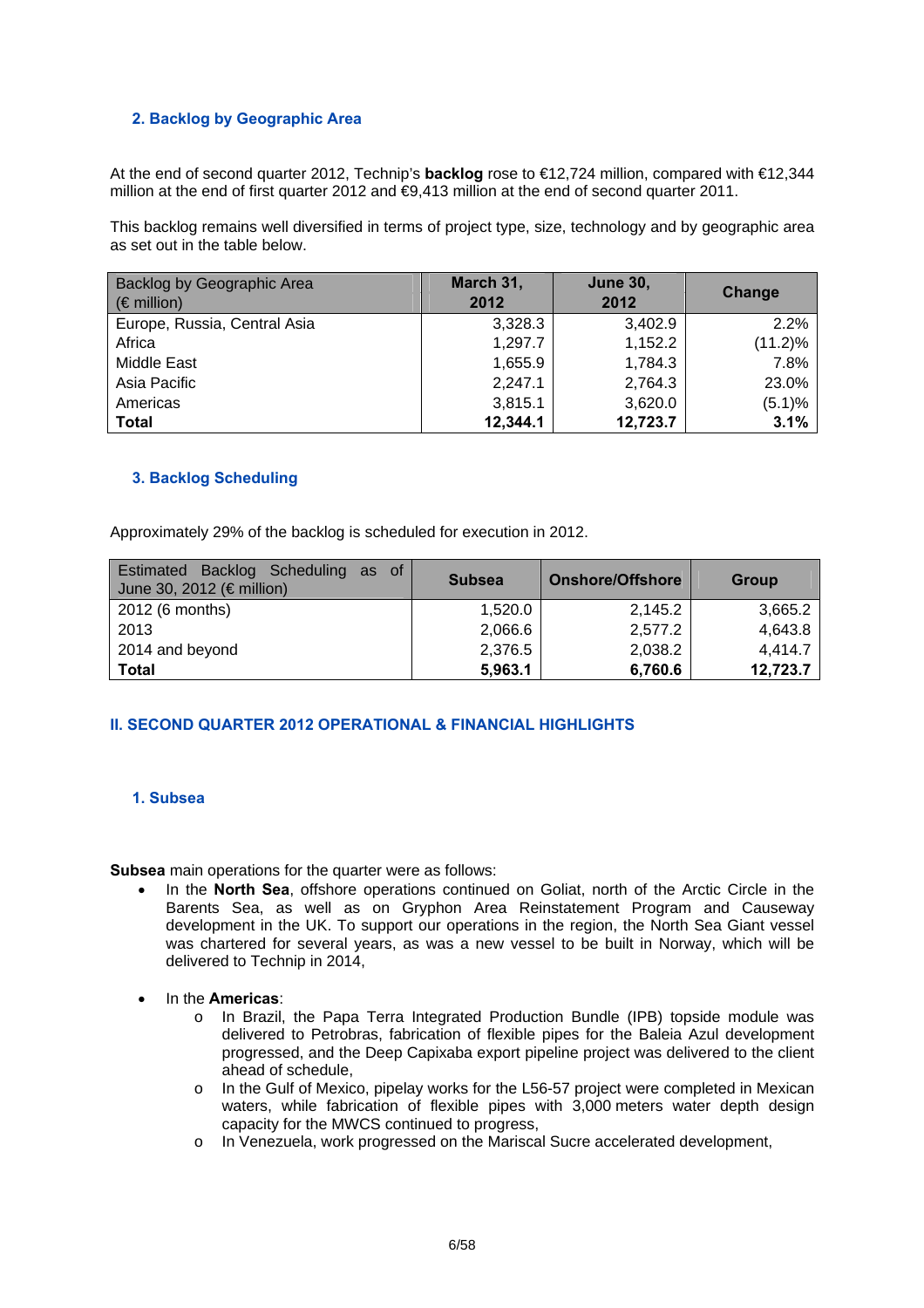- In **Africa**, offshore operations completed on GirRi project in Angola, offshore operations continued in Congo & Gabon for CoGa, and procurement activities started on Jubilee 1A project in Ghana,
- In **Asia Pacific**, the G1201 vessel started her first S-lay project for the Liwan shallow water project, while offshore operations continued on Liuhua 11-1 in China. Fabrication of Fletcher Finucane's flexible pipes started at the Asiaflex manufacturing plant, in Malaysia.

Overall Group **vessel utilization rate** for the second quarter was 74%, compared with 62% for the first quarter 2012.

Subsea **financial performance** is set out in the following table:

| $\epsilon$ million                                | 2Q 2011 | 2Q 2012 | Change  |
|---------------------------------------------------|---------|---------|---------|
| <b>Subsea</b>                                     |         |         |         |
| Revenue                                           | 659.7   | 981.2   | 48.7%   |
| <b>EBITDA</b>                                     | 141.5   | 188.5   | 33.2%   |
| <b>EBITDA Margin</b>                              | 21.4%   | 19.2%   | (224)bp |
| <b>Operating Income From Recurring Activities</b> | 111.9   | 145.7   | 30.2%   |
| <b>Operating Margin</b>                           | 17.0%   | 14.8%   | (211)bp |

### **2. Onshore/Offshore**

**Onshore/Offshore** main operations for the quarter were as follows:

- In the **Middle East**:
	- o In Qatar, mechanical, electrical & instrumentation works started on PMP,
	- o In Saudi Arabia, engineering and procurement activities were nearly completed and construction works continued on the Jubail refinery. On Khafji Crude Related project, first modules are ready for delivery to site,
	- o Offshore Abu Dhabi, works continued on Satah gas development,
- In **Asia Pacific**:
	- o In Australia, activities progressed on Prelude FLNG, as well as on Wheatstone and Greater Gorgon fixed platforms, while Ichthys FPSO engineering works started,
	- o In China, production started on both Ningxia LNG trains,
	- o In Malaysia, RAPID refining and petrochemical complex FEED works started,
- In the **Americas**,
	- o In the Gulf of Mexico, fabrication of Lucius Spar hull progressed on Pori, our yard in Finland, while FEED works for Mad Dog Phase II Spar continued under BP's 10-year Spar platform frame agreement,
	- o In Brazil, engineering works for P-58 and P-62 FPSOs were almost completed, and deliveries of main equipment and bulk materials continued on the Cubatão refinery,
	- o In Venezuela, basic & FEED works started on Petrocarabobo upgrader,
- **Elsewhere**, activities on Algiers refinery in Algeria and Ikra vinyl plant in Russia continued to progress, and Burgas refinery activities ramped up in Bulgaria.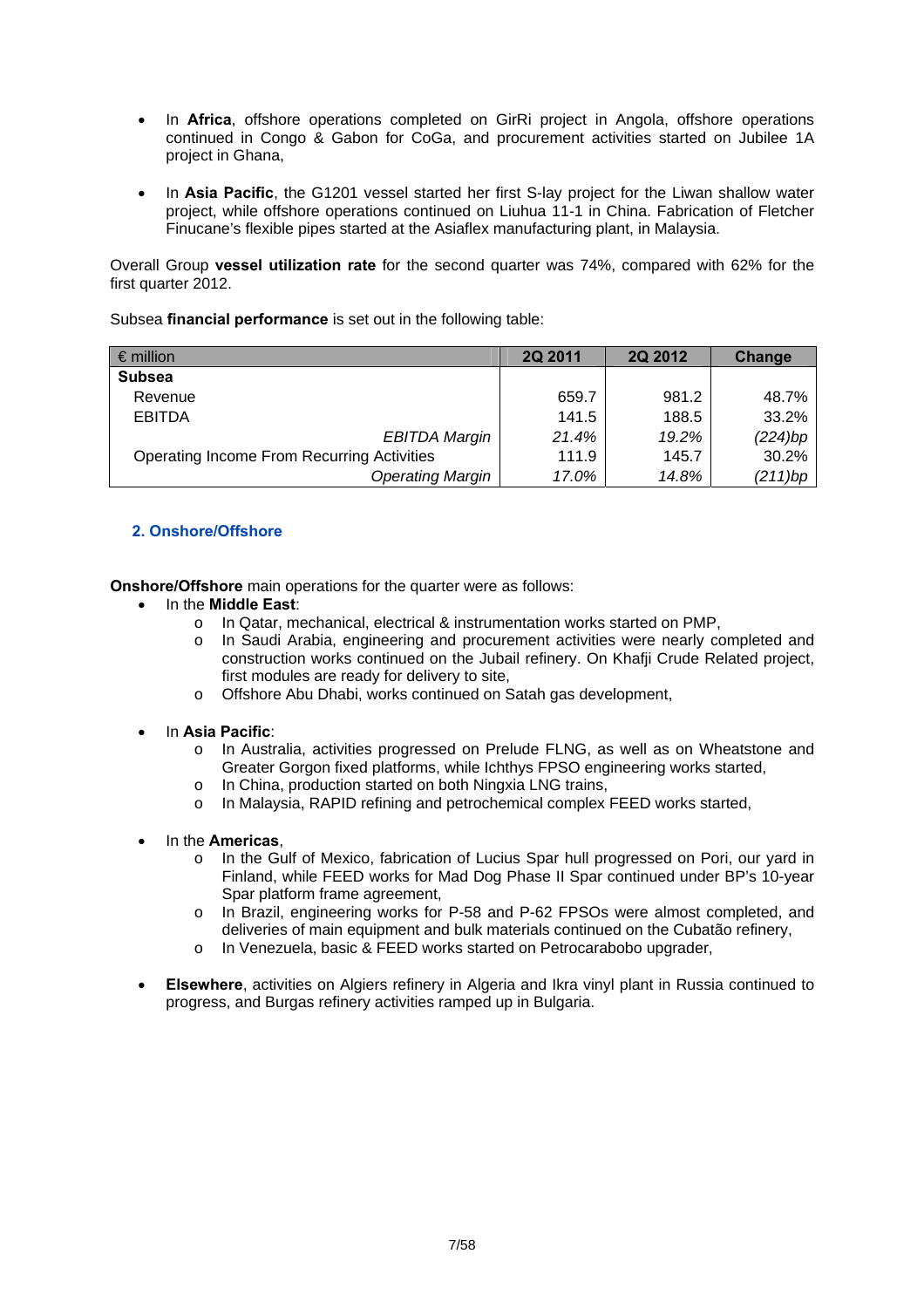Onshore/Offshore **financial performance** is set out in the following table:

| $\epsilon$ million                         | 2Q 2011 | 2Q 2012 | Change    |
|--------------------------------------------|---------|---------|-----------|
| <b>Onshore/Offshore</b>                    |         |         |           |
| Revenue                                    | 1.004.2 | 1.071.0 | 6.7%      |
| Operating Income From Recurring Activities | 76.4    | 75.6    | $(1.0)\%$ |
| <b>Operating Margin</b>                    | 7.6%    | 7.1%    | (55)bp    |

### **3. Group**

Technip Group's **Operating Income From Recurring Activities** including Corporate charges as detailed in annex I (c) is set out in the following table:

| $\epsilon$ million                         | 2Q 2011 | 2Q 2012 | Change |
|--------------------------------------------|---------|---------|--------|
| Group                                      |         |         |        |
| Revenue                                    | 1,663.9 | 2,052.2 | 23.3%  |
| Operating Income From Recurring Activities | 175.6   | 203.8   | 16.1%  |
| <b>Operating Margin</b>                    | 10.6%   | 9.9%    | (62)bp |

In second quarter 2012, **foreign exchange** had a positive impact estimated at €67 million on revenue and a positive impact estimated at €5 million on operating income from recurring activities.

**Financial result** on contracts recognized as revenue amounted to €4 million in second quarter 2012.

### **4. Group Net Income**

**Operating income** was €201 million in second quarter 2012, including €3 million of acquisition costs, versus €176 million a year ago.

**Financial result** in second quarter 2012 included a €12 million negative impact from changes in foreign exchange rates and fair market value of hedging instruments, compared with a €15 million positive impact last year.

The variation in **Diluted Number of Shares** is mainly due to the potential dilution of convertible bonds (OCEANE), as well as share subscription options and performance shares granted to Technip Group employees.

| $\epsilon$ million, except Diluted Earnings per Share, and<br><b>Diluted Number of Shares</b> | <b>2Q 2011</b> | <b>2Q 2012</b> | Change     |
|-----------------------------------------------------------------------------------------------|----------------|----------------|------------|
| Operating Income From Recurring Activities                                                    | 175.6          | 203.8          | 16.1%      |
| Income / (Charges) from Non-Current Activities                                                |                | (3.0)          | nm         |
| Operating Income                                                                              | 175.6          | 200.8          | 14.4%      |
| <b>Financial Result</b>                                                                       | 11.3           | (17.9)         | nm         |
| Income Tax Expense                                                                            | (55.6)         | (48.0)         | $(13.7)\%$ |
| <b>Effective Tax Rate</b>                                                                     | 29.7%          | 26.2%          | (350)bp    |
| Non-Controlling Interests                                                                     | 1.2            | (0.7)          | nm         |
| <b>Net Income</b>                                                                             | 132.5          | 134.2          | 1.3%       |
| <b>Diluted Number of Shares</b>                                                               | 117,267,3      | 123.391.1      | 5.2%       |
|                                                                                               | 00             | 78             |            |
| Diluted Earnings per Share $(\epsilon)$                                                       | 1.15           | 1.13           | $(1.8)\%$  |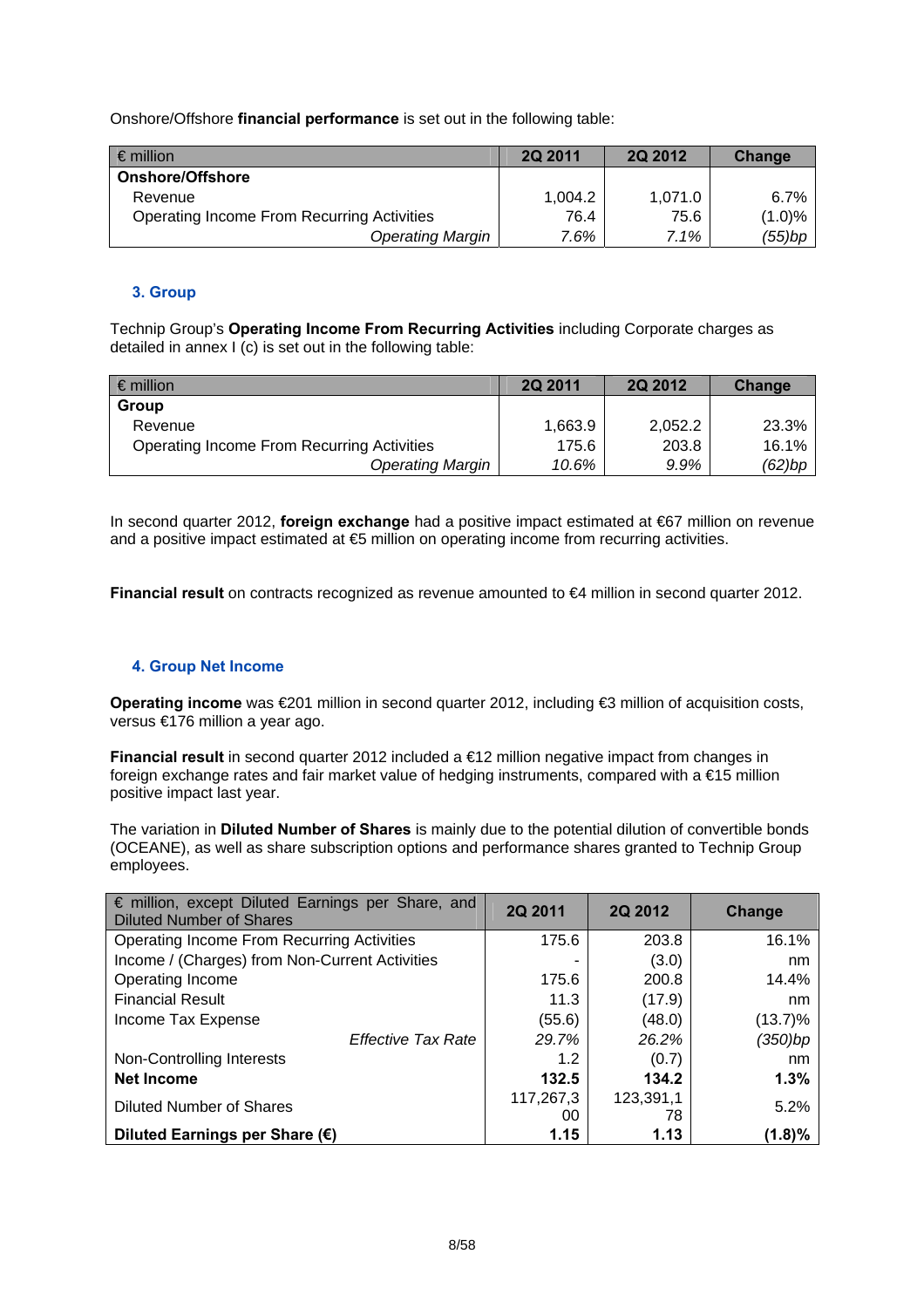### **5. Cash Flow and Statement of Financial Position**

As of June 30, 2012, Group's **net cash position** was €252 million compared to €629 million at the end of March 2012.

| $\epsilon$ million                                       |         |
|----------------------------------------------------------|---------|
| Net Cash Position as of March 31, 2012                   | 629.4   |
| Net Cash Generated from / (Used in) Operating Activities | (67.7)  |
| of which:                                                |         |
| Cash Generated from / (Used in) Operations               | 232.0   |
| Change in Working Capital Requirements                   | (299.7) |
| <b>Capital Expenditures</b>                              | (152.4) |
| Dividends Paid                                           | (172.6) |
| Other including FX Impacts*                              | 15.3    |
| Net Cash Position as of June 30, 2012                    | 252.0   |

*(\*) Includes impact of preliminary assessment of purchase price allocation of Global Industries, which is reflected in restated December 31, 2011 statement of financial position, in annex II.* 

**Capital expenditures** for second quarter 2012 increased strongly to €152 million compared to €62 million one year ago. This notably covered key milestone payments related to the fabrication of the Deep Orient and the two Brazilian 550t Flex-lay vessels, as well as works to adapt the newly chartered North Sea Giant vessel. In the first half of 2012, capital expenditures amounted to €248 million versus €112 million one year ago. Total capital expenditure for 2012 is now expected to exceed €400 million.

**Shareholders' equity** as of June 30, 2012, was €3,780 million compared with €3,673 million as of December 31, 2011.

The **consolidated statement of financial position** as of June 30, 2012 includes €325 million raised in June, through 10, 15 & 20-year private debt issues.

### **III. FULL YEAR 2012 OUTLOOK CONFIRMED**

- Group revenue between €7.65 and €8.00 billion
- Subsea revenue between €3.35 and €3.50 billion, with operating margin around 15%, both including Global Industries
- Onshore/Offshore revenue between €4.3 and €4.5 billion, with operating margin between 6% and 7%

°  $\circ$   $\circ$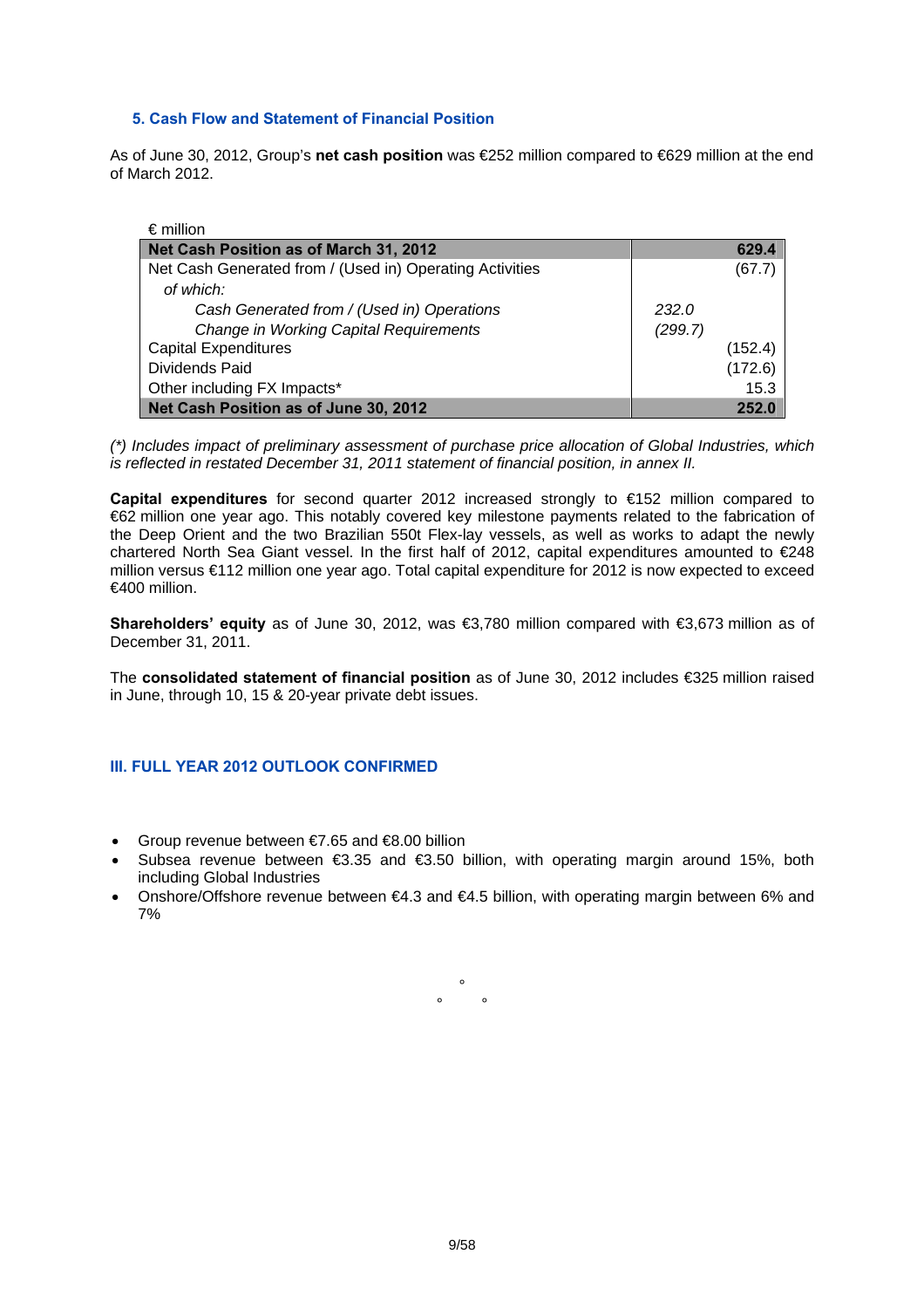The information package on Second Quarter 2012 results includes this press release and the annexes which follow, as well as the presentation published on Technip's website: www.technip.com

### **Cautionary note regarding forward-looking statements**

*This presentation contains both historical and forward-looking statements. These forward*looking statements are not based on historical facts, but rather reflect our current *expectations concerning future results and events, and generally may be identified by the use of forward-looking words such as "believe", "aim", "expect", "anticipate", "intend", "foresee", "likely", "should", "planned", "may", "estimates", "potential" or other similar words. Similarly, statements that describe our objectives, plans or goals are or may be forward-looking statements. These forward-looking statements involve known and unknown risks, uncertainties and other factors that may cause our actual results, performance or achievements to differ materially from the anticipated results, performance or achievements expressed or implied by these forward-looking statements. Risks that could cause actual results to differ materially from the results anticipated in the forward-looking statements include, among other things: our ability to successfully continue to originate and execute large services contracts, and construction and project risks generally; the level of productionrelated capital expenditure in the oil and gas industry as well as other industries; currency fluctuations; interest rate fluctuations; raw material (especially steel) as well as maritime freight price fluctuations; the timing of development of energy resources; armed conflict or political instability in the Arabian-Persian Gulf, Africa or other regions; the strength of competition; control of costs and expenses; the reduced availability of governmentsponsored export financing; losses in one or more of our large contracts; U.S. legislation relating to investments in Iran or elsewhere where we seek to do business; changes in tax legislation, rules, regulation or enforcement; intensified price pressure by our competitors; severe weather conditions; our ability to successfully keep pace with technology changes; our ability to attract and retain qualified personnel; the evolution, interpretation and uniform application and enforcement of International Financial Reporting Standards (IFRS), according to which we prepare our financial statements as of January 1, 2005; political and social stability in developing countries; competition; supply chain bottlenecks; the ability of our subcontractors to attract skilled labor; the fact that our operations may cause the discharge of hazardous substances, leading to significant environmental remediation costs; our ability to manage and mitigate logistical challenges due to underdeveloped infrastructure in some countries where we are performing projects.* 

*Some of these risk factors are set forth and discussed in more detail in our Annual Report. Should one of these known or unknown risks materialize, or should our underlying assumptions prove incorrect, our future results could be adversely affected, causing these results to differ materially from those expressed in our forward-looking statements. These factors are not necessarily all of the important factors that could cause our actual results to differ materially from those expressed in any of our forward-looking statements. Other unknown or unpredictable factors also could have material adverse effects on our future results. The forward-looking statements included in this release are made only as of the date of this release. We cannot assure you that projected results or events will be achieved. We do not intend, and do not assume any obligation to update any industry information or forwardlooking information set forth in this release to reflect subsequent events or circumstances.* 

*\*\*\*\**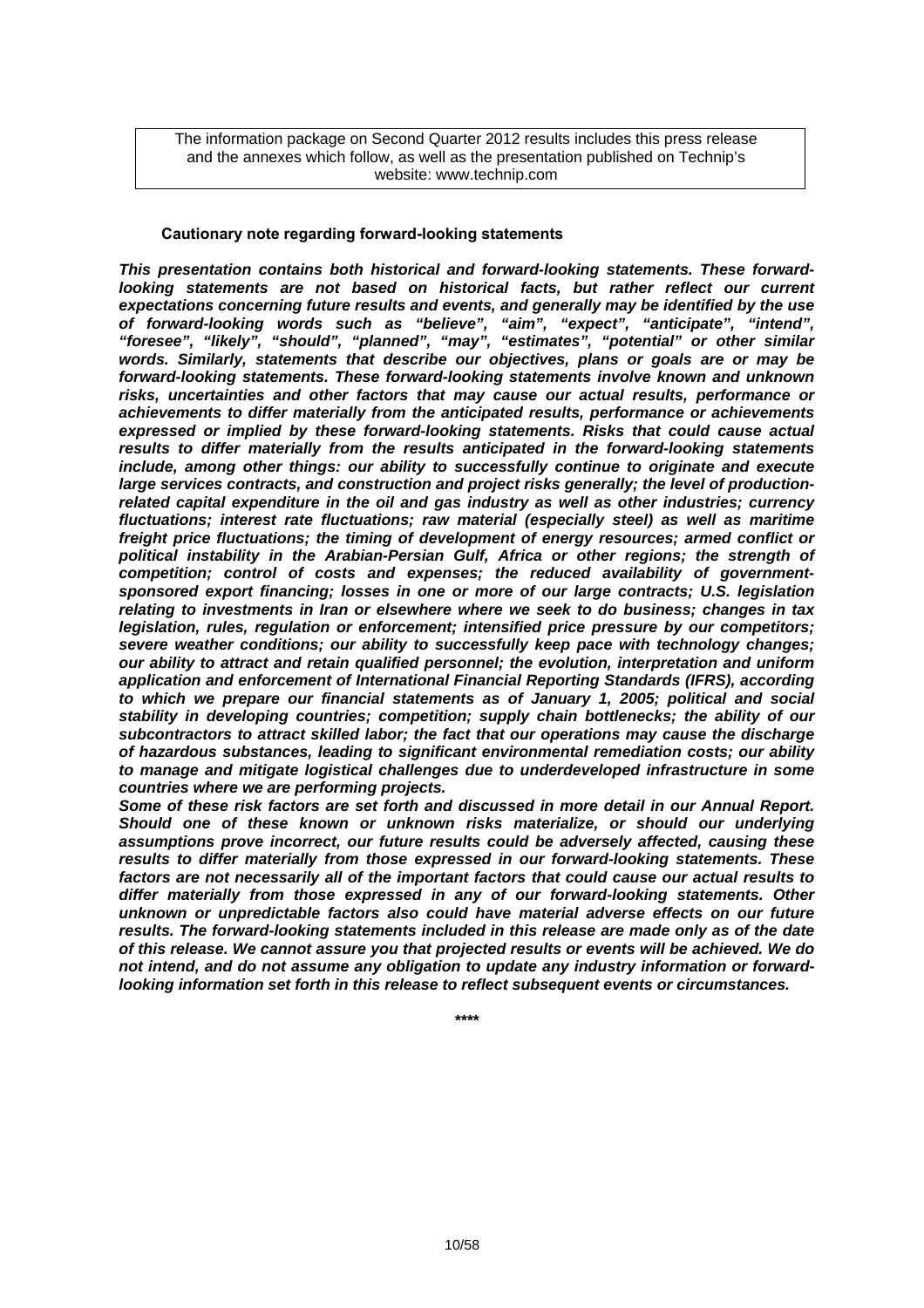*This presentation does not constitute an offer or invitation to purchase any securities of Technip in the United States or any other jurisdiction. Securities may not be offered or sold in the United States absent registration or an exemption from registration. The information contained in this presentation may not be relied upon in deciding whether or not to acquire Technip securities.* 

*This presentation is being furnished to you solely for your information, and it may not be* reproduced, redistributed or published, directly or indirectly, in whole or in part, to any other *person. Non-compliance with these restrictions may result in the violation of legal restrictions* **of the United States or of other jurisdictions.** 

*Referen nces to Ston ne & Webste er processin ng technolog gies and as sociated Oil il & Gas eng gineering capabilities are subject to the closing of the acquisition announced on May 21, 2012.* 

*\*\*\*\** 

°  $\circ$   $\circ$ 

Technip is a world leader in project management, engineering and construction for the energy industry.

industry.<br>From the deepest Subsea oil & gas developments to the largest and most complex Offshore and Onshore infrastructures, our 30,000 people are constantly offering the best solutions and most innovative technologies to meet the world's energy challenges.

Present in 48 countries, Technip has state-of-the-art industrial assets on all continents and operates a fleet of specialized vessels for pipeline installation and subsea construction.

Technip shares are listed on the NYSE Euronext Paris exchange and the USA over-the-counter (OTC) market as an American Depositary Receipt (ADR: TKPPY).



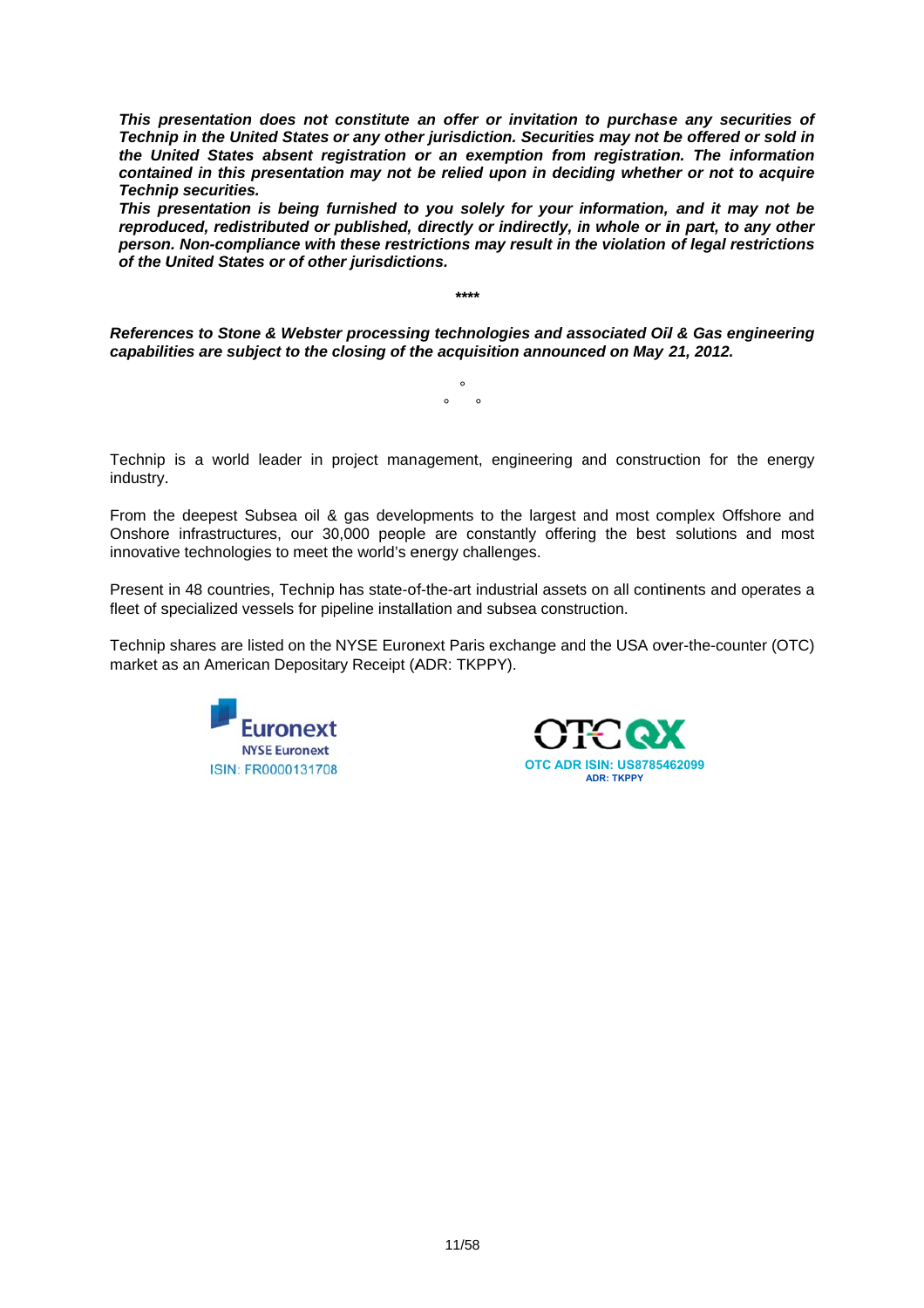### **ANNEX I (a) CONSOLIDATED STATEMENT OF INCOME IFRS, not audited**

| $\epsilon$ million                                                      |             | <b>Second Quarter</b> |            | <b>First Half</b> |             |           |  |
|-------------------------------------------------------------------------|-------------|-----------------------|------------|-------------------|-------------|-----------|--|
| (Except Diluted Earnings per<br>Share, and Diluted Number<br>of Shares) | 2011        | 2012                  | Change     | 2011              | 2012        | Change    |  |
| <b>Revenue</b>                                                          | 1,663.9     | 2,052.2               | 23.3%      | 3,100.1           | 3,817.5     | 23.1%     |  |
| Gross Margin                                                            | 332.2       | 385.4                 | 16.0%      | 611.8             | 713.0       | 16.5%     |  |
| Research<br>Development<br>&<br>Expenses                                | (15.1)      | (17.5)                | 15.9%      | (27.4)            | (32.6)      | 19.0%     |  |
| SG&A and Other                                                          | (141.5)     | (164.1)               | 16.0%      | (264.0)           | (311.4)     | 18.0%     |  |
| Operating<br><b>Income</b><br>from<br><b>Recurring Activities</b>       | 175.6       | 203.8                 | 16.1%      | 320.4             | 369.0       | 15.2%     |  |
| Non-Current<br>Operating<br>Result                                      |             | (3.0)                 | nm         |                   | (3.0)       | nm        |  |
| <b>Operating Income</b>                                                 | 175.6       | 200.8                 | 14.4%      | 320.4             | 366.0       | 14.2%     |  |
| <b>Financial Result</b>                                                 | 11.3        | (17.9)                | nm         | 9.7               | (25.1)      | nm        |  |
| Income / (Loss) before Tax                                              | 186.9       | 182.9                 | $(2.1)\%$  | 330.1             | 340.9       | 3.3%      |  |
| Income Tax Expense                                                      | (55.6)      | (48.0)                | $(13.7)\%$ | (95.3)            | (93.1)      | $(2.3)\%$ |  |
| Non-Controlling Interests                                               | 1.2         | (0.7)                 | nm         | 2.0               | (1.4)       | nm        |  |
| Net Income / (Loss)                                                     | 132.5       | 134.2                 | 1.3%       | 236.8             | 246.4       | 4.1%      |  |
|                                                                         |             |                       |            |                   |             |           |  |
| <b>Diluted Number of Shares</b>                                         | 117,267,300 | 123,391,178           | 5.2%       | 117,331,750       | 123,449,452 | 5.2%      |  |
|                                                                         |             |                       |            |                   |             |           |  |
| <b>Diluted Earnings per Share</b><br>(€)                                | 1.15        | 1.13                  | $(1.8\%)$  | 2.06              | 2.08        | 0.9%      |  |

### ANNEX I (b) **FOREIGN CURRENCY CONVERSION RATES IFRS, not audited**

|                      | <b>Closing Rate as of</b> |                  |         |         | Average Rate of |         |
|----------------------|---------------------------|------------------|---------|---------|-----------------|---------|
|                      | Dec. 31,<br>2011          | Jun. 30,<br>2012 | 2Q 2011 | 2Q 2012 | 1H 2011         | 1H 2012 |
| <b>USD for 1 EUR</b> | 1.29                      | 1.26             | 1.44    | 1.28    | 1.40            | 1.30    |
| <b>GBP for 1 EUR</b> | 0.84                      | 0.81             | 0.88    | 0.81    | 0.87            | 0.82    |
| <b>BRL for 1 EUR</b> | 2.42                      | 2.58             | 2.30    | 2.51    | 2.29            | 2.42    |
| <b>NOK for 1 EUR</b> | 7.75                      | 7.53             | 7.83    | 7.56    | 7.82            | 7.57    |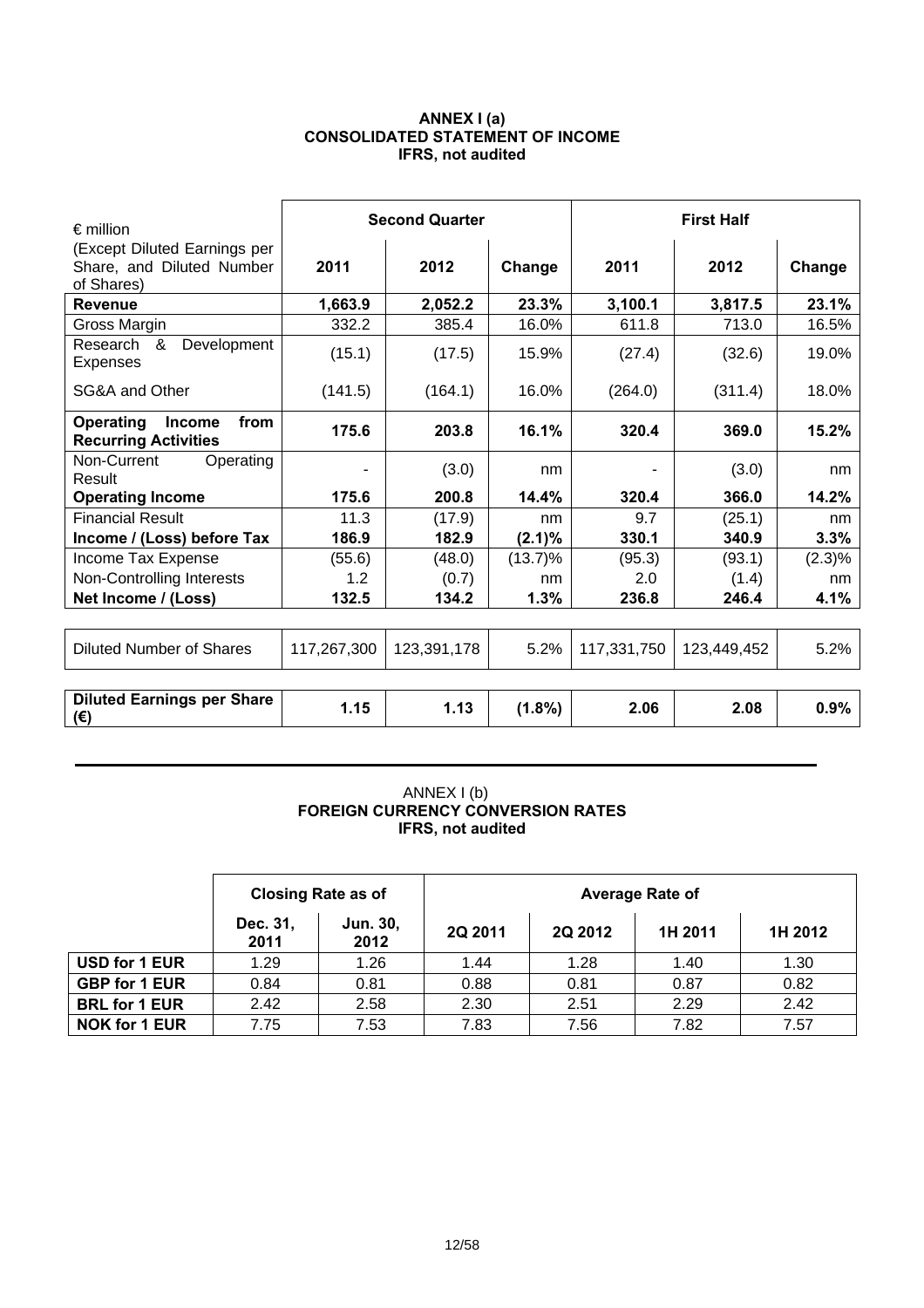### **ANNEX I (c) ADDITIONAL INFORMATION BY BUSINESS SEGMENT IFRS, not audited**

|                                                      | <b>Second Quarter</b> |         | <b>First Half</b> |         |         |         |
|------------------------------------------------------|-----------------------|---------|-------------------|---------|---------|---------|
| $\epsilon$ million                                   | 2011                  | 2012    | Change            | 2011    | 2012    | Change  |
| <b>SUBSEA</b>                                        |                       |         |                   |         |         |         |
| Revenue                                              | 659.7                 | 981.2   | 48.7%             | 1,253.5 | 1,772.3 | 41.4%   |
| Gross Margin                                         | 174.8                 | 226.8   | 29.7%             | 327.3   | 407.6   | 24.5%   |
| Operating Income from Recurring<br>Activities        | 111.9                 | 145.7   | 30.2%             | 211.9   | 261.9   | 23.6%   |
| <b>Operating Margin</b>                              | 17.0%                 | 14.8%   | (211)bp           | 16.9%   | 14.8%   | (213)bp |
| Depreciation and Amortization                        | (29.6)                | (42.8)  | 44.6%             | (57.2)  | (75.9)  | 32.7%   |
| <b>EBITDA</b>                                        | 141.5                 | 188.5   | 33.2%             | 269.1   | 337.8   | 25.5%   |
| EBITDA Margin                                        | 21.4%                 | 19.2%   | (224)bp           | 21.5%   | 19.1%   | (241)bp |
| <b>ONSHORE/OFFSHORE</b>                              |                       |         |                   |         |         |         |
| Revenue                                              | 1,004.2               | 1,071.0 | 6.7%              | 1,846.6 | 2,045.2 | 10.8%   |
| Gross Margin                                         | 158.0                 | 158.6   | 0.4%              | 284.5   | 305.4   | 7.3%    |
| Operating Income from Recurring<br>Activities        | 76.4                  | 75.6    | (1.0)%            | 138.7   | 139.7   | 0.7%    |
| <b>Operating Margin</b>                              | 7.6%                  | 7.1%    | (55)bp            | 7.5%    | 6.8%    | (68)bp  |
| Depreciation and Amortization                        | (7.6)                 | (7.2)   | (5.3)%            | (13.8)  | (13.6)  | (1.4)%  |
| <b>CORPORATE</b>                                     |                       |         |                   |         |         |         |
| Operating Income from Recurring<br><b>Activities</b> | (12.7)                | (17.5)  | 37.8%             | (30.2)  | (32.6)  | 7.9%    |
| Depreciation and Amortization                        | 0.2                   |         | nm                | (0.2)   |         | nm      |

### ANNEX I (d) **REVENUE BY GEOGRAPHICAL AREA** IFRS, not audited

|                                |         | <b>Second Quarter</b> |         |            |         | <b>First Half</b> |            |
|--------------------------------|---------|-----------------------|---------|------------|---------|-------------------|------------|
| $\epsilon$ million             |         | 2011                  | 2012    | %          | 2011    | 2012              | $\%$       |
| Europe,<br><b>Central Asia</b> | Russia, | 497.4                 | 628.5   | 26.4%      | 895.4   | 1,121.5           | 25.3%      |
| <b>Africa</b>                  |         | 201.4                 | 210.4   | 4.5%       | 484.9   | 317.0             | $(34.6)\%$ |
| <b>Middle East</b>             |         | 393.1                 | 267.2   | $(32.0)\%$ | 730.7   | 540.8             | $(26.0)\%$ |
| <b>Asia Pacific</b>            |         | 205.1                 | 318.5   | 55.3%      | 378.6   | 608.2             | 60.6%      |
| <b>Americas</b>                |         | 366.9                 | 627.6   | 71.1%      | 610.5   | 1,230.0           | 101.5%     |
| <b>TOTAL</b>                   |         | 1,663.9               | 2,052.2 | 23.3%      | 3,100.1 | 3,817.5           | 23.1%      |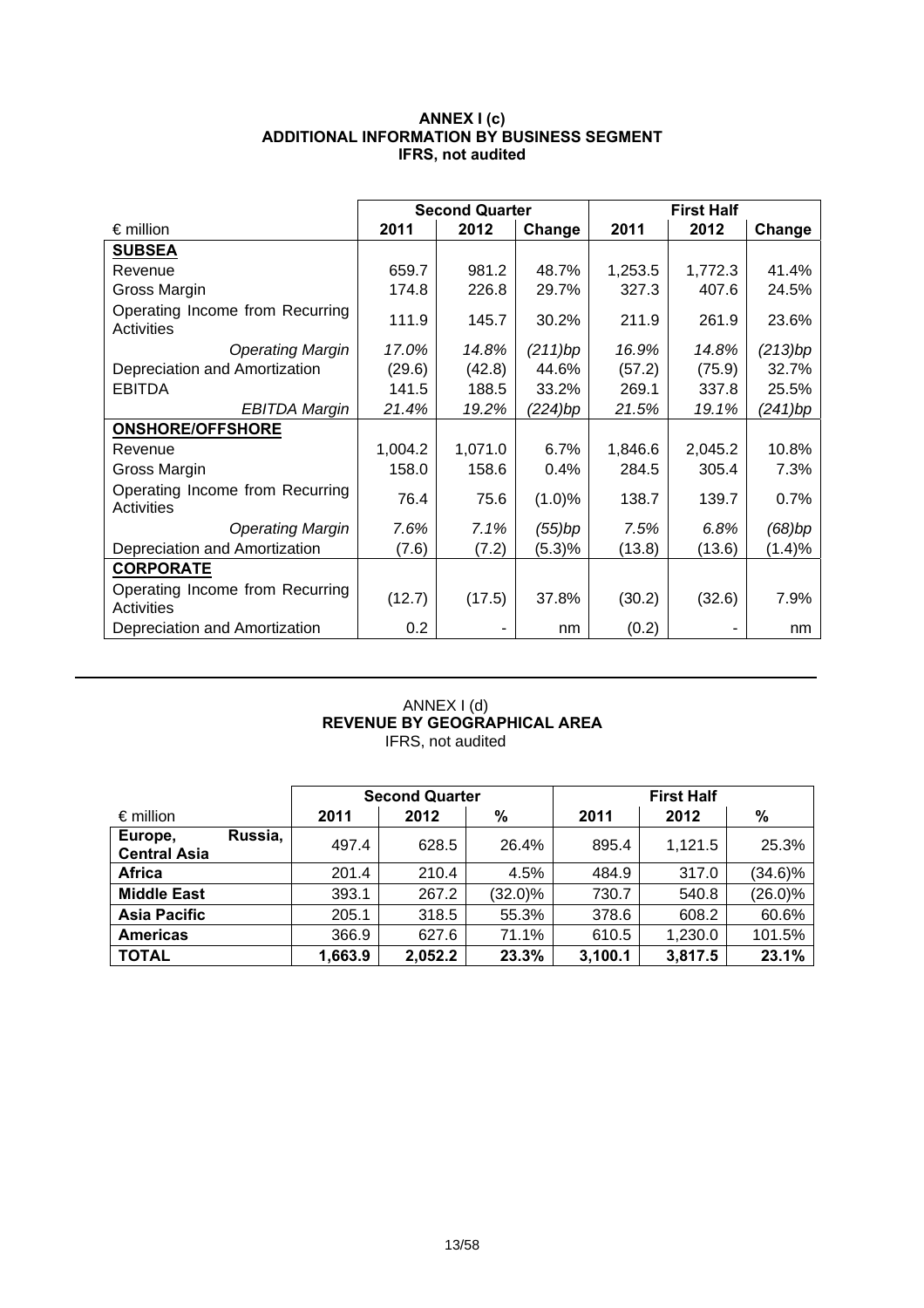### **ANNEX II CONSOLIDATED STATEMENT OF FINANCIAL POSITION IFRS**

|                                                            | Dec. 31, 2011,<br>restated* | Jun. 30, 2012 |
|------------------------------------------------------------|-----------------------------|---------------|
|                                                            | (not audited)               | (not audited) |
| $\epsilon$ million                                         |                             |               |
| <b>Fixed Assets</b>                                        | 5,506.7                     | 5,673.8       |
| <b>Deferred Tax Assets</b>                                 | 355.1                       | 374.9         |
| <b>Non-Current Assets</b>                                  | 5,861.8                     | 6,048.7       |
|                                                            |                             |               |
| Construction Contracts - Amounts in Assets                 | 585.4                       | 412.5         |
| Inventories, Trade Receivables and Other                   | 2,397.2                     | 2,544.1       |
| Cash & Cash Equivalents                                    | 2,808.7                     | 2,473.7       |
| <b>Current Assets</b>                                      | 5,791.3                     | 5,430.3       |
|                                                            |                             |               |
| <b>Total Assets</b>                                        | 11,653.1                    | 11,479.0      |
|                                                            |                             |               |
| Shareholders' Equity (Parent Company)                      | 3,651.6                     | 3,768.0       |
| Non-Controlling Interests                                  | 21.7                        | 11.5          |
| <b>Shareholders' Equity</b>                                | 3,673.3                     | 3,779.5       |
|                                                            |                             |               |
| <b>Non-Current Financial Debts</b>                         | 1,552.9                     | 1,699.9       |
| <b>Non-Current Provisions</b>                              | 139.2                       | 150.2         |
| Deferred Tax Liabilities and Other Non-Current Liabilities | 249.1                       | 245.4         |
| <b>Non-Current Liabilities</b>                             | 1,941.2                     | 2,095.5       |
|                                                            |                             |               |
| <b>Current Financial Debts</b>                             | 598.0                       | 521.8         |
| <b>Current Provisions</b>                                  | 345.0                       | 297.2         |
| Construction Contracts - Amounts in Liabilities            | 698.3                       | 763.7         |
| Trade Payables & Other                                     | 4,397.3                     | 4,021.3       |
| <b>Current Liabilities</b>                                 | 6,038.6                     | 5,604.0       |
|                                                            |                             |               |
| <b>Total Shareholders' Equity &amp; Liabilities</b>        | 11,653.1                    | 11,479.0      |
|                                                            |                             |               |
| <b>Net Cash Position</b>                                   | 657.8                       | 252.0         |

*(\*) Restated with preliminary assessment of purchase price allocation of Global Industries.*

| Statement of Changes in Shareholders' Equity (Parent Company), not<br>audited (€ million): |         |
|--------------------------------------------------------------------------------------------|---------|
| Shareholders' Equity as of December 31, 2011                                               | 3,651.6 |
| First Half 2012 Net Income                                                                 | 246.4   |
| First Half 2012 Other Comprehensive Income                                                 | 42.2    |
| Capital Increase                                                                           | 23.1    |
| <b>Treasury Shares</b>                                                                     | (37.1)  |
| Dividends Paid                                                                             | (172.6) |
| Other                                                                                      | 14.4    |
| Shareholders' Equity as of June 30, 2012                                                   | 3,768.0 |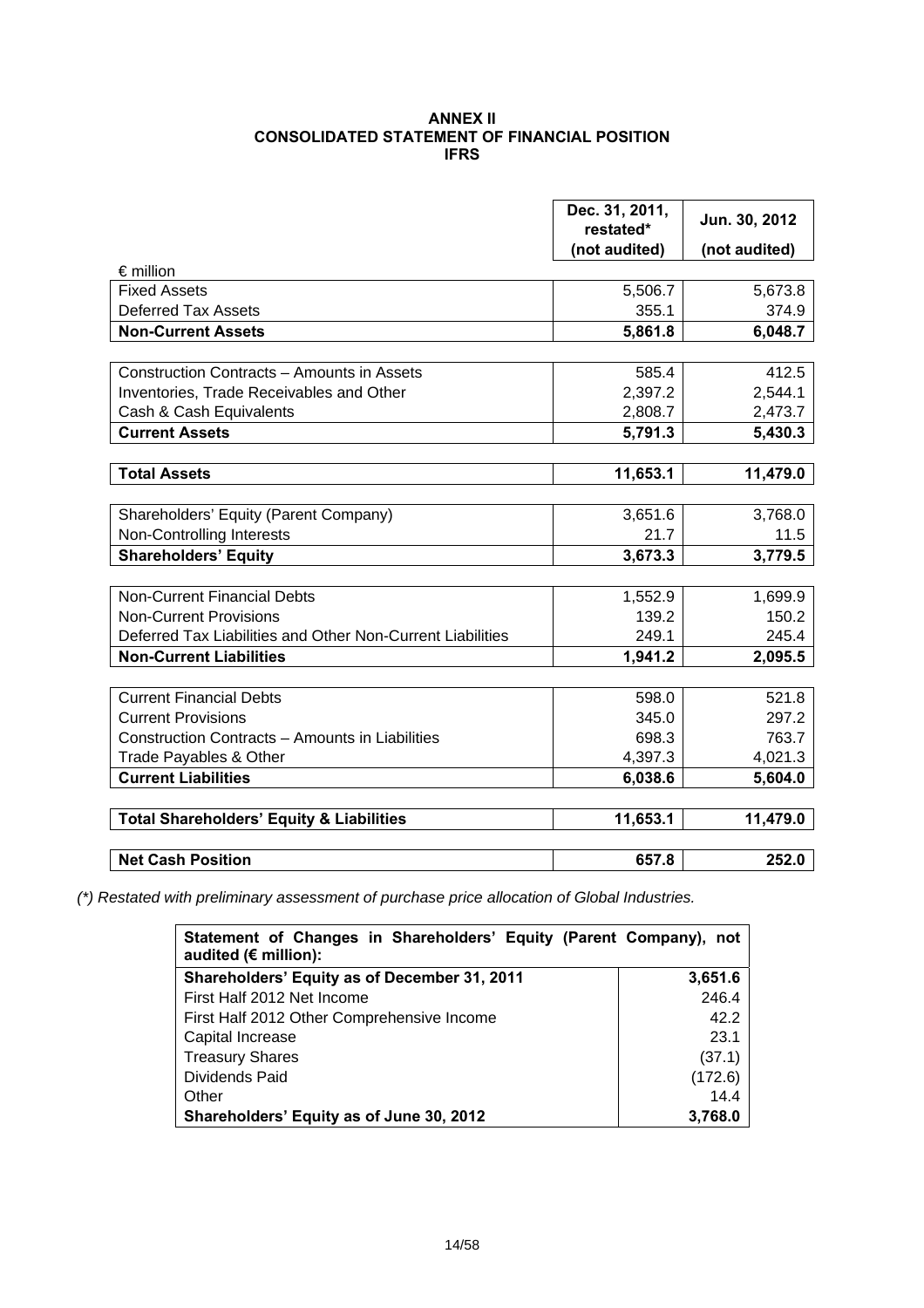### **ANNEX III (a) CONSOLIDATED STATEMENT OF CASH FLOWS IFRS, not audited**

|                                                                                                                                                                                                                                                                                                                                                                                                      |                                                                        | <b>First Half</b>                                                         |
|------------------------------------------------------------------------------------------------------------------------------------------------------------------------------------------------------------------------------------------------------------------------------------------------------------------------------------------------------------------------------------------------------|------------------------------------------------------------------------|---------------------------------------------------------------------------|
| $\epsilon$ million                                                                                                                                                                                                                                                                                                                                                                                   | 2011                                                                   | 2012                                                                      |
| Net Income / (Loss)<br>Depreciation & Amortization of Fixed Assets<br>Stock Options and Performance Share Charges<br>Non-Current Provisions (including Employee Benefits)<br>Deferred Income Tax<br>Net (Gains) / Losses on Disposal of Assets and Investments<br>Non-Controlling Interests and Other<br>Cash Generated from / (Used in) Operations<br><b>Change in Working Capital Requirements</b> | 236.8<br>71.2<br>22.4<br>4.2<br>20.5<br>0.6<br>4.1<br>359.8<br>(269.1) | 246.4<br>89.5<br>21.2<br>9.2<br>28.3<br>(4.7)<br>15.1<br>405.0<br>(418.6) |
| Net Cash Generated from / (Used in) Operating Activities                                                                                                                                                                                                                                                                                                                                             | 90.7                                                                   | (13.6)                                                                    |
| <b>Capital Expenditures</b><br>Proceeds from Non-Current Asset Disposals<br><b>Acquisitions of Financial Assets</b><br>Acquisition Costs of Consolidated Companies, Net of Cash<br>Acquired<br>Net Cash Generated from / (Used in) Investing Activities<br>Net Increase / (Decrease) in Borrowings                                                                                                   | (111.7)<br>0.4<br>12.6<br>(98.7)<br>(615.5)                            | (248.0)<br>37.9<br>(3.3)<br>(11.1)<br>(224.5)<br>65.7                     |
| Capital Increase<br>Dividends Paid                                                                                                                                                                                                                                                                                                                                                                   | 21.3<br>(156.1)                                                        | 23.1<br>(172.6)                                                           |
| Share Buy-Back                                                                                                                                                                                                                                                                                                                                                                                       | 1.1                                                                    | (40.0)                                                                    |
| Net Cash Generated from / (Used in) Financing Activities                                                                                                                                                                                                                                                                                                                                             | (749.2)                                                                | (123.8)                                                                   |
| Net Effects of Foreign Exchange Rate Changes                                                                                                                                                                                                                                                                                                                                                         | (59.2)                                                                 | 22.2                                                                      |
| Net Increase / (Decrease) in Cash and Cash Equivalents                                                                                                                                                                                                                                                                                                                                               | (816.4)                                                                | (339.7)                                                                   |
| Bank Overdrafts at Period Beginning<br>Cash and Cash Equivalents at Period Beginning<br>Bank Overdrafts at Period End<br>Cash and Cash Equivalents at Period End                                                                                                                                                                                                                                     | (0.1)<br>3,105.7<br>(0.7)<br>2,289.9<br>(816.4)                        | (0.1)<br>2,808.7<br>(4.8)<br>2,473.7<br>(339.7)                           |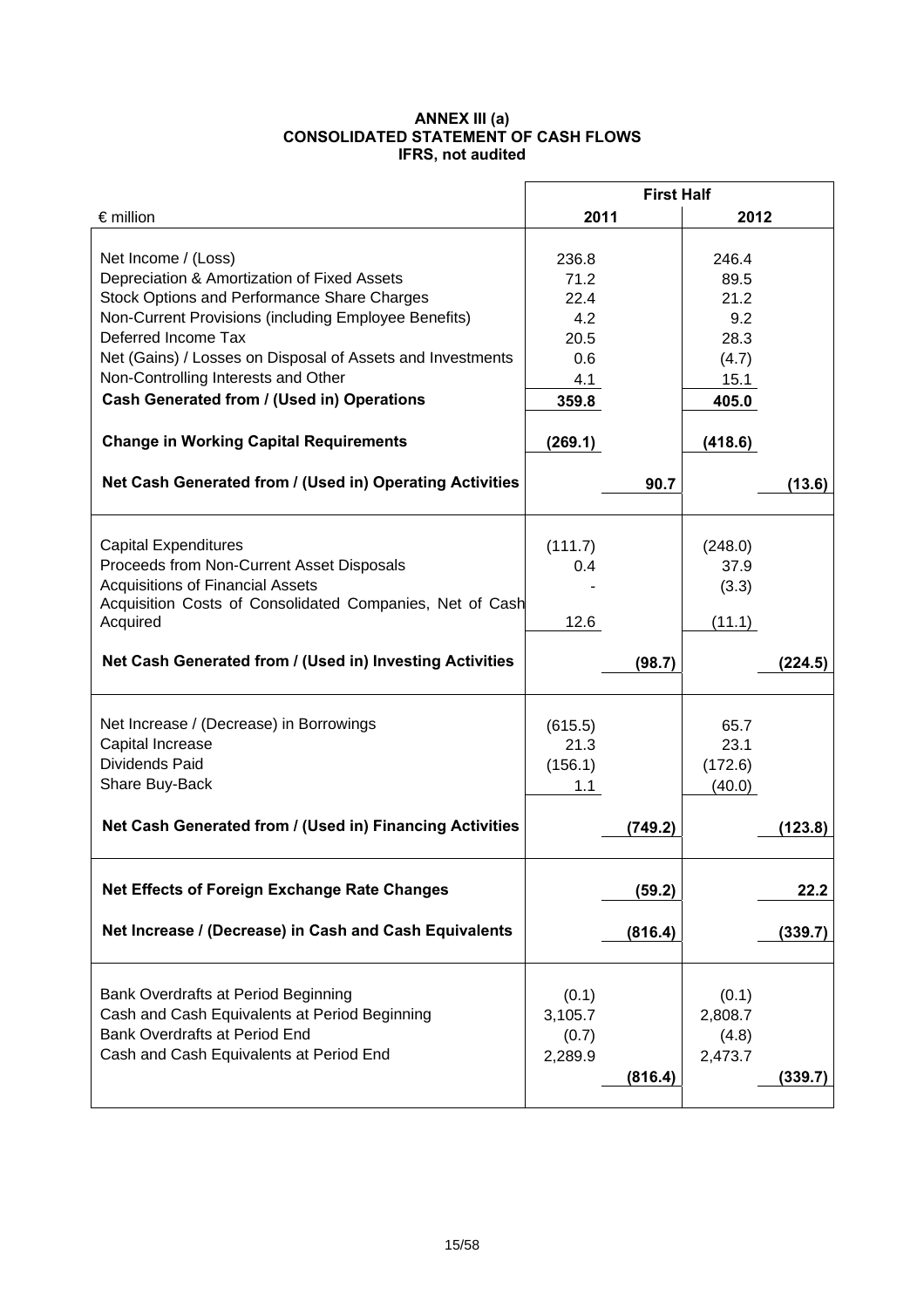#### **ANNEX III (b) CASH & FINANCIAL DEBTS IFRS**

|                                    | <b>Cash and Financial Debts</b> |               |  |
|------------------------------------|---------------------------------|---------------|--|
|                                    | Dec. 31, 2011<br>restated*      | Jun. 30, 2012 |  |
| $\epsilon$ million                 | (not audited)                   | (not audited) |  |
| Cash Equivalents                   | 1,890.1                         | 1,646.9       |  |
| Cash                               | 918.6                           | 826.8         |  |
| Cash & Cash Equivalents (A)        | 2,808.7                         | 2,473.7       |  |
| <b>Current Financial Debts</b>     | 598.0                           | 521.8         |  |
| <b>Non-Current Financial Debts</b> | 1,552.9                         | 1,699.9       |  |
| Gross Debt (B)                     | 2,150.9                         | 2,221.7       |  |
| Net Cash Position $(A - B)$        | 657.8                           | 252.0         |  |

*(\*) Restated with preliminary assessment of purchase price allocation of Global Industries.*

### **ANNEX IV (a) BACKLOG not audited**

|                    | <b>Backlog by Business Segment</b> |               |        |  |
|--------------------|------------------------------------|---------------|--------|--|
|                    | As of                              | As of         | Change |  |
| $\epsilon$ million | Jun. 30, 2011                      | Jun. 30, 2012 |        |  |
| Subsea             | 3,630.0                            | 5,963.1       | 64.3%  |  |
| Onshore/Offshore   | 5.782.7                            | 6,760.6       | 16.9%  |  |
| <b>Total</b>       | 9,412.7                            | 12,723.7      | 35.2%  |  |

#### **ANNEX IV (b) CONTRACT AWARDS not audited**

The main contracts **we announced during second quarter 2012** were the following:

**Onshore/Offshore** segment was awarded:

- A lump sum contract for the basic, front-end engineering design and the first phase of project management consultancy services for the Petrocarabobo upgrader, to be built in the Faja del Orinoco region, Venezuela,
- In a consortium with Daewoo Shipbuilding & Marine Engineering (DSME) Co. Ltd., the Technip-Daewoo Consortium (TDC), was awarded by Petronas Floating LNG 1 (Labuan) Ltd, a wholly owned subsidiary of Petroliam Nasional Berhad (PETRONAS) a services contract for engineering, procurement, construction, installation and commissioning of a floating liquefied natural gas (FLNG) facility with 1.2 million ton per year maximum capacity. The 300 meter-long and 60 meter-wide FLNG facility will be located offshore Malaysia. The contract is an Alliance between TDC, led by Technip, and Petronas. Technip's portion is composed of project management services and lump sum for engineering,
- A services contract for the Ichthys floating production storage and offloading (FPSO) unit. The FPSO unit will be located in the Browse Basin, Western Australia, at a water depth of 250 meters. Technip will provide these services to Daewoo Shipbuilding & Marine Engineering (DSME). This contract covers detailed engineering and procurement assistance for the topsides facilities of the 1.2 million barrels storage capacity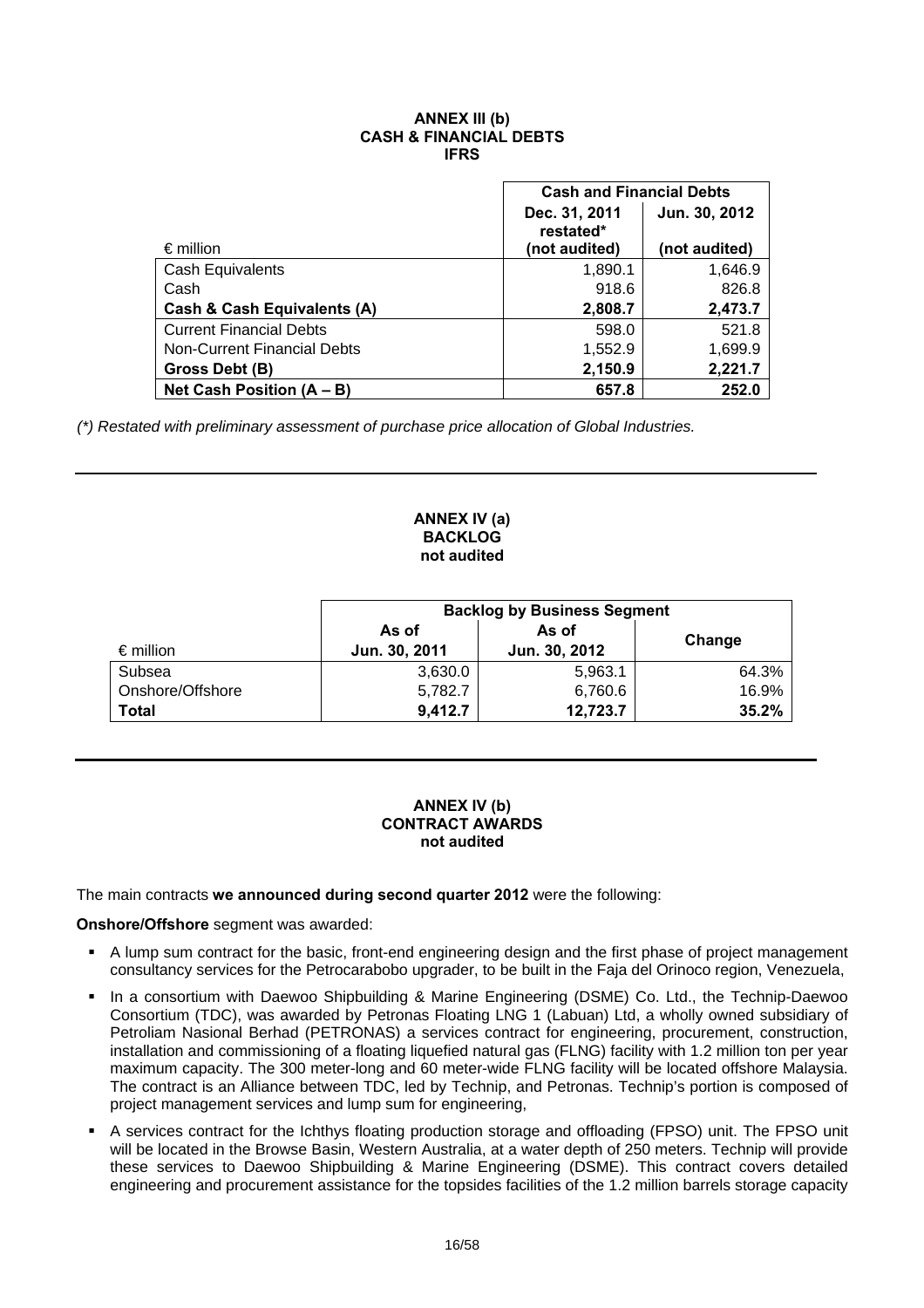Ichthys FPSO. The Ichthys LNG project is a joint venture between INPEX (operator) and Total,

 By ZapSibNeftekhim LLC (an affiliate of JSC Sibur Holding) two front end engineering and design contracts for plants located in Tobolsk, in the Tyumen Region of Russia. The first contract concerns a linear low/high density gas phase polyethylene plant; the second one is for a high density slurry phase polyethylene plant. Each plant will consist of two parallel production trains with a total capacity of 1.5 million tons per year of polyethylene. Both will be developed using INEOS Technologies license.

**Subsea** segment was awarded:

- A lump sum contract by Anadarko Petroleum Corporation for the development of the Lucius field, located in the Keathley Canyon area of the Gulf of Mexico at a water depth of approximately 2,130 meters,
- A subsea contract by Chevron Australia Pty Ltd for the Wheatstone Project, one of Australia's largest resource projects. The contract, valued at approximately €245 million, covers the development of the Wheatstone and Lago fields, located in the Carnarvon Basin, offshore North Western Australia,
- By Inpex Corporation a flexible pipe supply lump sum contract for the Ichthys gas field, in Australia. Inpex has novated this contract to McDermott as part of the overall subsea umbilical, riser, flowline EPCI contract,
- By Offshore Oil Engineering Co, Ltd (COOEC) a pipeline installation contract for the Liwan 3-1 shallow water project, located in the Pearl River Mouth Basin, China Sea,
- By Petróleos Mexicanos (PEMEX) two subsea contracts in the Bay of Campeche, Mexico, worth a total amount of €105 million,
- By Marathon Oil Norge AS an engineering, procurement, installation and commissioning contract, worth over €300 million, for the Bøyla field development in the North Sea, located about 225 kilometers West of Stavanger, Norway, at a water depth of 120 meters. The contract includes all activities necessary to complete the construction of the subsea system for the Bøyla field development and connect it to the existing Alvheim subsea facilities, located 28 kilometers away,
- By EnQuest Britain Limited a contract for the development of the Alma and Galia fields, located 310 kilometers Southeast of Aberdeen, United Kingdom. The fields, which will be tied back to the EnQuest Producer floating production storage and offloading unit (FPSO), are located at a water depth of approximately 80 meters,
- A large subsea installation contract by Shell Development (Australia) Pty Ltd for the Prelude Floating Liquefied Natural Gas (FLNG) facility moored some 200 kilometers off the North West coast of Australia, in the Browse Basin, at a water depth of approximately 240 meters.

**Since June 30, 2012**, Technip has also announced the award of following contracts, which were **included in the backlog** as of June 30, 2012:

### **Onshore/Offshore** segment:

 By the petrochemical company Al-Jubail Petrochemical Company (KEMYA) - a joint venture between SABIC and Exxon Chemical Arabia, an affiliate of ExxonMobil Chemical Company - a contract for the engineering, procurement and construction of an Halobutyl facility, located in Al-Jubail, Saudi Arabia. This project is part of the Saudi Elastomers Program undertaken by KEMYA to set up a world-scale specialty elastomers facility to serve local markets, the Middle East and Asia.

**Subsea** segment was awarded:

- By Dubai Petroleum, an engineering, procurement, installation and commissioning (EPIC) contract for the South West Fatah and Falah fields, located 90 kilometers offshore Dubai, United Arab Emirates, at a water depth up to 53 meters. The contract scope includes the replacement of a 12-inch gas pipeline and six 18 inch water injection pipelines,
- By Apache Energy Ltd a subsea installation contract worth approximately €50 million for the Balnaves oil field development, located in the Carnarvon Basin, offshore Northwestern Australia, at a water depth of approximately 135 meters,
- A contract by Marathon Oil Norge AS for on-going expansion of the subsea drill centers at Kneler B and Volund located in the Alvheim area in the North Sea. The water depth in the area is around 120 meters,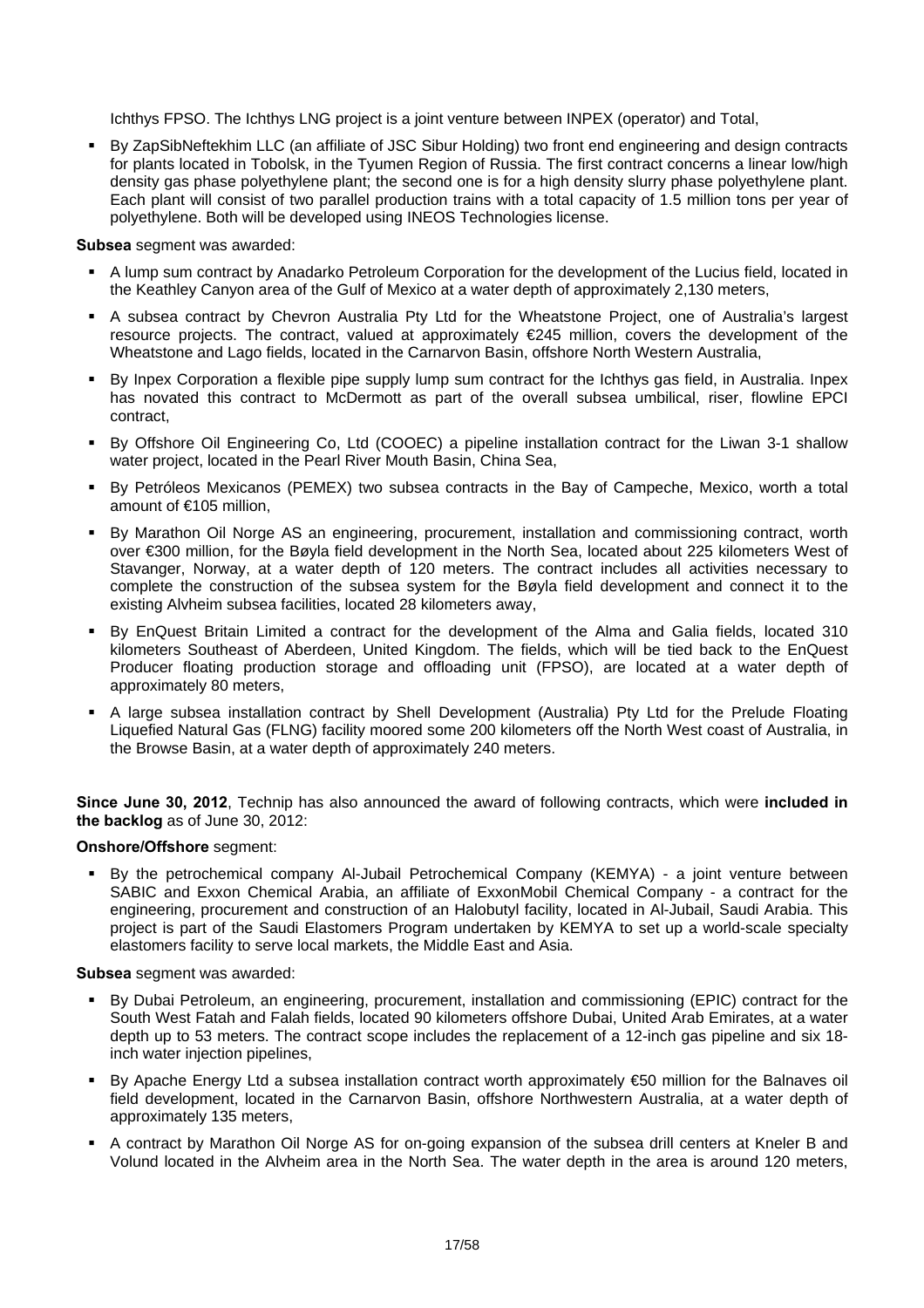and the subsea work will be performed by use of remotely-operated vehicules as well as by divers.

**Since June 30, 2012,** Technip has also announced the award of following contract, which **was not included in the backlog** as of June 30, 2012:

#### **Onshore/Offshore** segment:

 Was awarded by Reliance Industries Limited (RIL) a license, supply of basic engineering package and an engineering and procurement services contract for the Refinery Off-Gas Cracker (ROGC) plant. This contract is part of the expansion project being executed at RIL's world-scale Jamnagar refining and petrochemical complex in Gujarat, on the West coast of India.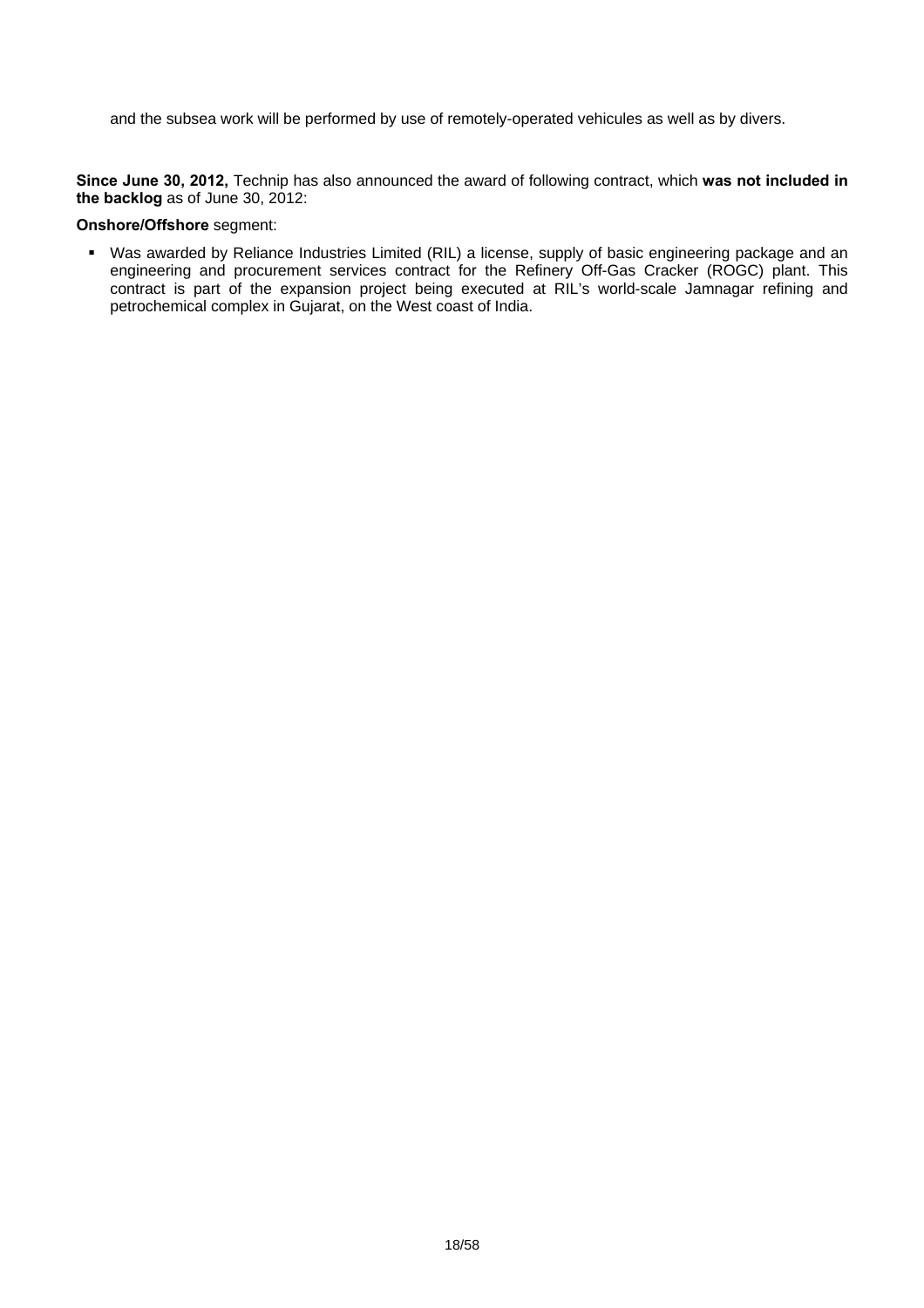### PRESS RELEASE – MAY 21, 2012

### **Technip to Acquire Stone & Webster Process Technologies and Associated Oil & Gas Engineering Capabilities from The Shaw Group**

Creating a World-Class Downstream Technology Leader

Technip (NYSE Euronext Paris: TEC) announced today that it has entered into an agreement to acquire Stone & Webster process technologies and the associated oil and gas engineering capabilities from The Shaw Group (NYSE: SHAW) for a cash consideration of approximately €225 million.

This transaction will enable Technip to:

- Enhance substantially its position as a technology provider to the refining and petrochemicals industries,
- Diversify further its Onshore/Offshore segment, adding revenues based on technology supply,
- Strengthen its relationships with clients and partners worldwide, backed by the Stone & Webster reputation,
- Expand in promising growth areas such as the US, where downstream markets will benefit from the supply of unconventional gas,
- Add skilled resources, notably in research in the US, and in engineering in the US, the UK and India.

Thierry Pilenko, Technip's Chairman and CEO, commented: *"The acquisition of these world-class downstream technologies and high-quality engineering resources fits perfectly with Technip's strategy to differentiate itself through technology. Technip becomes a major technology provider to downstream markets, adding value to its Onshore/Offshore segment. In addition, we gain access to promising growth areas, including US petrochemical investments driven by low-price shale gas. Furthermore, we are delighted to welcome 1,200 talented people to Technip, to support our growth and our clients' needs. We continue the process of broadening Technip's offering of products, services and technologies."* 

### *Acquisition overview and rationale*

Technip is acquiring Stone & Webster process technologies and the associated oil and gas engineering capabilities from The Shaw Group. The business operates from five main locations with a particularly strong presence in the US (Houston, Texas, along with Cambridge and Weymouth, Massachusetts), in the UK (Milton Keynes) and in India (Mumbai).

Other sites remain with Shaw, which will also retain all legacy EPC contracts.

The business possesses important and widely recognized best-in-class proprietary technologies and alliances in several key onshore domains around refining and petrochemicals. These complement Technip's existing technology and alliances in ethylene, hydrogen, fertilizers, polyolefins, and LNG.

The acquired business generates revenues from technology licensing, process design engineering, early-stage and front-end engineering, PMC and the supply of equipment. These revenues, pro forma and annualized, are currently around €220 million. The acquisition therefore roughly doubles the revenues that Technip already generates from this type of activity to around €400 million on a pro forma basis.

Technip will welcome a highly skilled group of 1,200 engineers, researchers and project teams, at a time of strong growth in our industry worldwide. Technip's execution capabilities in the US and the UK, including Project Management Consulting (PMC) will be particularly reinforced.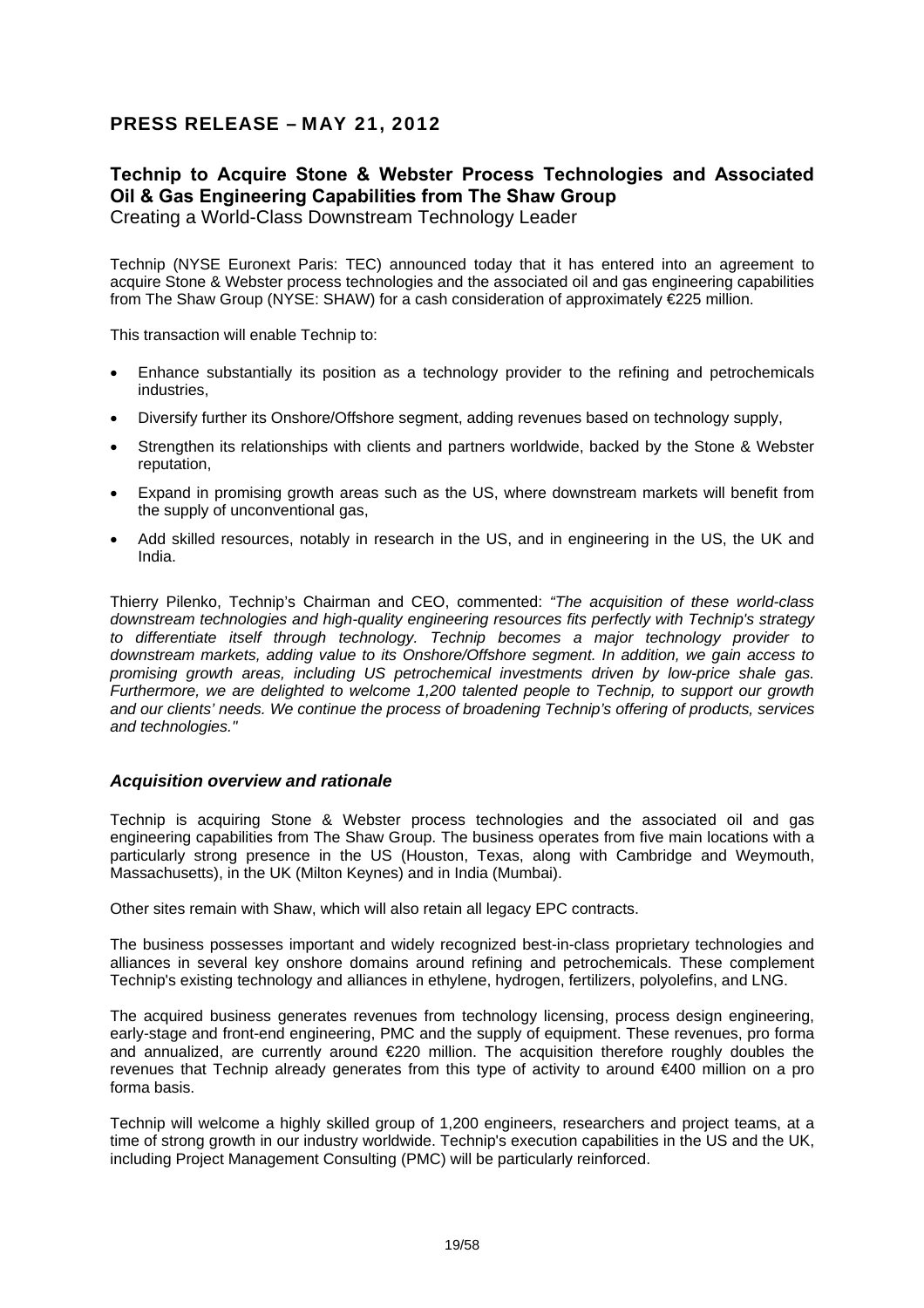### *Financial aspects*

The acquisition is expected to close during the second half of 2012. Technip plans to integrate rapidly and to take the majority of an estimated €15 million of transaction and transition costs this year. The acquisition will be consolidated for only a few months and, excluding the above-mentioned one-off costs, there will therefore be no material impact on Technip's revenue and operating profit this year. On this basis, Technip's 2012 financial objectives are unchanged.

The transition costs will drive cost synergies, notably in the areas of premises and IT, of around €7 million on an annualized basis from around a year after close. Purchase price accounting is likely to give rise to some amortizable intangibles. Looking forward, the acquired business can generate margins above those of the Onshore/Offshore segment, as well as having a more robust and lower risk earnings profile.

The cash consideration of around €225 million will be paid out of Technip's existing cash resources. The transaction is subject to customary price adjustment and closing conditions, including regulatory approvals.

Barclays is acting as financial advisor to Technip and Davis Polk & Wardwell LLP is acting as legal advisor to Technip.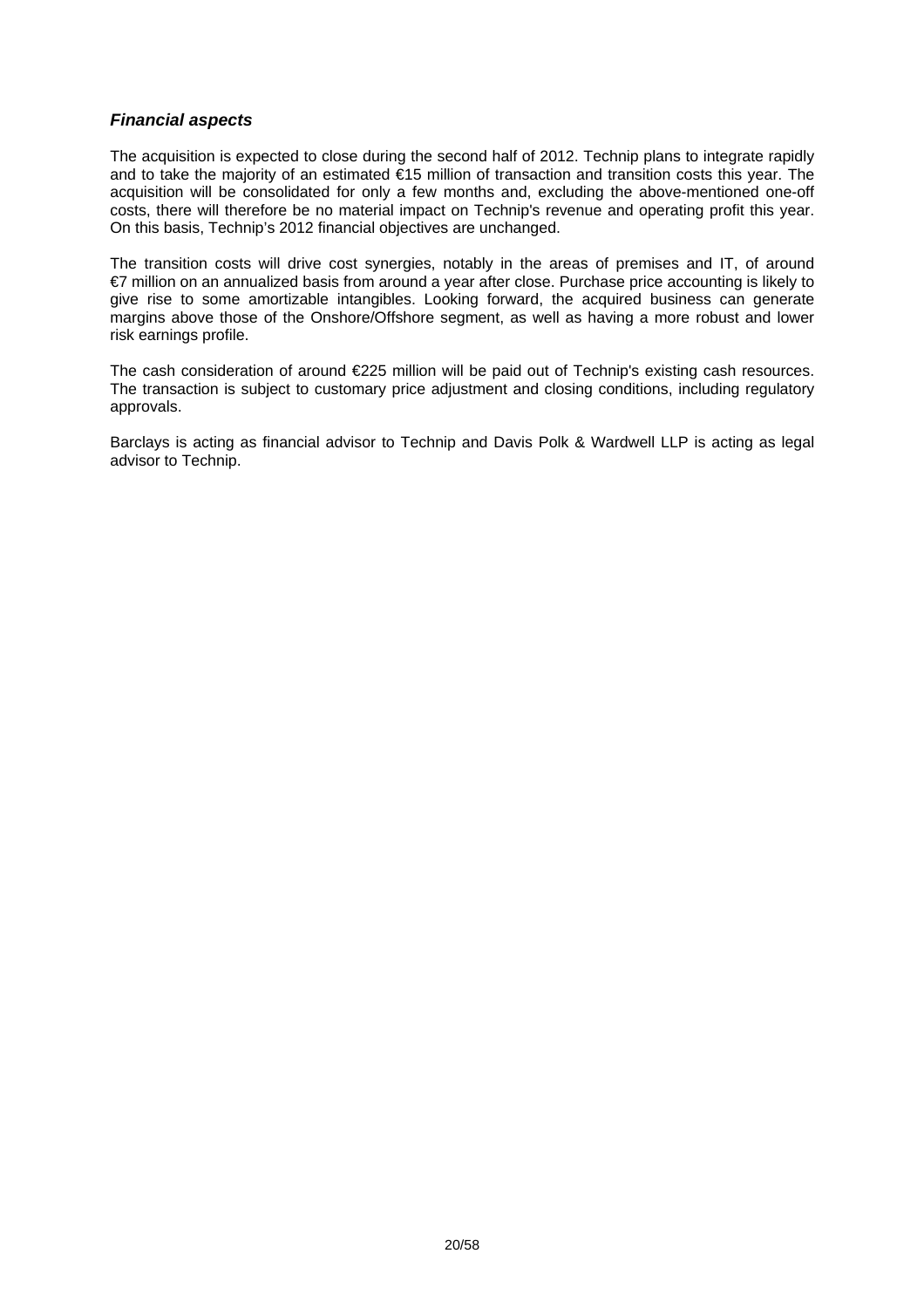### 2 – FIRST QUARTER 2012 RESULTS

*The first quarter 2012 results as disclosed hereafter are those released by Technip on April 26, 2012 and therefore are not restated from the temporary purchase price allocation of the company Global Industries, Ltd. The impact of its preliminary purchase price assessment is disclosed in second quarter 2012 results and in Note 2 of the condensed consolidated financial statements for the first half 2012.* 

### **FIRST QUARTER 2012 RESULTS**

- **Order intake of €3,310 million**
- **Record backlog of €12,344 million, of which €5,665 million in Subsea**
- **Revenue of €1,765 million**
- **Operating margin<sup>1</sup> of 9.4%**
- **Net income of €112 million**

### **FULL YEAR 2012 OUTLOOK CONFIRMED2**

- **Group revenue between €7.65 and €8.00 billion**
- **Subsea revenue between €3.35 and €3.50 billion, with operating margin around 15%, both including Global Industries**
- **Onshore/Offshore revenue between €4.3 and €4.5 billion, with operating margin between 6% and 7%**

On April 24, 2012, Technip's Board of Directors approved the unaudited first quarter 2012 consolidated accounts.

| $\epsilon$ million, except Diluted Earnings per Share | <b>1Q 11</b> | <b>1Q 12</b> | Change |
|-------------------------------------------------------|--------------|--------------|--------|
| <b>Revenue</b>                                        | 1,436.2      | 1,765.3      | 22.9%  |
| EBITDA <sup>3</sup>                                   | 179.0        | 204.7        | 14.4%  |
| <b>EBITDA Margin</b>                                  | 12.5%        | 11.6%        | (87)bp |
| <b>Operating Income from Recurring Activities</b>     | 144.8        | 165.2        | 14.1%  |
| <b>Operating Margin</b>                               | 10.1%        | 9.4%         | (72)bp |
| <b>Operating Income</b>                               | 144.8        | 165.2        | 14.1%  |
| <b>Net Income</b>                                     | 104.3        | 112.2        | 7.6%   |
| Diluted Earnings per Share <sup>4</sup> ( $\in$ )     | 0.92         | 0.94         | 3.2%   |
| Order Intake                                          | 1,293        | 3,310        |        |
| Backlog                                               | 9,081        | 12,344       |        |

<sup>1</sup> Operating income from recurring activities divided by revenue.

<sup>2</sup> Based on the year-to-date average exchange rates.

<sup>3</sup> Operating income from recurring activities before depreciation and amortization.

<sup>4</sup> As per IFRS, diluted earnings per share are calculated by dividing profit or loss attributable to the Parent Company's Shareholders, restated from financial interest related to dilutive potential ordinary shares, by the weighted average number of outstanding shares during the period, plus the effect of dilutive potential ordinary shares related to the convertible bonds, dilutive stock options and performance shares calculated according to the "Share Purchase Method" (IFRS 2), less treasury shares. In conformity with this method, anti-dilutive stock options are ignored in calculating EPS. Dilutive options are taken into account if the subscription price of the stock options plus the future IFRS 2 charge (i.e. the sum of annual charge to be recorded until the end of the stock option plan) is lower than the average market share price during the period.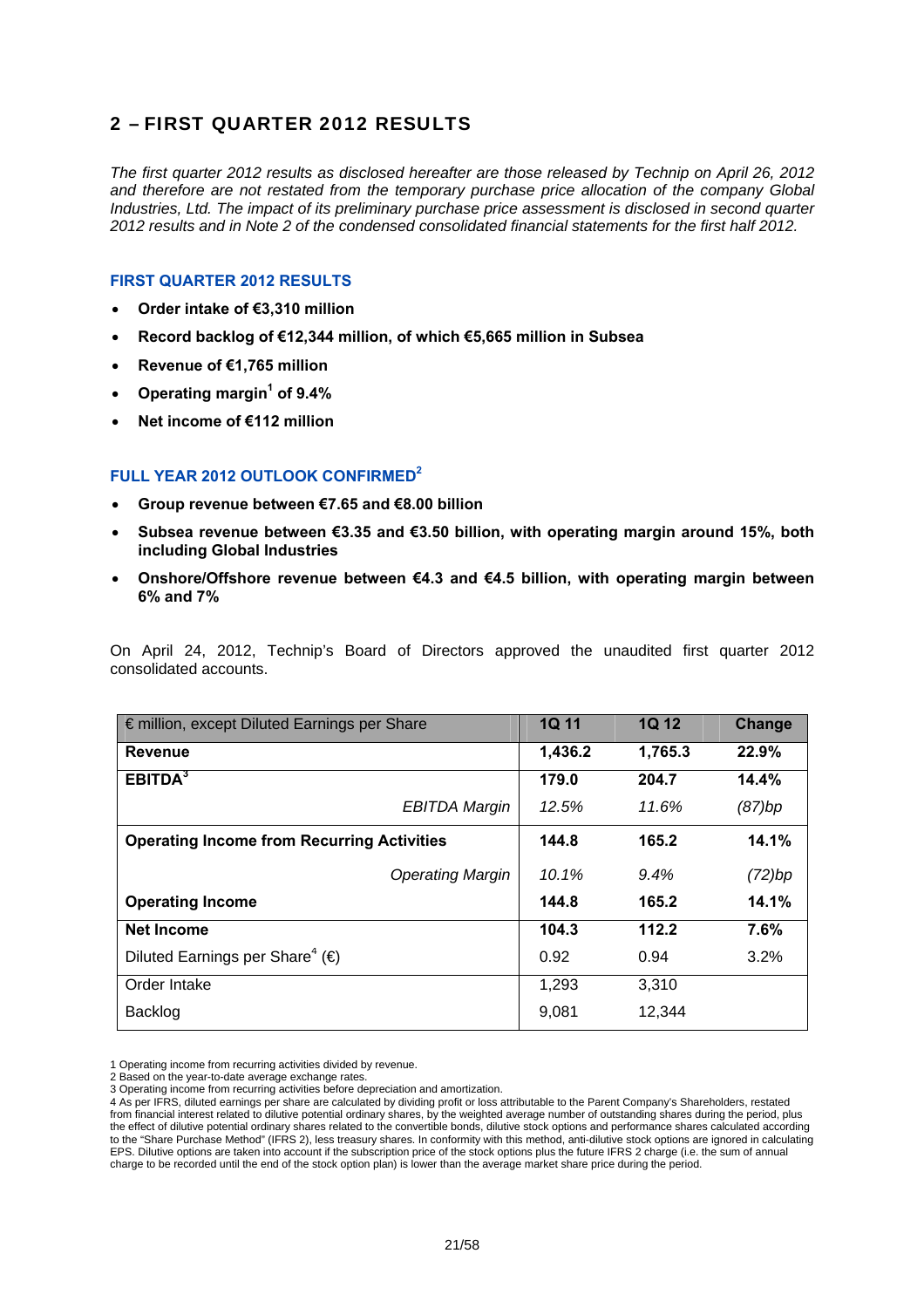**Thierry Pilenko, Chairman and CEO**, commented: "Our first quarter performance was very much in line with our expectations, which enables us to reiterate our 2012 financial objectives. We saw evidence of the trends highlighted in our February statement, with momentum across nearly all our markets, driven by our customers' desire to bring new reserves into production and supported by Technip's strong positions in key regions, technologies and market segments.

The most striking aspect of the quarter was our very strong order intake contributing to a well diversified backlog at a record level. In Subsea, we won several small and medium size contracts, complemented by the large Quad 204 EPIC award in the UK North Sea, reflecting the effectiveness of our integrated business model. In Onshore/Offshore, the Burgas contract highlights Technip's leadership in refining technology and our strategy to get involved in our customers' key projects early in their lifecycle. In Malaysia, our capacity to provide highly skilled local content was essential to win the RAPID petrochemical FEED for Petronas, a landmark project for future activity in the region.

Looking forward, although the timing for individual awards can be difficult to predict, bidding continues to run at high levels. We continue to see a favorable orientation of our industry as operators' investment plans remain very ambitious. Moreover, some operators have started to share their concerns about resource availability, focusing on near-term shortage of deepwater drilling capacity and possible lack of adequate skilled human resources across the supply chain.

In this promising market, Technip seeks to differentiate through its ability to grow a diversified backlog, whilst keeping a constant focus on profitability and project execution. We are maintaining our investments in technology, assets and notably people in key markets to meet our customers' growing challenges and requirements."

### **I. PORTFOLIO OF PROJECTS**

### **1. First Quarter 2012 Order Intake**

During first quarter 2012, Technip's order intake was €3,310 million. The breakdown by business segment was as follows:

**Subsea** order intake in the North Sea included several small and medium size contracts as well as some larger EPIC contracts such as Quad 204 in the UK and Åsgard Subsea Compression in Norway. Asia Pacific won several contracts, notably for S-lay and Heavy-lift capability such as Wheatstone and Greater Western Flank in Australia, while other regions continued to see various diversified awards such as Jubilee Phase 1A in Ghana, Guara & Lula Nordeste pre-salt flexible risers supply in Brazil and Lucius subsea construction works in the US Gulf of Mexico.

**Onshore/Offshore** order intake included contracts across continents. Europe demonstrated good level of awards with a renewal of offshore platform activity for Technip in Denmark and Norway and a large EPC contract to build the Burgas refinery in Bulgaria. In Malaysia, our strong focus in developing local engineering capabilities continued to bear fruit with the award of a FEED for the RAPID petrochemical & refining complex, while Americas and Middle East were successful in securing various onshore & offshore smaller contracts.

Listed in annex IV (b) are the main contracts announced since January 2012 and their approximate value if publicly disclosed.

| Order Intake ( $\notin$ million) | <b>1Q 2011</b> | <b>1Q 2012</b> |
|----------------------------------|----------------|----------------|
| Subsea                           | 735.6          | 1,860.3        |
| Onshore/Offshore                 | 557.2          | 1.449.4        |
| Total                            | 1,292.8        | 3,309.7        |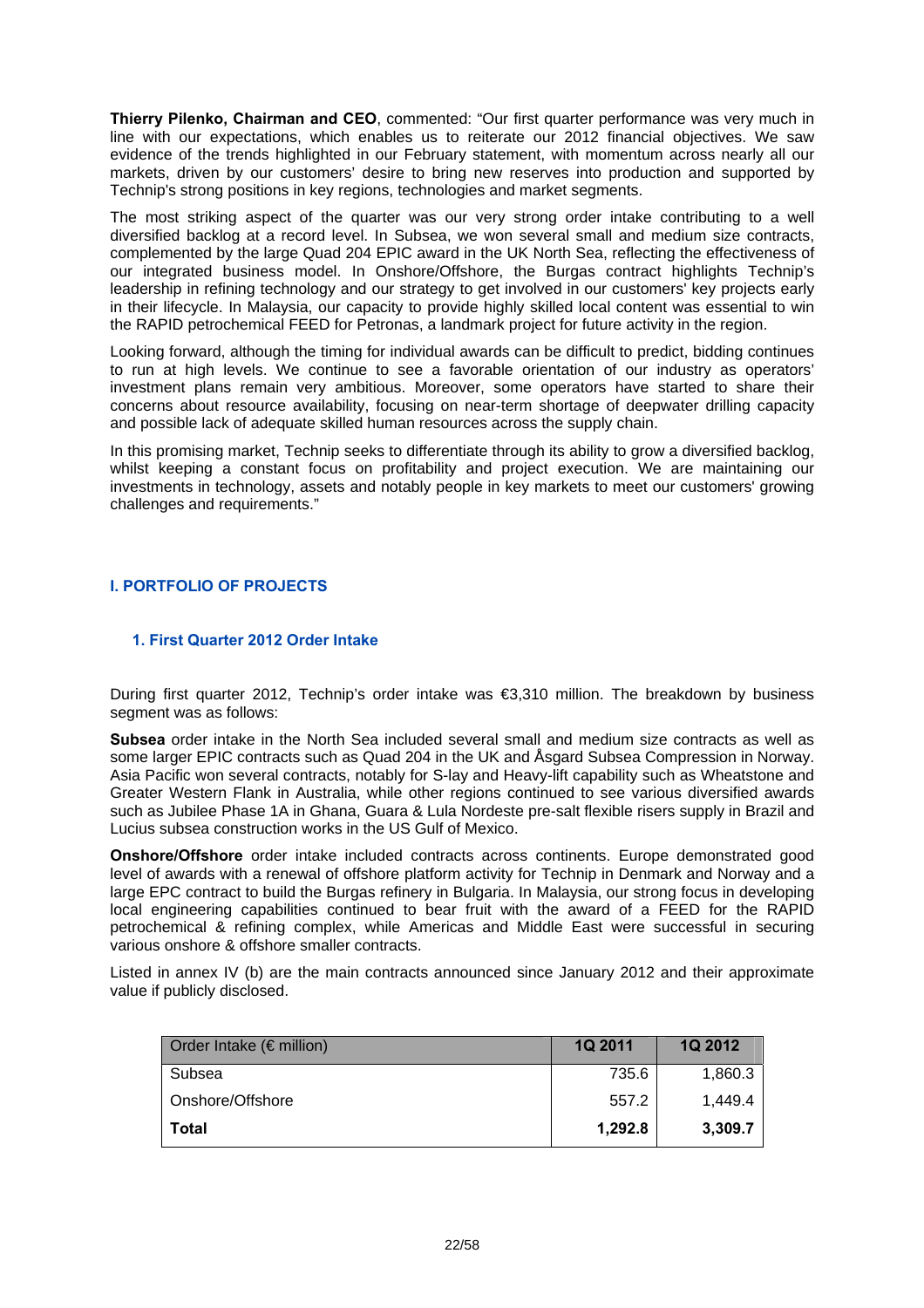### **2. Backlog by Geographical Areas**

At the end of first quarter 2012, Technip's **backlog** rose to €12,344 million compared with €10,416 million at the end of 2011, driven by order intake and other movements including currency.

This backlog remains well diversified in terms of project types, sizes, technologies and geographical areas as set-out in the table below.

| Backlog                      | December 31, | March 31, | Change |
|------------------------------|--------------|-----------|--------|
| $(\epsilon$ million)         | 2011         | 2012      |        |
| Europe, Russia, Central Asia | 1,912.2      | 3,328.3   | 74.1%  |
| Africa                       | 1,261.1      | 1,297.7   | 2.9%   |
| Middle East                  | 1,725.0      | 1,655.9   | (4.0)% |
| Asia Pacific                 | 1,704.0      | 2,247.1   | 31.9%  |
| Americas                     | 3,813.8      | 3,815.1   | nm     |
| <b>Total</b>                 | 10,416.1     | 12,344.1  | 18.5%  |

### **3. Backlog Scheduling**

Approximately 43% of the backlog is scheduled for execution in 2012.

| Estimated Scheduling as of<br><b>Backlog</b><br>March 31, 2012 ( $\notin$ million) | <b>Subsea</b> | <b>Onshore/Offshore</b> | <b>Group</b> |
|------------------------------------------------------------------------------------|---------------|-------------------------|--------------|
| 2012 (9 months)                                                                    | 2,267.2       | 3,008.0                 | 5,275.2      |
| 2013                                                                               | 1,770.3       | 2,456.0                 | 4,226.3      |
| 2014 and beyond                                                                    | 1,627.1       | 1,215.5                 | 2,842.6      |
| <b>Total</b>                                                                       | 5,664.6       | 6,679.5                 | 12,344.1     |

### **II. FIRST QUARTER 2012 OPERATIONAL & FINANCIAL HIGHLIGHTS**

### **1. Subsea**

**Subsea** main operations for the quarter were as follows:

- In the **North Sea**, we focused our efforts on the completion of projects delayed in 2011 by weather conditions. The Apache II notably completed pipelay operations for several projects including the installation of Islay electrically trace heated pipe-in-pipe in the UK,
- In the **Americas**,
	- o In Brazil, deepwater S-lay installation of the Capixaba export pipeline was successfully completed with the support of our Angra logistic base, while BC-10 phase 2 project progressed,
	- o In the Gulf of Mexico, the Deep Blue completed installation of Caesar Tonga riser and Shenzi water injection line in the USA, while work progressed on L56-57 Mexican projects with the Hercules,
	- o Work progressed on Mariscal Sucre development in Venezuela,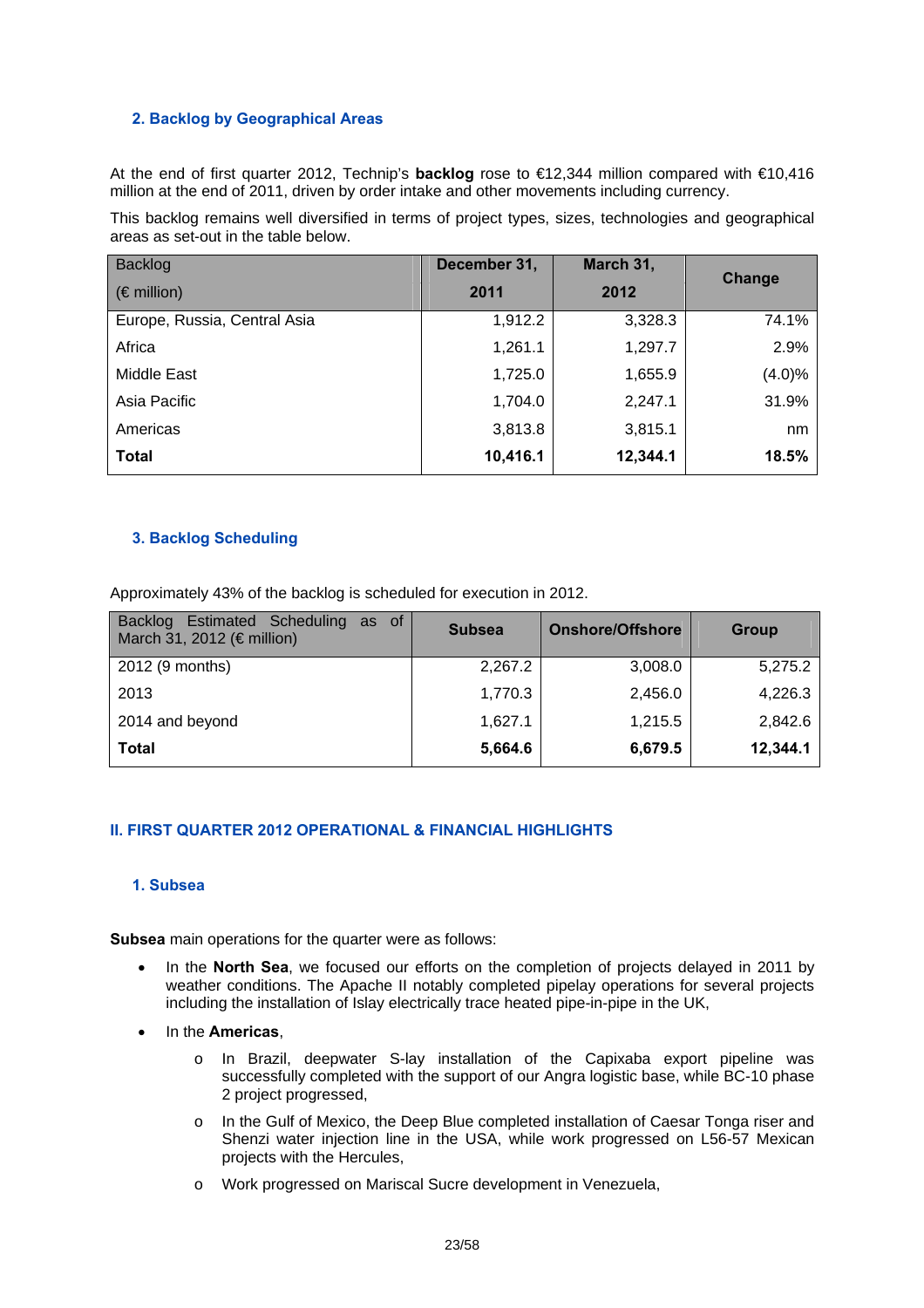- In **Africa**, flexible pipe fabrication progressed and offshore operations started in Congo & Gabon for CoGa,
- In **Asia Pacific**, umbilical and flexible pipe production ramp-up continued on Asiaflex Products moving to three shifts.

The **vessel utilization rate** for the first quarter included vessels acquired with Global Industries in December 2011 and was 62% compared with 65% a year ago, including substantial maintenance dry docks for rigid Reel-lay vessels. As previously indicated, the limited backlog of projects involving S-lay and Heavy-lift assets impacted the segment profitability.

Subsea **financial performance** is set out in the following table:

| $\epsilon$ million                                | 1Q 2011 | 1Q 2012 | Change  |
|---------------------------------------------------|---------|---------|---------|
| <b>Subsea</b>                                     |         |         |         |
| Revenue                                           | 593.8   | 791.1   | 33.2%   |
| <b>EBITDA</b>                                     | 127.6   | 149.3   | 17.0%   |
| <b>EBITDA Margin</b>                              | 21.5%   | 18.9%   | (262)bp |
| <b>Operating Income From Recurring Activities</b> | 100.0   | 116.2   | 16.2%   |
| <b>Operating Margin</b>                           | 16.8%   | 14.7%   | (215)bp |

### **2. Onshore/Offshore**

**Onshore/Offshore** main operations for the quarter were as follows:

- In the **Middle East,** greenfield and brownfield construction works continued on the Jubail refinery in Saudi Arabia, PMP in Qatar, Asab 3 in Abu Dhabi and in China for the prefabrication of Khafji Crude Related platform, while engineering works progressed on Satah gas development offshore Abu Dhabi,
- In **Asia Pacific**, engineering and procurement activities progressed for Prelude FLNG, Wheatstone, and Greater Gorgon projects offshore Australia, site services activities continued on Macedon gas plant onshore Australia, and Petronas FLNG FEED in Malaysia was completed,
- In the **Americas**, works on the Lucius Spar for the Gulf of Mexico started to ramp-up at our yard in Pori, Finland, while engineering and procurement activities continued on the Cubatão refinery in Brazil and CNRL oil sands complex in Canada,
- **Elsewhere**, Algiers refinery in Algeria and Ikra vinyl plant in Russia continued to progress and works on Burgas refinery in Bulgaria ramped up.

Onshore/Offshore **financial performance** is set out in the following table:

| $\epsilon$ million                         | 1Q 2011 | 1Q 2012 | Change |
|--------------------------------------------|---------|---------|--------|
| <b>Onshore/Offshore</b>                    |         |         |        |
| Revenue                                    | 842.4   | 974.2   | 15.6%  |
| Operating Income From Recurring Activities | 62.3    | 64.1    | 2.9%   |
| <b>Operating Margin</b>                    | $7.4\%$ | 6.6%    | (82)bp |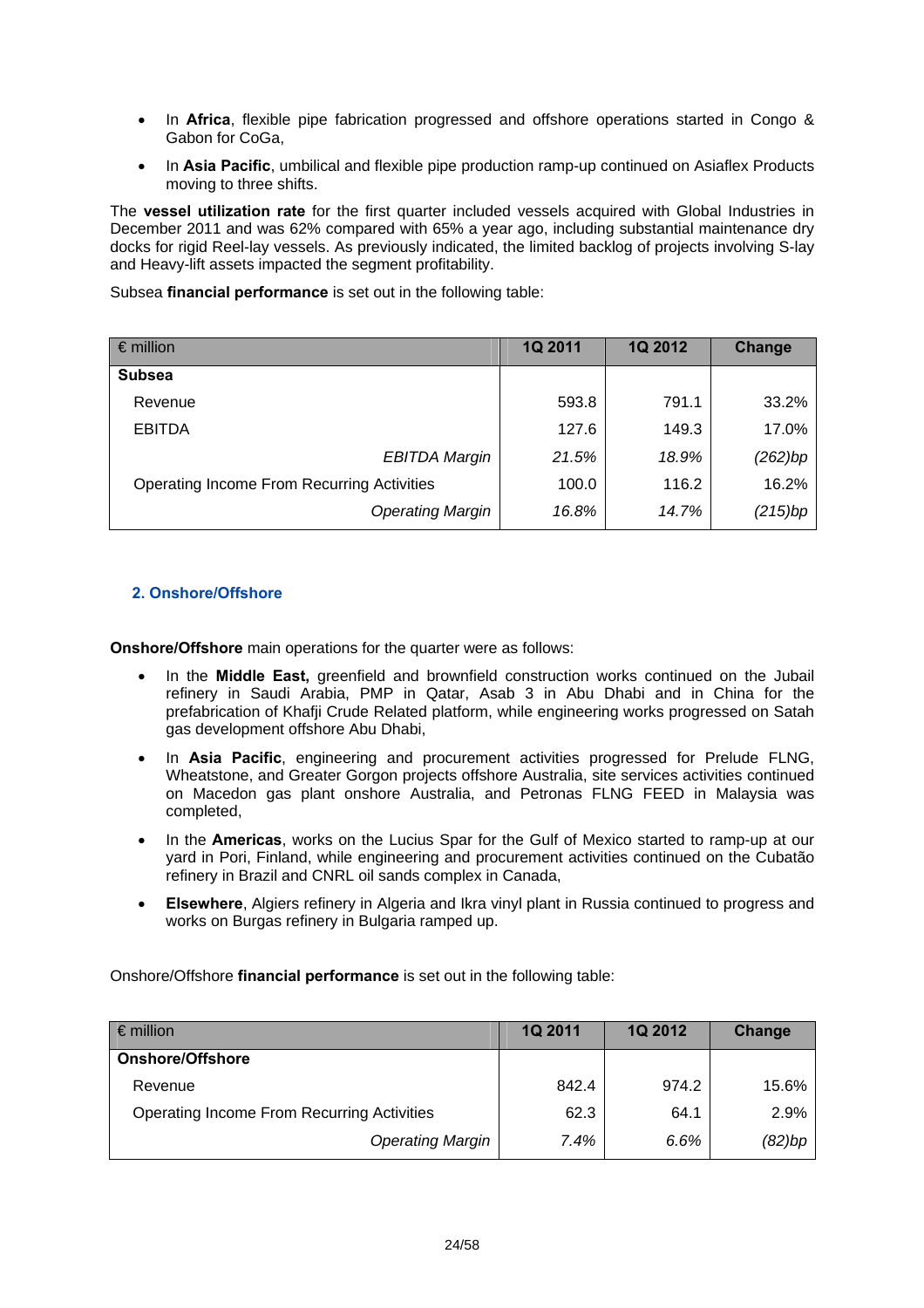### **3. Group**

Technip Group's **Operating Income From Recurring Activities** including Corporate charges as detailed in annex I (c) is set out in the following table:

| $\epsilon$ million                                | 1Q 2011 | 1Q 2012 | Change |
|---------------------------------------------------|---------|---------|--------|
| Group                                             |         |         |        |
| Revenue                                           | 1,436.2 | 1,765.3 | 22.9%  |
| <b>Operating Income From Recurring Activities</b> | 144.8   | 165.2   | 14.1%  |
| <b>Operating Margin</b>                           | 10.1%   | 9.4%    | (72)bp |

In first quarter 2012, **foreign exchange** had a positive impact estimated at €21 million on revenue and a positive impact estimated at €3 million on operating income from recurring activities.

**Financial result** on contracts recognized as revenue amounted to €3 million in first quarter 2012.

### **4. Group Net Income**

**Operating income** was €165 million in first quarter 2012 versus €145 million a year ago.

**Financial result** in first quarter 2012 included a €1 million negative impact from changes in foreign exchange rates and fair market value of hedging instruments, compared with a €7 million positive impact in first quarter 2011.

The variation in **Diluted Number of Shares** is mainly due to the potential dilution of convertible bonds (OCEANE) as well as stock options and performance shares granted to Technip's employees.

| $\epsilon$ million,                                                |                 |                 |        |
|--------------------------------------------------------------------|-----------------|-----------------|--------|
| Except Diluted Earnings per Share, and Diluted<br>Number of Shares | 1Q 2011         | 1Q 2012         | Change |
| Operating Income                                                   | 144.8           | 165.2           | 14.1%  |
| <b>Financial Result</b>                                            | (1.6)           | (7.2)           | 350.0% |
| Income Tax Expense                                                 | (39.7)          | (45.1)          | 13.6%  |
| <b>Effective Tax Rate</b>                                          | 27.7%           | 28.5%           | 82bp   |
| Non-Controlling Interests                                          | 0.8             | (0.7)           | nm     |
| <b>Net Income</b>                                                  | 104.3           | 112.2           | 7.6%   |
| Diluted Number of Shares                                           | 116,496,1<br>67 | 124,028,6<br>70 | 6.5%   |
| Diluted Earnings per Share $(\epsilon)$                            | 0.92            | 0.94            | 3.2%   |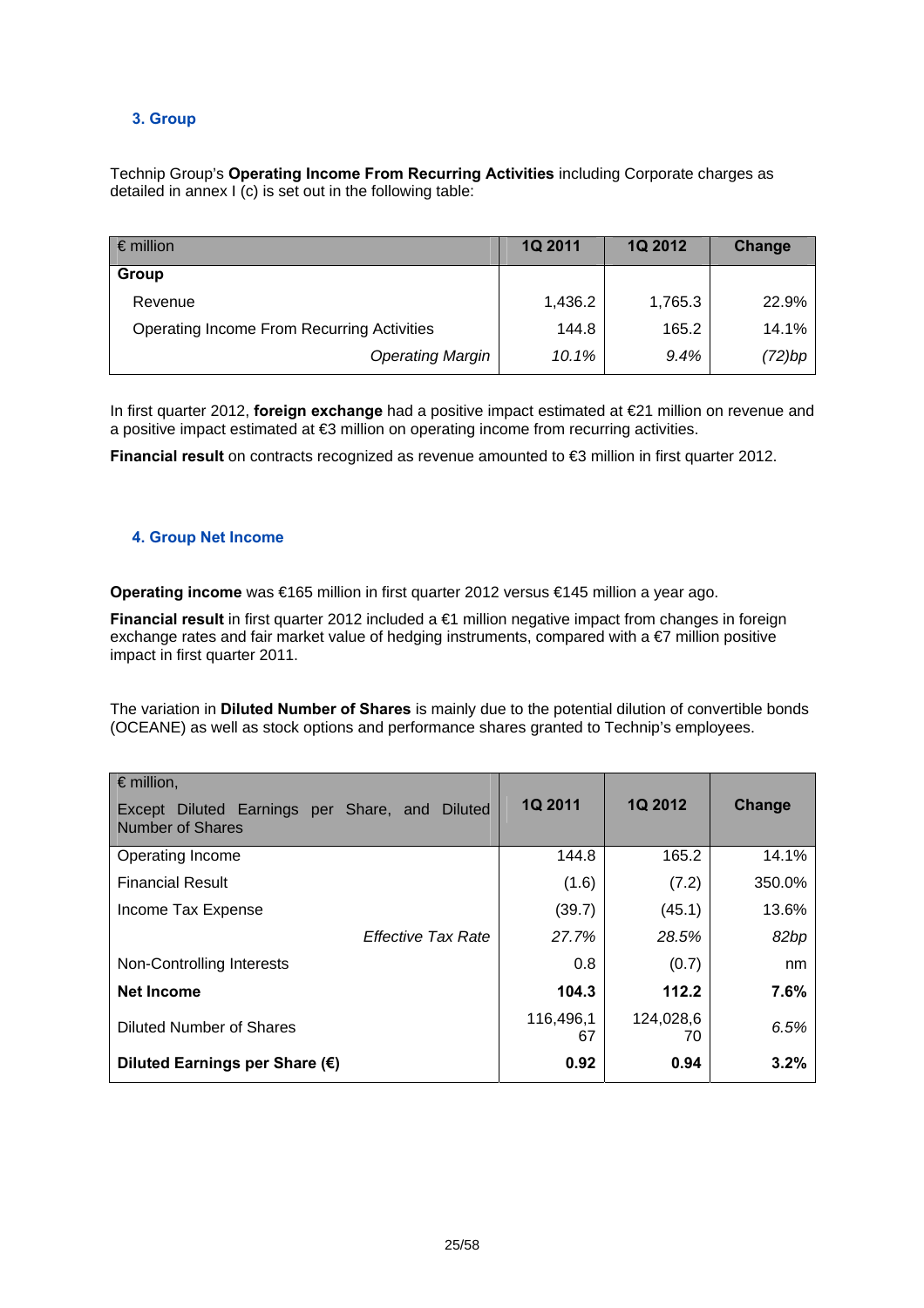### **5. Cash Flow and Statement of Financial Position**

As of March 31, 2012, Group's **net cash position** was €629 million compared to €721 million at the end of 2011.

€ million

| Net Cash Position as of December 31, 2011                | 720.8   |
|----------------------------------------------------------|---------|
| Net Cash Generated from / (Used in) Operating Activities | 54.1    |
| of which:                                                |         |
| Cash Generated from / (Used in) Operations               | 173.0   |
| Change in Working Capital Requirements                   | (118.9) |
| <b>Capital Expenditures</b>                              | (95.6)  |
| Other including FX Impacts                               | (49.9)  |
| Net Cash Position as of March 31, 2012                   | 629.4   |

**Capital expenditures** for first quarter 2012 comprised payments for the G1201, which has now completed sea trials and will be ready to work in May 2012, as well as payments to cover construction progress on plants & vessels.

Our **gross cash position** reduced during the quarter following the reimbursement of the convertible bond acquired with Global Industries in 2011 for \$323 million.

**Shareholders' equity** as of March 31, 2012, was €3,788 million compared with €3,673 million as of December 31, 2011.

### **III. FULL YEAR 2012 OUTLOOK CONFIRMED**

- Group revenue between €7.65 and €8.00 billion
- Subsea revenue between  $63.35$  and  $63.50$  billion, with operating margin around 15%, both including Global Industries
- Onshore/Offshore revenue between €4.3 and €4.5 billion, with operating margin between 6% and 7%

 $\circ$  $\circ$   $\circ$ 

Total capital expenditure for 2012 is expected between €350 and €400 million.

26/58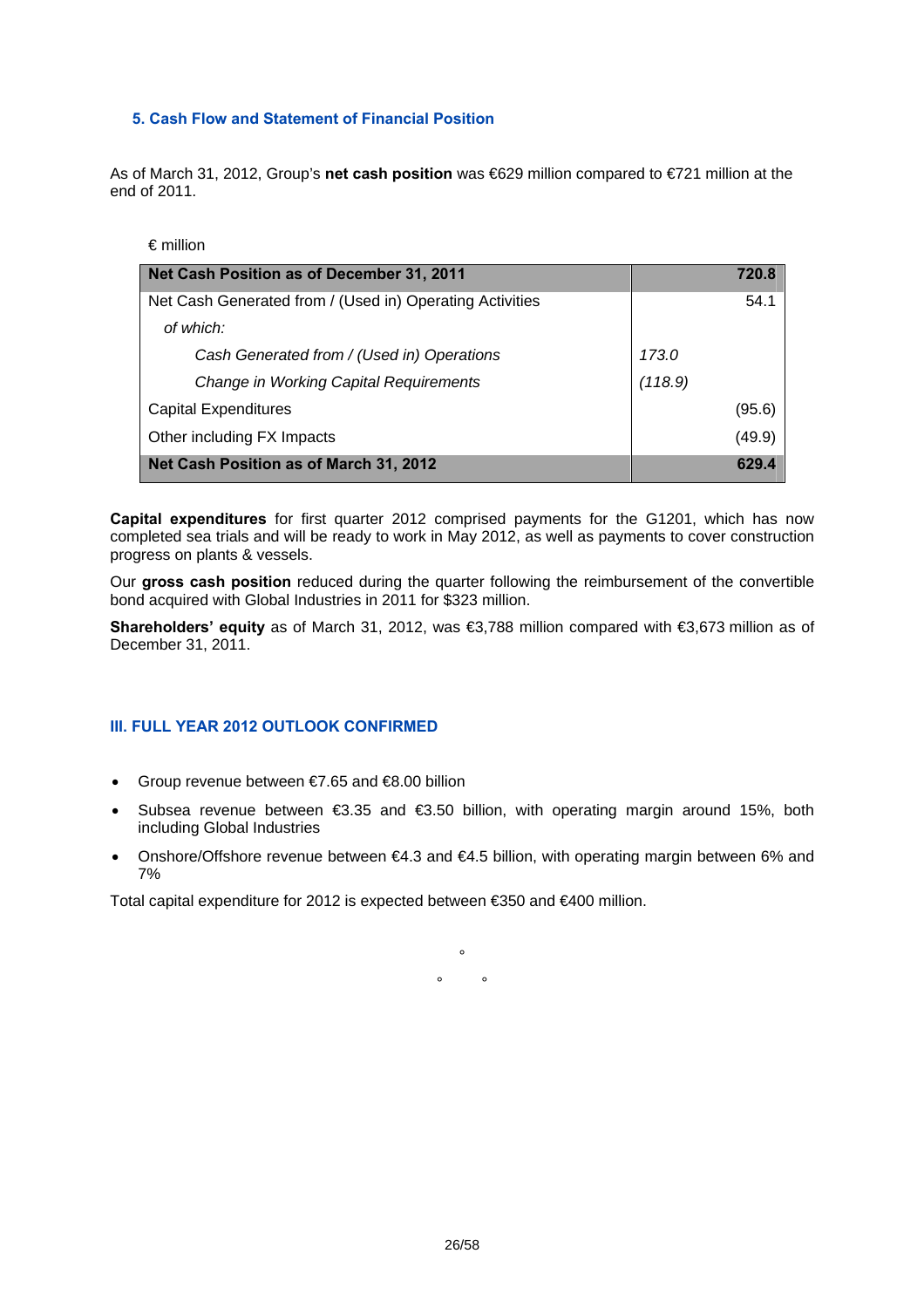**Cautionary note regarding forward-looking statements** 

*This presentation contains both historical and forward-looking statements. These forwardlooking statements are not based on historical facts, but rather reflect our current expectations concerning future results and events, and generally may be identified by the use of forward-looking words such as "believe", "aim", "expect", "anticipate", "intend", "foresee", "likely", "should", "planned", "may", "estimates", "potential" or other similar words. Similarly, statements that describe our objectives, plans or goals are or may be forward-looking statements. These forward-looking statements involve known and unknown risks, uncertainties and other factors that may cause our actual results, performance or achievements to differ materially from the anticipated results, performance or achievements expressed or implied by these forward-looking statements. Risks that could cause actual results to differ materially from the results anticipated in the forward-looking statements include, among other things: our ability to successfully continue to originate and execute large services contracts, and construction and project risks generally; the level of productionrelated capital expenditure in the oil and gas industry as well as other industries; currency fluctuations; interest rate fluctuations; raw material (especially steel) as well as maritime freight price fluctuations; the timing of development of energy resources; armed conflict or political instability in the Arabian-Persian Gulf, Africa or other regions; the strength of competition; control of costs and expenses; the reduced availability of governmentsponsored export financing; losses in one or more of our large contracts; U.S. legislation relating to investments in Iran or elsewhere where we seek to do business; changes in tax legislation, rules, regulation or enforcement; intensified price pressure by our competitors; severe weather conditions; our ability to successfully keep pace with technology changes; our ability to attract and retain qualified personnel; the evolution, interpretation and uniform application and enforcement of International Financial Reporting Standards (IFRS), according to which we prepare our financial statements as of January 1, 2005; political and social stability in developing countries; competition; supply chain bottlenecks; the ability of our subcontractors to attract skilled labor; the fact that our operations may cause the discharge of hazardous substances, leading to significant environmental remediation costs; our ability to manage and mitigate logistical challenges due to underdeveloped infrastructure in some countries where we are performing projects.* 

*Some of these risk factors are set forth and discussed in more detail in our Annual Report. Should one of these known or unknown risks materialize, or should our underlying assumptions prove incorrect, our future results could be adversely affected, causing these results to differ materially from those expressed in our forward-looking statements. These factors are not necessarily all of the important factors that could cause our actual results to differ materially from those expressed in any of our forward-looking statements. Other unknown or unpredictable factors also could have material adverse effects on our future results. The forward-looking statements included in this release are made only as of the date of this release. We cannot assure you that projected results or events will be achieved. We do not intend, and do not assume any obligation to update any industry information or forwardlooking information set forth in this release to reflect subsequent events or circumstances.* 

*\*\*\*\** 

*This presentation does not constitute an offer or invitation to purchase any securities of Technip in the United States or any other jurisdiction. Securities may not be offered or sold in the United States absent registration or an exemption from registration. The information contained in this presentation may not be relied upon in deciding whether or not to acquire Technip securities.* 

*This presentation is being furnished to you solely for your information, and it may not be reproduced, redistributed or published, directly or indirectly, in whole or in part, to any other person. Non-compliance with these restrictions may result in the violation of legal restrictions of the United States or of other jurisdictions.*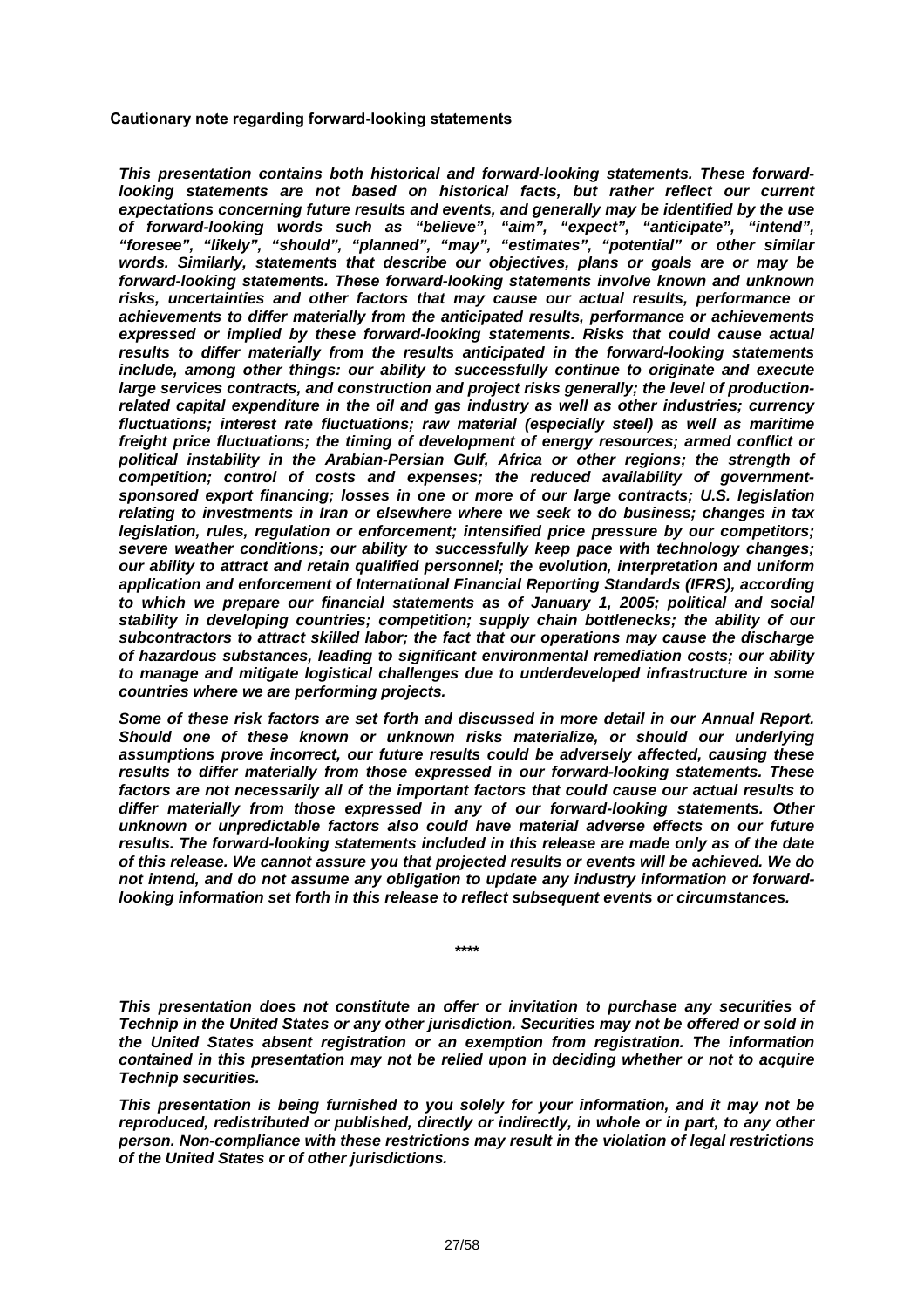Technip is a world leader in project management, engineering and construction for the energy industry.

industry.<br>From the deepest Subsea oil & gas developments to the largest and most complex Offshore and Onshore infrastructures, our 30,000 people are constantly offering the best solutions and most innovative technologies to meet the world's energy challenges.

Present in 48 countries, Technip has state-of-the-art industrial assets on all continents and operates a fleet of specialized vessels for pipeline installation and subsea construction.

Technip shares are listed on the NYSE Euronext Paris exchange and the USA over-the-counter (OTC) market as an American Depositary Receipt (ADR: TKPPK).





Analyst and Investor Relations Kimberly Stewart Apollin naire Vandier Chuan n Wang

blic Rel ations Christophe Bélorgeot Florian ne Lassalle-M Massip

Techn nip's website

Technip's website<br>Technip's IR website Technip's IR mobile website s<br>Tel.<br>Tel.<br>Tel.<br>Tel.<br>http<br>http<br>http<br>http Tel.: +3 33 (0)1 47 78 66 74, e-mail : kstewart@te echnip.com Tel.: +3 33 (0)1 47 78 60 74, e-mail : avandier@te echnip.com Tel.: +3 33 (0)1 47 78 36 27, e-mail : chuwang@te echnip.com

Tel.: +3 33 (0)1 47 78 39 92 Tel.: +3 33 (0)1 47 78 32 79, e-mail : press@techn nip.com

http://www.technip.com

http://i investors-en .technip.com http://investors-en.technip.com<br>http://investors.mobi-en.technip.com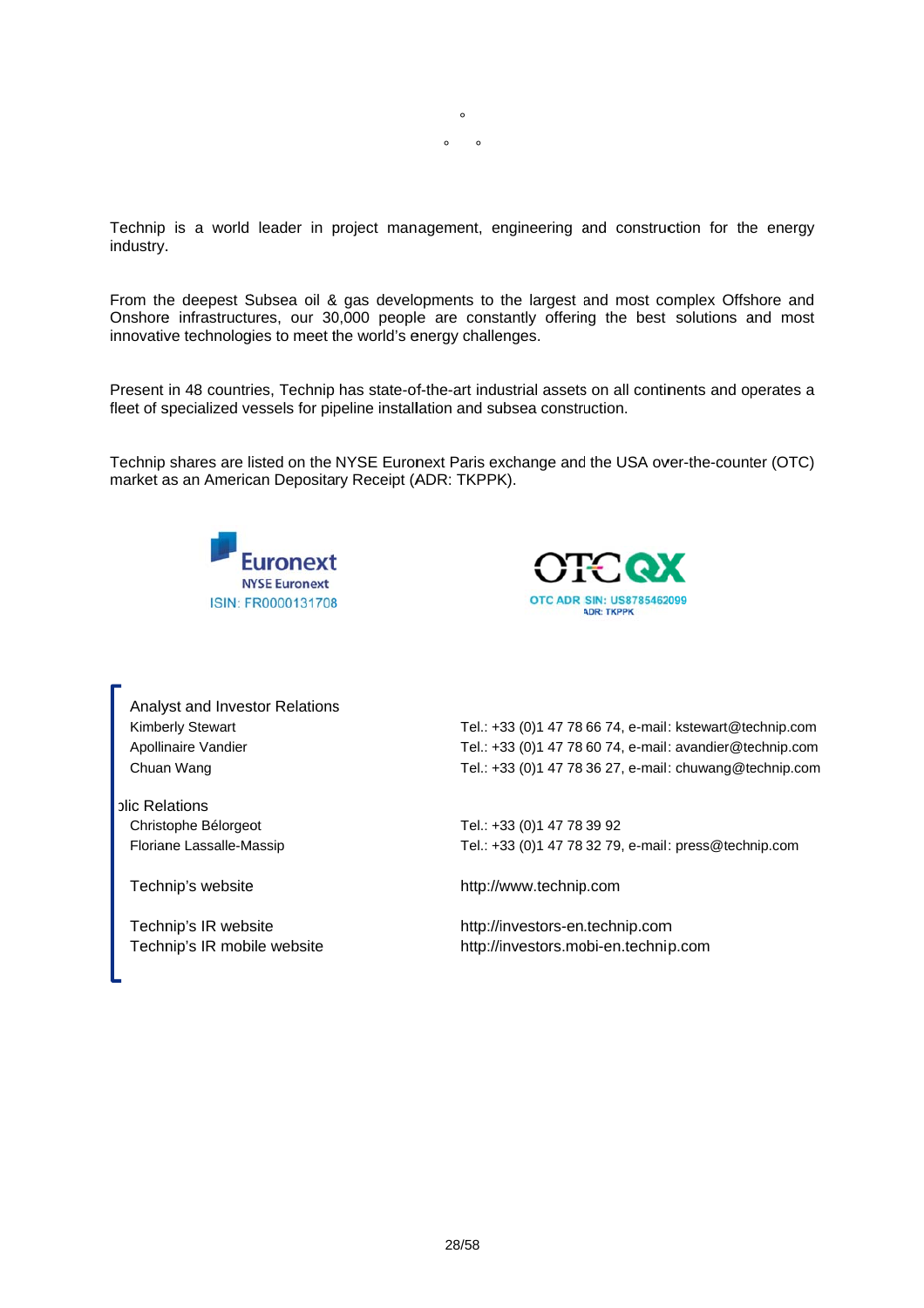### **ANNEX I (a) CONSOLIDATED STATEMENT OF INCOME IFRS, not audited**

| $\epsilon$ million                                                       | <b>First Quarter</b> |             |         |
|--------------------------------------------------------------------------|----------------------|-------------|---------|
| (Except Diluted Earnings per<br>Share, and Diluted Number of<br>Shares)  | 2011                 | 2012        | Change  |
| <b>Revenue</b>                                                           | 1,436.2              | 1,765.3     | 22.9%   |
| Gross Margin                                                             | 279.6                | 327.6       | 17.2%   |
| Research<br>&<br>Development<br><b>Expenses</b>                          | (12.3)               | (15.1)      | 22.8%   |
| SG&A and Other                                                           | (122.5)              | (147.3)     | 20.2%   |
| from<br><b>Operating</b><br><b>Income</b><br><b>Recurring Activities</b> | 144.8                | 165.2       | 14.1%   |
| <b>Non-Current Operating Result</b>                                      |                      |             | nm      |
| <b>Operating Income</b>                                                  | 144.8                | 165.2       | 14.1%   |
| <b>Financial Result</b>                                                  | (1.6)                | (7.2)       | 350.0%  |
| Income / (Loss) before Tax                                               | 143.2                | 158.0       | 10.3%   |
| Income Tax Expense                                                       | (39.7)               | (45.1)      | 13.6%   |
| Non-Controlling Interests                                                | 0.8                  | (0.7)       | nm      |
| Net Income / (Loss)                                                      | 104.3                | 112.2       | $7.6\%$ |
|                                                                          |                      |             |         |
| <b>Diluted Number of Shares</b>                                          | 116,496,167          | 124,028,670 | 6.5%    |
|                                                                          |                      |             |         |
| Diluted Earnings per Share<br>(€)                                        | 0.92                 | 0.94        | 3.2%    |

### **ANNEX I (b) FOREIGN CURRENCY CONVERSION RATES IFRS, not audited**

|                      | <b>Closing Rate as of</b> |               | <b>Average Rate of</b> |                |
|----------------------|---------------------------|---------------|------------------------|----------------|
|                      | Dec. 31, 2011             | Mar. 31, 2012 | <b>1Q 2011</b>         | <b>1Q 2012</b> |
| USD for 1 EUR        | 1.29                      | 1.34          | 1.37                   | 1.31           |
| <b>GBP for 1 EUR</b> | 0.84                      | 0.83          | 0.85                   | 0.83           |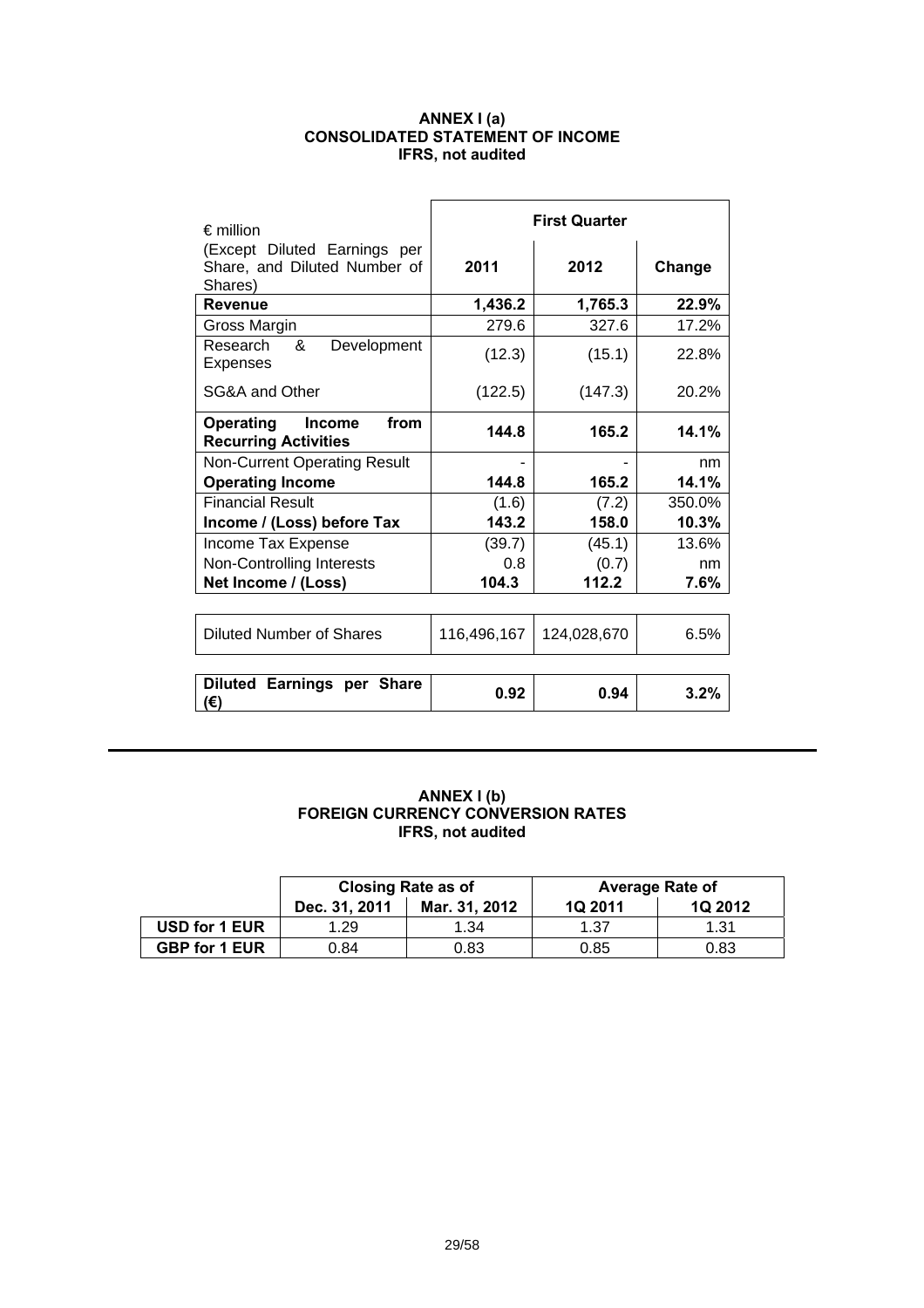### **ANNEX I (c) ADDITIONAL INFORMATION BY BUSINESS SEGMENT IFRS, not audited**

|                                               | <b>First Quarter</b> |        |            |
|-----------------------------------------------|----------------------|--------|------------|
| $\epsilon$ million                            | 2011                 | 2012   | Change     |
| <b>SUBSEA</b>                                 |                      |        |            |
| Revenue                                       | 593.8                | 791.1  | 33.2%      |
| Gross Margin                                  | 152.5                | 180.8  | 18.6%      |
| Operating Income from Recurring<br>Activities | 100.0                | 116.2  | 16.2%      |
| <b>Operating Margin</b>                       | 16.8%                | 14.7%  | (215)bp    |
| Depreciation and Amortization                 | (27.6)               | (33.1) | 19.9%      |
| <b>EBITDA</b>                                 | 127.6                | 149.3  | 17.0%      |
| <b>EBITDA Margin</b>                          | 21.5%                | 18.9%  | (262)bp    |
| <b>ONSHORE/OFFSHORE</b>                       |                      |        |            |
| Revenue                                       | 842.4                | 974.2  | 15.6%      |
| Gross Margin                                  | 126.5                | 146.8  | 16.0%      |
| Operating Income from Recurring<br>Activities | 62.3                 | 64.1   | 2.9%       |
| <b>Operating Margin</b>                       | 7.4%                 | 6.6%   | (82)bp     |
| Depreciation and Amortization                 | (6.2)                | (6.4)  | 3.2%       |
| <b>CORPORATE</b>                              |                      |        |            |
| Operating Income from Recurring<br>Activities | (17.5)               | (15.1) | $(13.7)\%$ |
| Depreciation and Amortization                 | (0.4)                |        | nm         |

### **ANNEX I (d) REVENUE BY GEOGRAPHICAL AREA IFRS, not audited**

|                              |         | <b>First Quarter</b> |            |
|------------------------------|---------|----------------------|------------|
| $\epsilon$ million           | 2011    | 2012                 | Change     |
| Europe, Russia, Central Asia | 398.0   | 493.0                | 23.9%      |
| Africa                       | 283.5   | 106.6                | $(62.4)\%$ |
| Middle East                  | 337.6   | 273.6                | $(19.0)\%$ |
| Asia Pacific                 | 173.5   | 289.7                | 67.0%      |
| Americas                     | 243.6   | 602.4                | 147.3%     |
| Total                        | 1,436.2 | 1,765.3              | 22.9%      |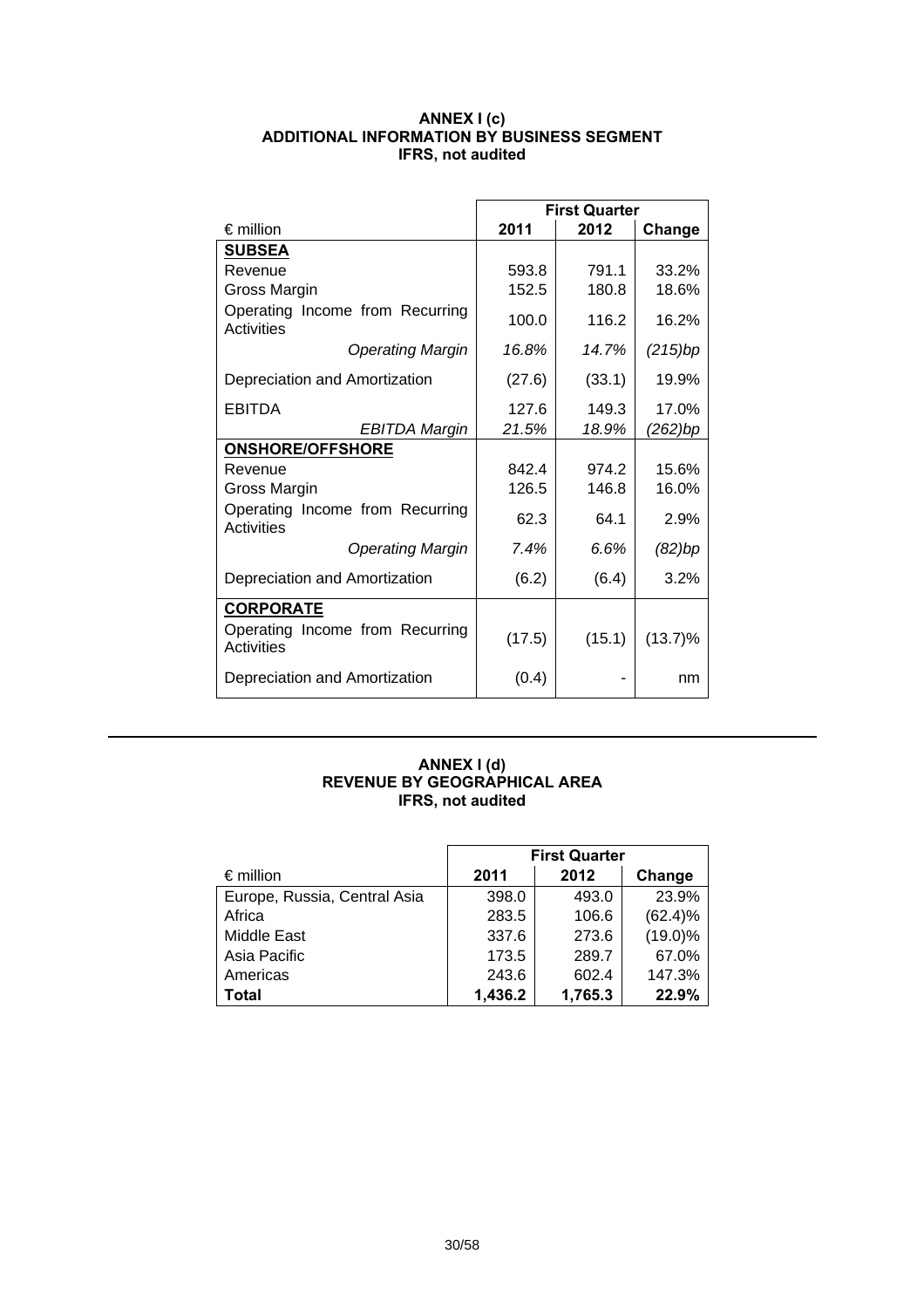### **ANNEX II CONSOLIDATED STATEMENT OF FINANCIAL POSITION IFRS**

|                                                            | Dec. 31, 2011<br>(audited) | Mar. 31, 2012<br>(not audited) |
|------------------------------------------------------------|----------------------------|--------------------------------|
| $\epsilon$ million                                         |                            |                                |
| <b>Fixed Assets</b>                                        |                            |                                |
| <b>Deferred Tax Assets</b>                                 | 5,317.2<br>306.3           | 5,298.2<br>307.7               |
| <b>Non-Current Assets</b>                                  | 5,623.5                    |                                |
|                                                            |                            | 5,605.9                        |
| Construction Contracts - Amounts in Assets                 | 588.0                      | 425.8                          |
| Inventories, Trade Receivables and Other                   | 2,411.8                    | 2,404.4                        |
| Cash & Cash Equivalents                                    | 2,808.7                    | 2,514.3                        |
| <b>Current Assets</b>                                      | 5,808.5                    | 5,344.5                        |
|                                                            |                            |                                |
| <b>Assets Classified as Held for Sale</b>                  |                            | 9.6                            |
| <b>Total Assets</b>                                        | 11,432.0                   | 10,960.0                       |
|                                                            |                            |                                |
| Shareholders' Equity (Parent Company)                      | 3,651.6                    | 3,776.0                        |
| Non-Controlling Interests                                  | 21.7                       | 12.1                           |
| <b>Shareholders' Equity</b>                                | 3,673.3                    | 3,788.1                        |
| <b>Non-Current Financial Debts</b>                         | 1,543.5                    | 1,552.5                        |
| <b>Non-Current Provisions</b>                              | 139.2                      | 141.7                          |
| Deferred Tax Liabilities and Other Non-Current Liabilities | 265.0                      | 241.2                          |
| <b>Non-Current Liabilities</b>                             | 1,947.7                    | 1,935.4                        |
|                                                            |                            |                                |
| <b>Current Financial Debts</b>                             | 544.4                      | 332.4                          |
| <b>Current Provisions</b>                                  | 344.6                      | 334.3                          |
| Construction Contracts - Amounts in Liabilities            | 644.5                      | 668.4                          |
| Trade Payables & Other                                     | 4,277.5                    | 3,901.4                        |
| <b>Current Liabilities</b>                                 | 5,811.0                    | 5,236.5                        |
| <b>Total Shareholders' Equity &amp; Liabilities</b>        | 11,432.0                   | 10,960.0                       |
|                                                            |                            |                                |
| <b>Net Cash Position</b>                                   | 720.8                      | 629.4                          |

| Statement of Changes in Shareholders' Equity (Parent Company), not<br>audited ( $\notin$ million): |         |
|----------------------------------------------------------------------------------------------------|---------|
| Shareholders' Equity as of December 31, 2011                                                       | 3,651.6 |
| 3 Months 2012 Net Income                                                                           | 112.2   |
| 3 Months 2012 Other Comprehensive Income                                                           | 15.5    |
| Capital Increase                                                                                   | 19.7    |
| <b>Treasury Shares</b>                                                                             | 4.6     |
| Dividends Paid                                                                                     |         |
| Other                                                                                              | (27.6)  |
| Shareholders' Equity as of March 31, 2012                                                          | 3,776.0 |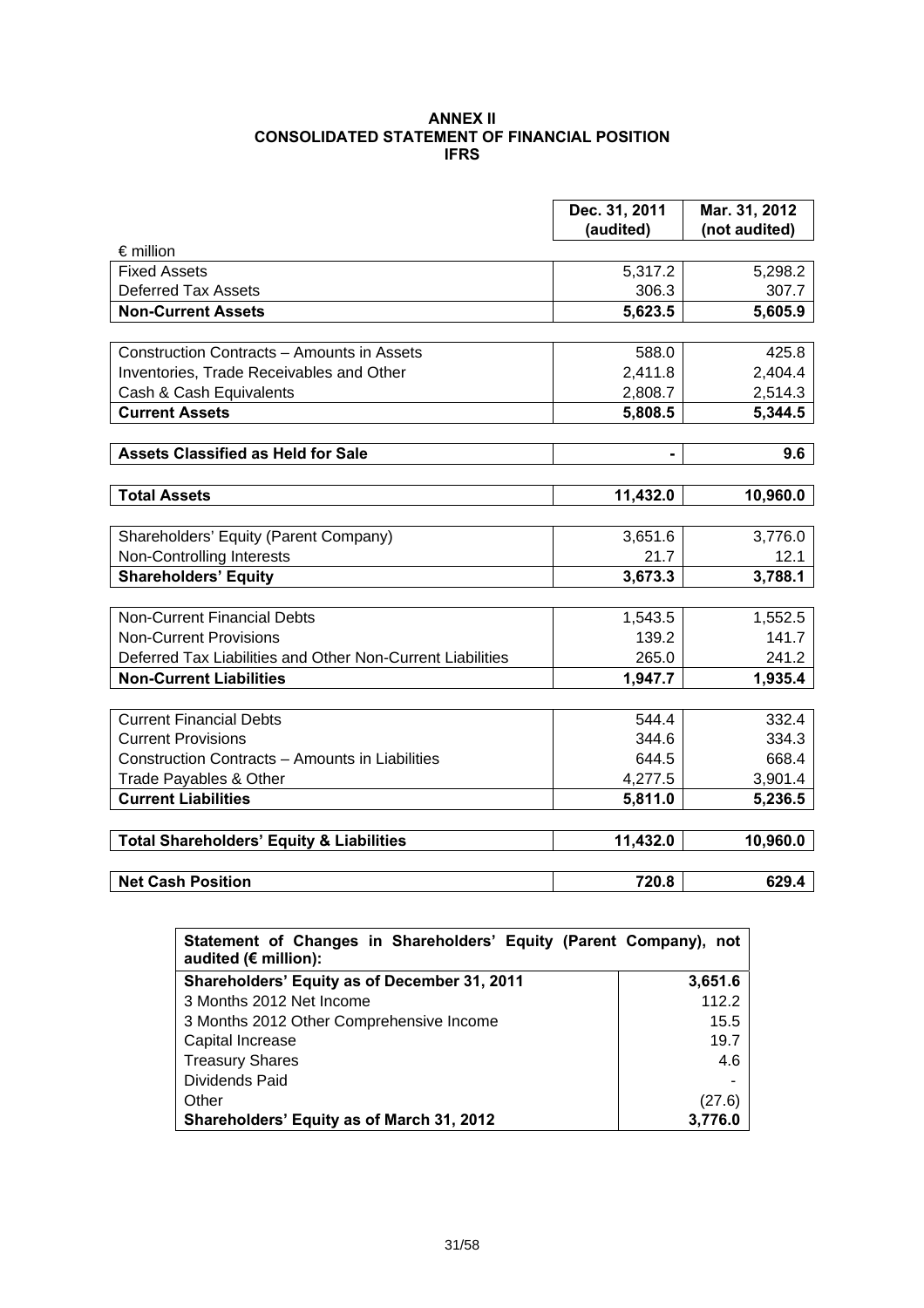### **ANNEX III (a) CONSOLIDATED STATEMENT OF CASH FLOWS IFRS, not audited**

|                                                                                                                                                                                                                                                                                                       | <b>First Quarter</b>                                       |                  |                                                   |                 |
|-------------------------------------------------------------------------------------------------------------------------------------------------------------------------------------------------------------------------------------------------------------------------------------------------------|------------------------------------------------------------|------------------|---------------------------------------------------|-----------------|
| $\epsilon$ million                                                                                                                                                                                                                                                                                    | 2011                                                       |                  | 2012                                              |                 |
| Net Income / (Loss)<br>Depreciation & Amortization of Fixed Assets<br>Stock Options and Performance Share Charges<br>Non-Current Provisions (including Employee Benefits)<br>Deferred Income Tax<br>Net (Gains) / Losses on Disposal of Assets and Investments<br>Non-Controlling Interests and Other | 104.3<br>34.2<br>12.5<br>12.0<br>(0.1)<br>$2.2\phantom{0}$ |                  | 112.2<br>39.5<br>10.6<br>0.1<br>9.0<br>0.9<br>0.7 |                 |
| Cash Generated from / (Used in) Operations                                                                                                                                                                                                                                                            | 165.1                                                      |                  | 173.0                                             |                 |
| <b>Change in Working Capital Requirements</b>                                                                                                                                                                                                                                                         | (145.8)                                                    |                  | (118.9)                                           |                 |
| Net Cash Generated from / (Used in) Operating Activities                                                                                                                                                                                                                                              |                                                            | 19.3             |                                                   | 54.1            |
| <b>Capital Expenditures</b><br>Proceeds from Non-Current Asset Disposals<br><b>Acquisitions of Financial Assets</b><br>Acquisition Costs of Consolidated Companies, Net of Cash<br>Acquired                                                                                                           | (47.5)<br>0.1<br>12.6                                      |                  | (95.6)<br>0.2<br>(3.3)<br>(11.1)                  |                 |
| Net Cash Generated from / (Used in) Investing Activities                                                                                                                                                                                                                                              |                                                            | (34.8)           |                                                   | (109.8)         |
| Net Increase / (Decrease) in Borrowings<br>Capital Increase<br><b>Dividends Paid</b><br>Share Buy-Back                                                                                                                                                                                                | (18.9)<br>9.3<br>1.5                                       |                  | (271.9)<br>19.7<br>(1.9)                          |                 |
| Net Cash Generated from / (Used in) Financing Activities                                                                                                                                                                                                                                              |                                                            | (8.1)            |                                                   | (254.1)         |
| Net Effects of Foreign Exchange Rate Changes<br>Net Increase / (Decrease) in Cash and Cash Equivalents                                                                                                                                                                                                |                                                            | (35.5)<br>(59.1) |                                                   | 12.7<br>(297.1) |
| Bank Overdrafts at Period Beginning<br>Cash and Cash Equivalents at Period Beginning<br>Bank Overdrafts at Period End<br>Cash and Cash Equivalents at Period End                                                                                                                                      | (0.1)<br>3,105.7<br>(0.2)<br>3,046.7                       | (59.1)           | (0.1)<br>2,808.7<br>(2.8)<br>2,514.3              | (297.1)         |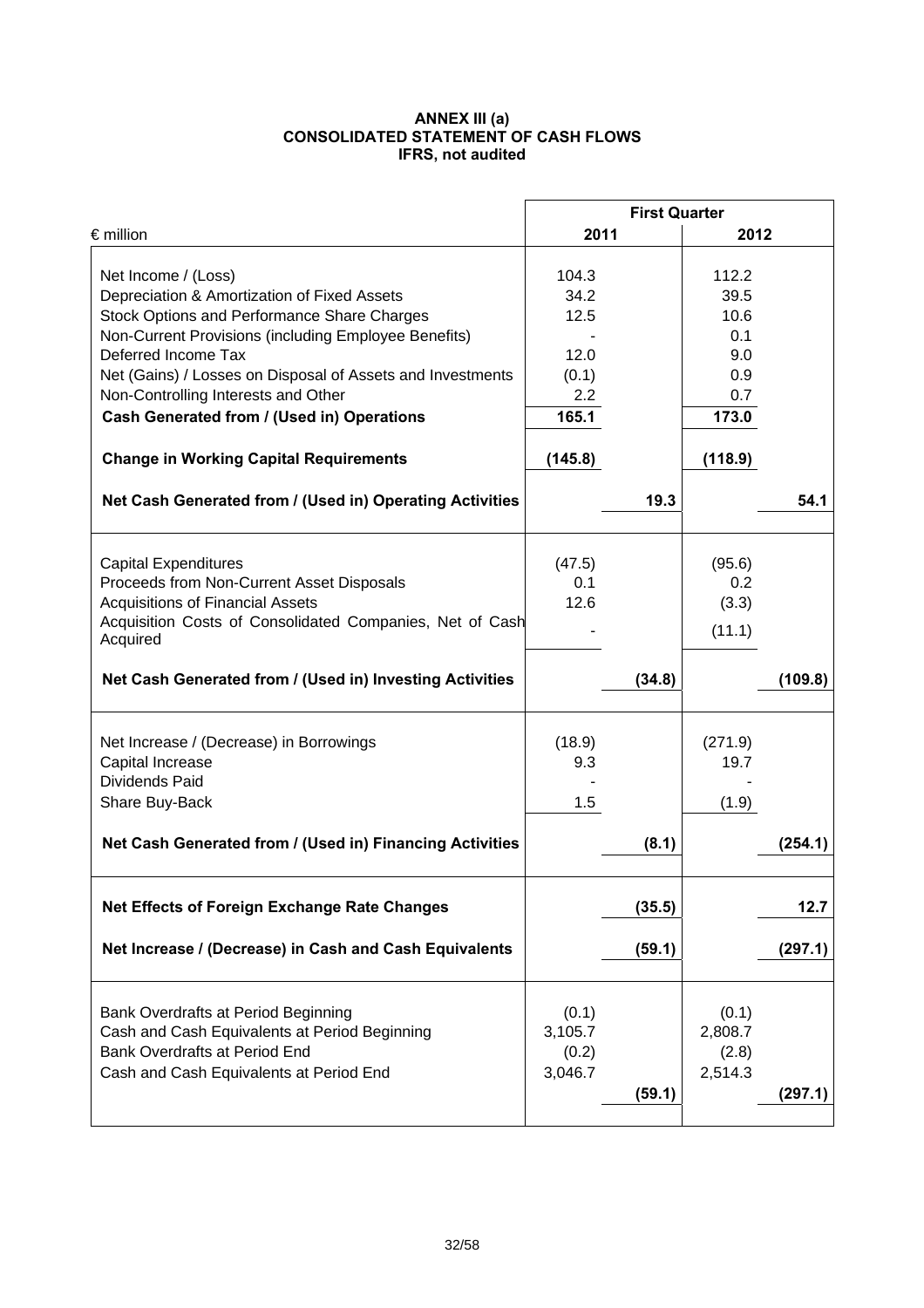#### **ANNEX III (b) CASH & FINANCIAL DEBTS IFRS**

|                                    | <b>Cash and Financial Debts</b> |               |  |  |
|------------------------------------|---------------------------------|---------------|--|--|
|                                    | Dec. 31, 2011                   | Mar. 31, 2012 |  |  |
| $\epsilon$ million                 | (audited)                       | (not audited) |  |  |
| Cash Equivalents                   | 1,890.1                         | 1,622.9       |  |  |
| Cash                               | 918.6                           | 891.4         |  |  |
| Cash & Cash Equivalents (A)        | 2,808.7                         | 2,514.3       |  |  |
| <b>Current Financial Debts</b>     | 544.4                           | 332.4         |  |  |
| <b>Non-Current Financial Debts</b> | 1,543.5                         | 1,552.5       |  |  |
| Gross Debt (B)                     | 2,087.9                         | 1,884.9       |  |  |
| Net Cash Position (A - B)          | 720.8                           | 629.4         |  |  |

#### **ANNEX IV (a) BACKLOG Not audited**

|                    |               | <b>Backlog by Business Segment</b> |        |  |  |  |  |
|--------------------|---------------|------------------------------------|--------|--|--|--|--|
|                    | As of         |                                    |        |  |  |  |  |
| $\epsilon$ million | Mar. 31, 2011 | Mar. 31, 2012                      | Change |  |  |  |  |
| Subsea             | 3,298.8       | 5,664.6                            | 71.7%  |  |  |  |  |
| Onshore/Offshore   | 5,782.4       | 6,679.5                            | 15.5%  |  |  |  |  |
| Total              | 9,081.2       | 12,344.1                           | 35.9%  |  |  |  |  |

### **ANNEX IV (b) CONTRACT AWARDS Not audited**

The main contracts **we announced during first quarter 2012** were the following:

**Onshore/Offshore** segment was awarded:

- A contract by Andra to be the main contractor for the future Industrial Geological Storage Center (CIGEO: Centre industriel de stockage géologique) planned to be located in Meuse/Haute-Marne, France,
- By Lukoil Neftochim Burgas ad, subsidiary of OAO LUKOIL, a lump sum turnkey contract, worth more than €900 million (Technip share around €600 million), for the engineering, procurement and construction of Phase 1 of a heavy residue hydrocracking complex to be built at their refinery in Burgas, Bulgaria,
- A contract, worth approximately AUD110 million (€90 million), by Daewoo Shipbuilding and Marine Engineering (DSME) for the detailed design of Chevron's Wheatstone offshore gas processing platform, located 200 kilometers off Western Australia's coast,
- A contract by Kuwait Gulf Oil Company (KGOC), for the engineering, procurement, construction and commissioning assistance of their Gas and Condensate Export System project. The project is spread over onshore and offshore locations in two countries, Saudi Arabia and Kuwait,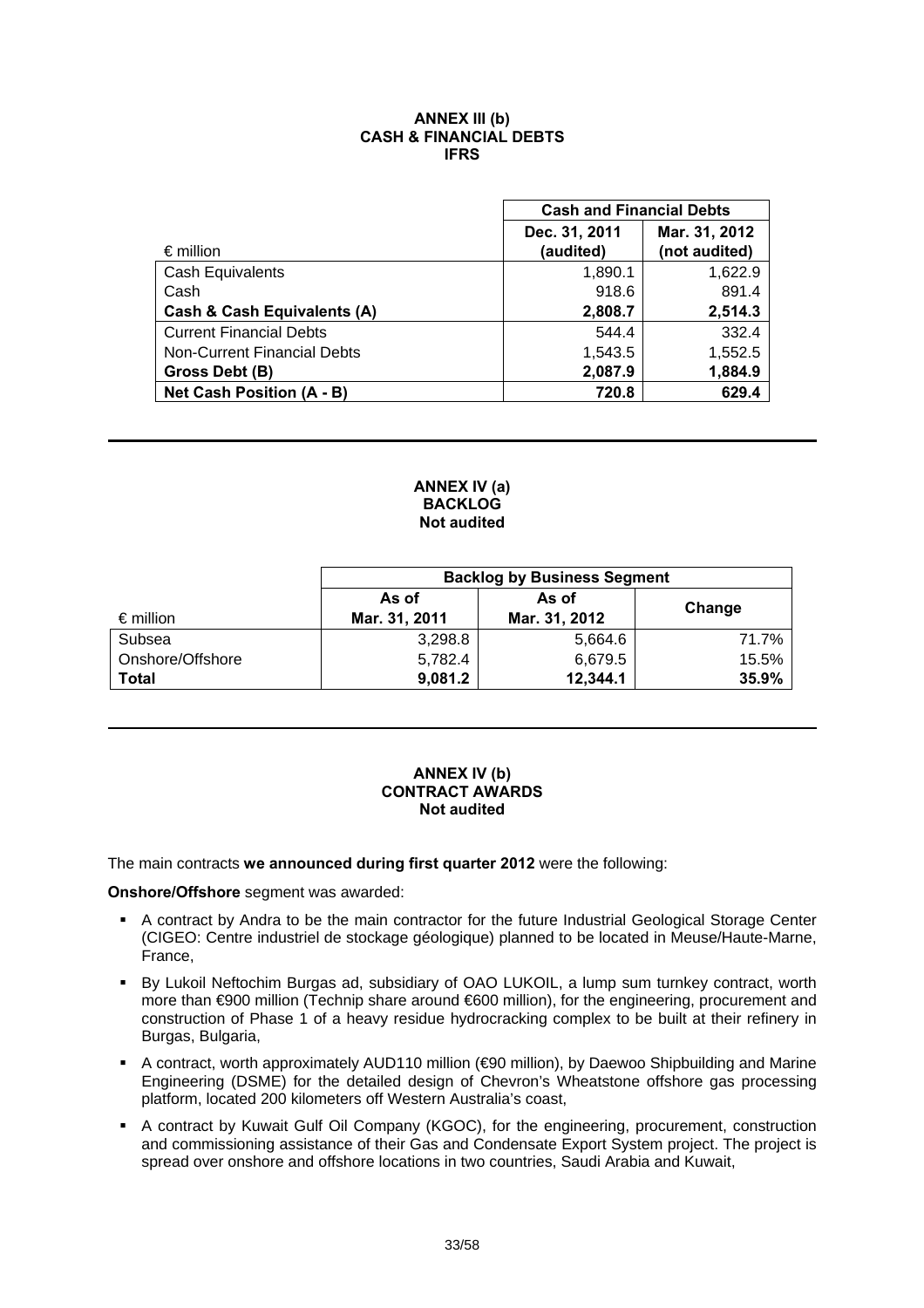- An Enterprise Framework Agreement by Shell Global Solutions International B.V., covering Subsea Umbilical Risers and Flowlines (SURF), Engineering and Project Management Services. The contract duration is 5 years, with the option to extend for additional 5 years and will cover the supply of services to support all of Shell's SURF projects on a worldwide basis,
- By DONG E&P and BAYERNGAS, a contract for the HEJRE project development, offshore Denmark, at a water depth of 70 meters. This contract covers engineering, procurement, fabrication, hook-up, and commissioning assistance for a fixed wellhead and process platform and associated facilities,
- A lump sum front-end engineering design (FEED) contract by Statoil ASA for the development of the Luva floating platform, offshore Norway, at a water depth of approximately 1,300 meters,
- A front-end engineering design (FEED) contract by Petronas for its Refinery and Petrochemical Integrated Development (RAPID) project located in the state of Johor, Malaysia.

### **Subsea** segment was awarded:

- The extension of Statoil frame contract for diving, pipeline repair, contingency and modification services in the Norway held by Technip since January 2007 to December 2014. The yearly revenue under the contract is expected to be in the range of €50-80 million,
- By Nexen Petroleum U.K. Limited a lump sum contract, worth approximately €135 million, for the Golden Eagle development located 110 kilometers North-east of Aberdeen, Scotland, in 115 meters of water,
- Two contracts by the international energy company Statoil, worth a total of around €55 million, for the Vilje South field and Visund North developments located in the Norwegian North Sea at water depths of 120 and 385 meters respectively,
- Two contracts, worth approximately €100 million, for the Phase 1A of the Jubilee project. The Jubilee field is located offshore Ghana at a water depth of 1,300 meters,
- A 5-year frame agreement contract from Petróleo Brasileiro S.A. (Petrobras) for the supply of around 1,400 kilometers of flexible pipes. The contract includes supply starting in 2013 and orders are guaranteed for at least 50% of the total value, which is currently estimated to be worth around US\$2.1 billion,
- A pipeline installation contract by Woodside Energy Limited for the Greater Western Flank Phase 1 Project located 130 kilometers North West of Karratha in Western Australia,
- A lump sum contract by Hess Corporation for the development of the Tubular Bells field, located in the Mississippi Canyon area of the US Gulf of Mexico at a water depth of approximately 1,370 meters,
- By Statoil a contract, valued above €150 million, for the major Åsgard Subsea Compression project located in the Norwegian Sea, 40 kilometers East of the Åsgard field, at a water depth of 340 meters. The contract covers the installation of the subsea compression system and its connection to the existing subsea infrastructure and the Åsgard platform,
- By Petrobras a highly technological lump sum contract for the supply of gas injection flexible risers to develop Guara & Lula Nordeste pre-salt fields located in the Santos Basin, offshore Brazil, at a water depth of 2,250 meters,
- Two contracts in Norway for the Åsgard and Gudrun & Valemon projects. The total value of the contracts is around €45 million,
- A contract by Exxon Mobil Corporation for subsea equipment on the Hadrian South natural gas project in the Gulf of Mexico in approximately 2,300 meters of water,
- By Santos Limited, a flexible pipe supply contract for the Fletcher Finucane oil field development, in Western Australia. The field is located in the Carnarvon Basin, offshore North Western Australia, at a water depth of 160 meters,
- A contract by BP and partners to develop the subsea infrastructure for the Quad 204 project, located West of Shetland. This is Technip's largest contract to date in the UK North Sea, worth approximately €600 million,
- A contract by Bluewater Industries Inc. for the Cheviot field development, whose operator is ATP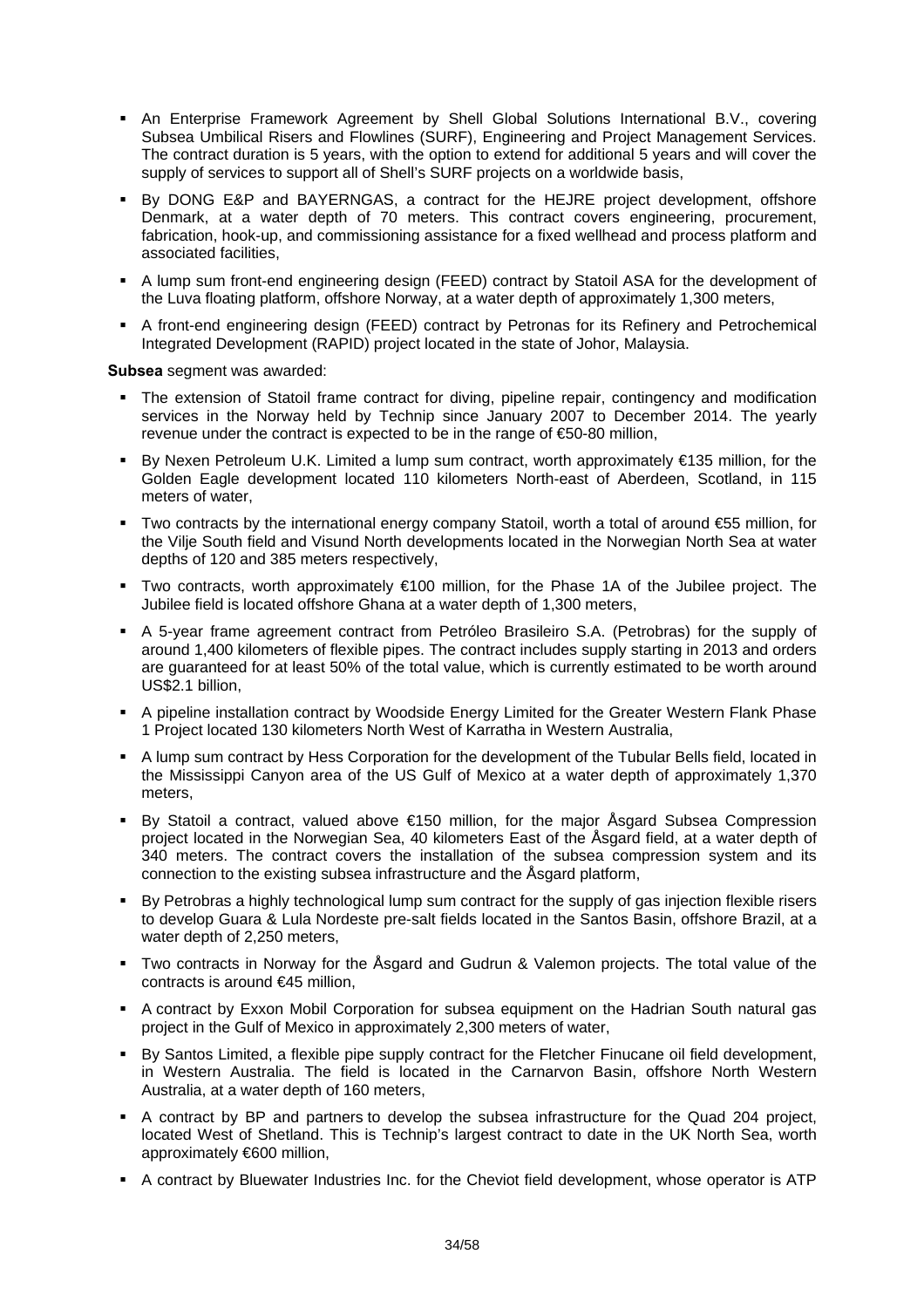Oil & Gas (UK) Limited. The Cheviot field is located in Block 2/10B, approximately 100 kilometers East of the Shetland Isles, in the UK North Sea, at a water depth of 150 meters. The project also includes the development of the Peter and Eclat fields.

**Since March 31, 2012**, Technip also announced the award of following contracts, which were **included in the backlog** as of March 31, 2012:

### **Onshore/Offshore** segment was awarded:

 A lump sum contract for the basic, front-end engineering design and the first phase of project management consultancy services for the Petrocarabobo upgrader, to be built in the Faja del Orinoco region, Venezuela.

**Subsea** segment was awarded:

- A lump sum contract by Anadarko Petroleum Corporation for the development of the Lucius field, located in the Keathley Canyon area of the Gulf of Mexico at a water depth of approximately 2,130 meters,
- A subsea contract by Chevron Australia Pty Ltd for the Wheatstone Project, one of Australia's largest resource projects. The contract, valued at approximately  $\epsilon$ 245 million, covers the development of the Wheatstone and Lago fields, located in the Carnarvon Basin, offshore North Western Australia,
- By Inpex Corporation a flexible pipe supply lump sum contract for the Ichthys gas field, in Australia. Inpex has novated this contract to McDermott as part of the overall subsea umbilical, riser, flowline EPCI contract,
- By Offshore Oil Engineering Co, Ltd (COOEC) a pipeline installation contract for the Liwan 3-1 shallow water project, located in the Pearl River Mouth Basin, China Sea.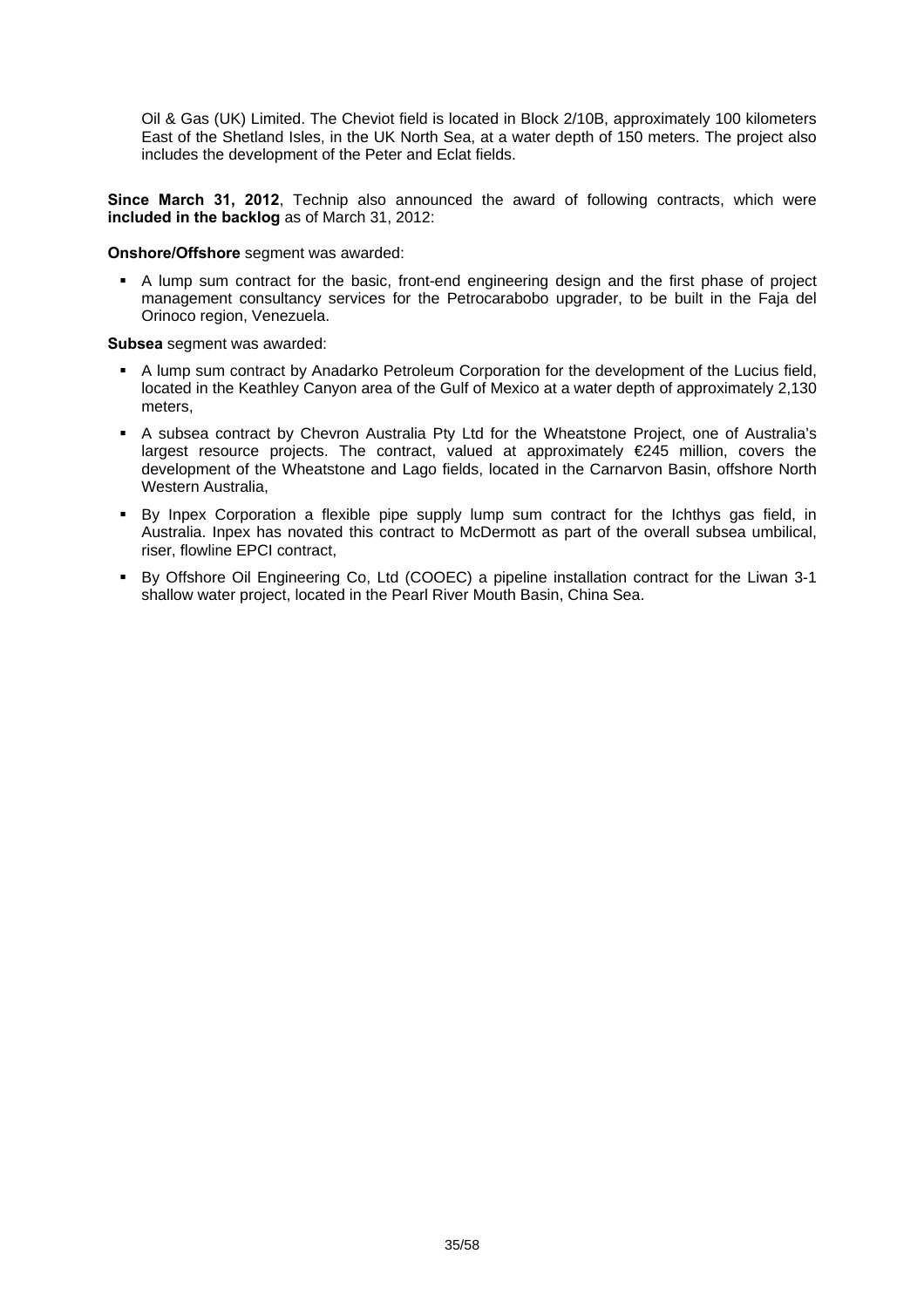### 3 – MAIN RISKS

The main risks the Group is facing have not significantly changed since December 31, 2011. These risks are described in 2011 Annual Financial Report.

### 4 – RELATED PARTIES

IFP Énergies nouvelles (IFP) is represented on Technip's Board of Directors. Its percentage of ownership amounted to 2.54% as of June 30, 2012 and to 2.55% as of December 31, 2011.

Technip paid IFP a royalty in respect of an agreement for research cooperation on offshore deepwaters. This royalty is determined under arm's length conditions and amounted to €1.9 million for the first half of 2012, the recorded expense amounted to €1.6 million.

There was no modification concerning other related parties as described in 2011 Annual Financial Report.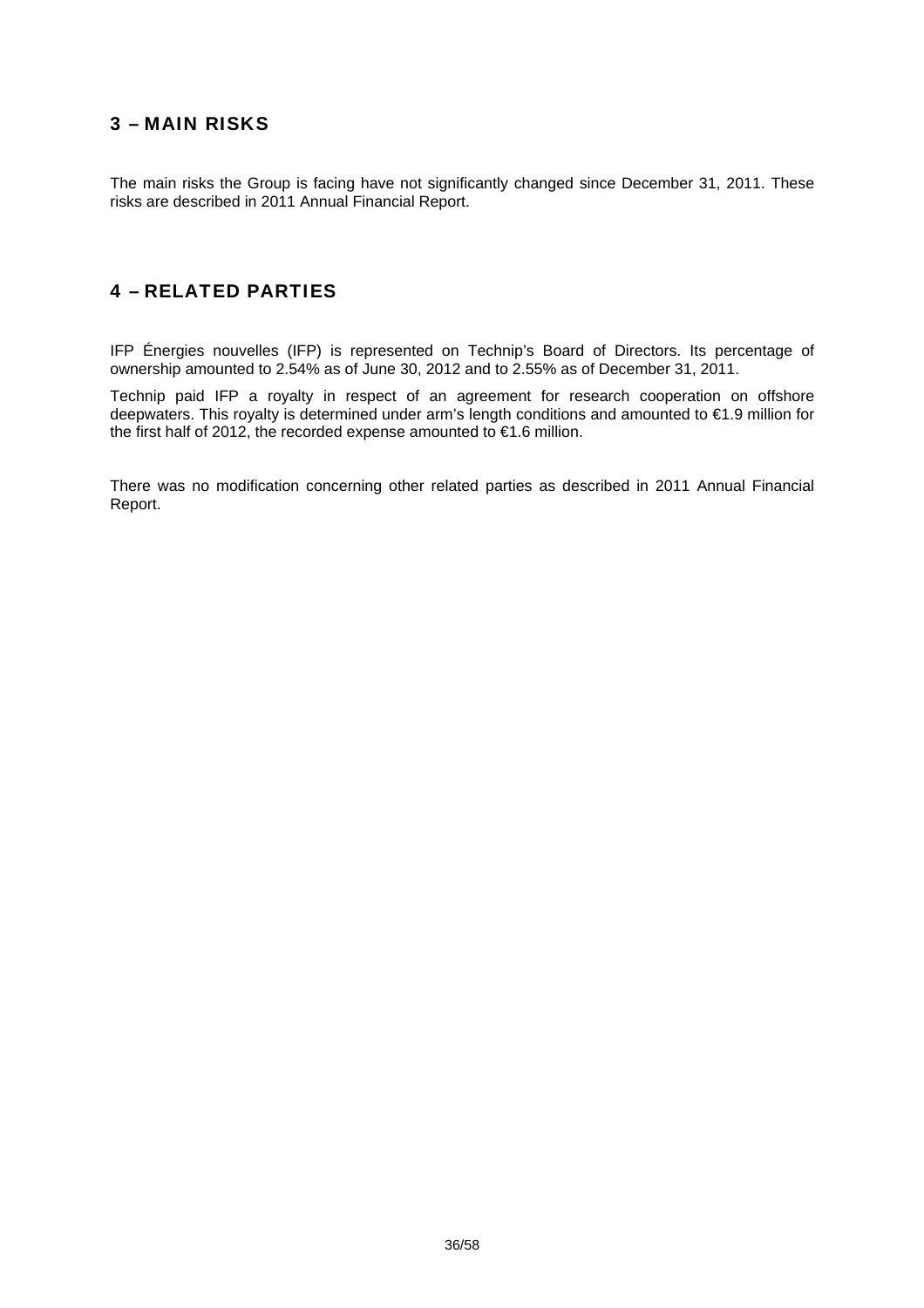# **2 STATEMENT OF THE PERSON** RESPONSIBLE FOR THE FIRST HALF 2012 FINANCIAL REPORT

I hereby declare that to the best of my knowledge,

the condensed interim consolidated financial statements for the first half of 2012 have been prepared in accordance with the applicable set of accounting standards and give a true and fair view of the assets, liabilities, financial position and results of Technip and of entities included in the consolidation,

the first half 2012 management report describes the material events that occurred in the first six months of the year and their impact on accounts, together with the main related-party transactions and a description of the main risks and uncertainties for the remaining six months of the year.

Paris, July 25, 2012

Thierry Pilenko Chairman and Chief Executive Officer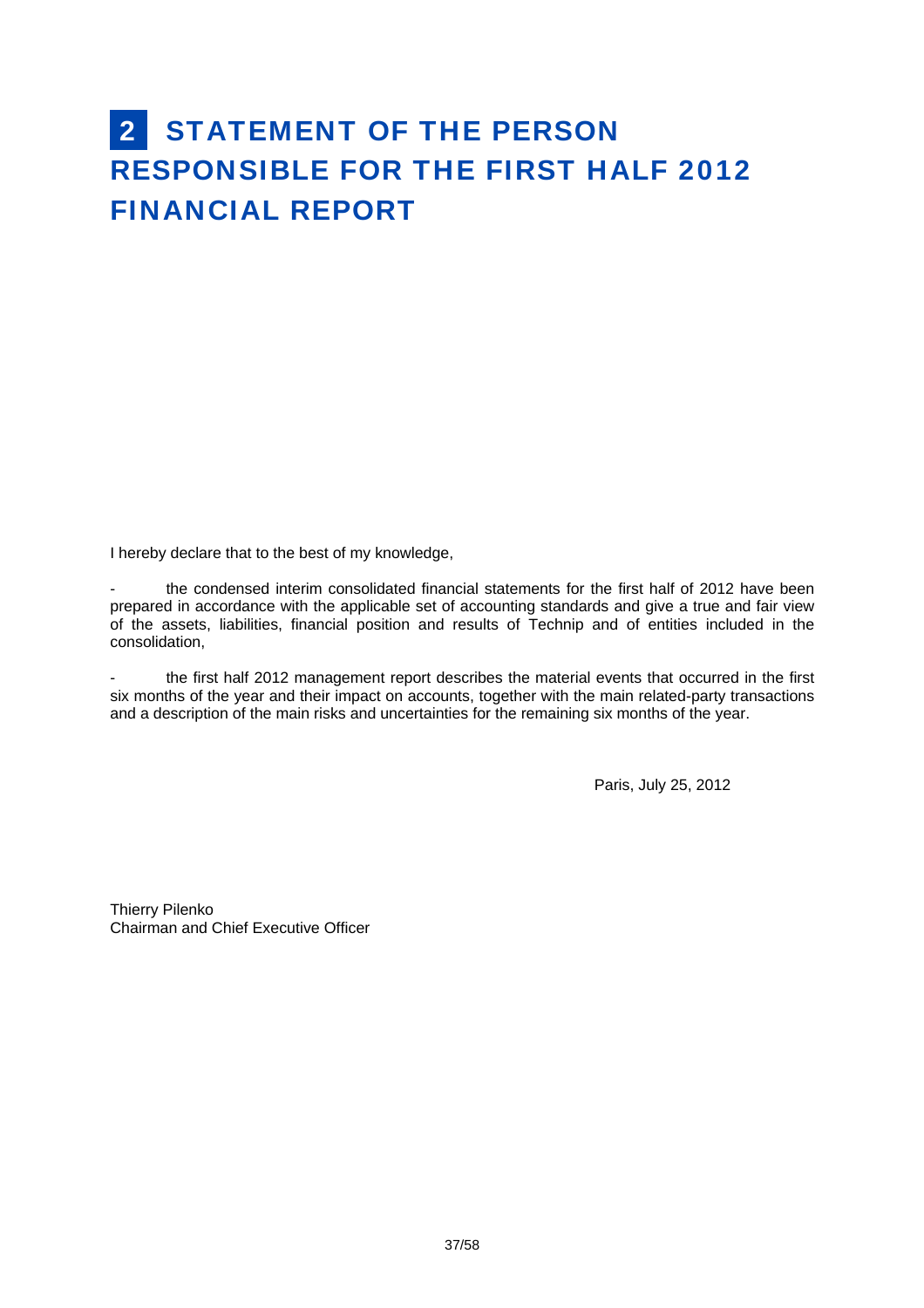# 3 2012 INTERIM CONDENSED CONSOLIDATED FINANCIAL STATEMENTS

### 1 – CONSOLIDATED STATEMENT OF INCOME

| In millions of Euro                                 | <b>Notes</b> | 1st Half-Year 2012 | 1st Half-Year 2011 |
|-----------------------------------------------------|--------------|--------------------|--------------------|
|                                                     |              |                    |                    |
| <b>Revenues</b>                                     |              | 3817,5             | 3 100,1            |
| Cost of Sales                                       |              | (3104,5)           | (2488,3)           |
| <b>Gross Margin</b>                                 |              | 713,0              | 611,8              |
| Research and Development Costs                      |              | (32,6)             | (27, 4)            |
| <b>Selling Costs</b>                                |              | (110,3)            | (94, 6)            |
| <b>Administrative Costs</b>                         |              | (214,0)            | (167, 4)           |
| Other Operating Income                              |              | 55,7               | 8,4                |
| <b>Other Operating Expenses</b>                     |              | (42,8)             | (10,4)             |
| Operating Income / (Loss) from Recurring Activities |              | 369,0              | 320,4              |
| Income from Sale of Activities                      |              |                    |                    |
| <b>Charges from Non-Current Activities</b>          |              | (3,0)              |                    |
| Operating Income / (Loss)                           |              | 366,0              | 320,4              |
| Financial Income                                    | 4            | 177,6              | 201,4              |
| <b>Financial Expenses</b>                           | 4            | (202,7)            | (191,7)            |
| Share of Income / (Loss) of Equity Affiliates       |              |                    |                    |
| Income / (Loss) before Tax                          |              | 340,9              | 330,1              |
| Income Tax Expense                                  | 5            | (93,1)             | (95,3)             |
| Income / (Loss) from Continuing Operations          |              | 247,8              | 234,8              |
| Income / (Loss) from Discontinued Operations        |              |                    |                    |
| NET INCOME / (LOSS) FOR THE PERIOD                  |              | 247,8              | 234,8              |
| Attributable to:                                    |              |                    |                    |
| Shareholders of the Parent Company                  |              | 246,4              | 236,8              |
| Non-Controlling Interests                           |              | 1,4                | (2,0)              |
|                                                     |              |                    |                    |
| Earnings per Share (in Euro)                        | 6            | 2,26               | 2,20               |
| Diluted Earnings per Share (in Euro)                | 6            | 2,08               | 2,06               |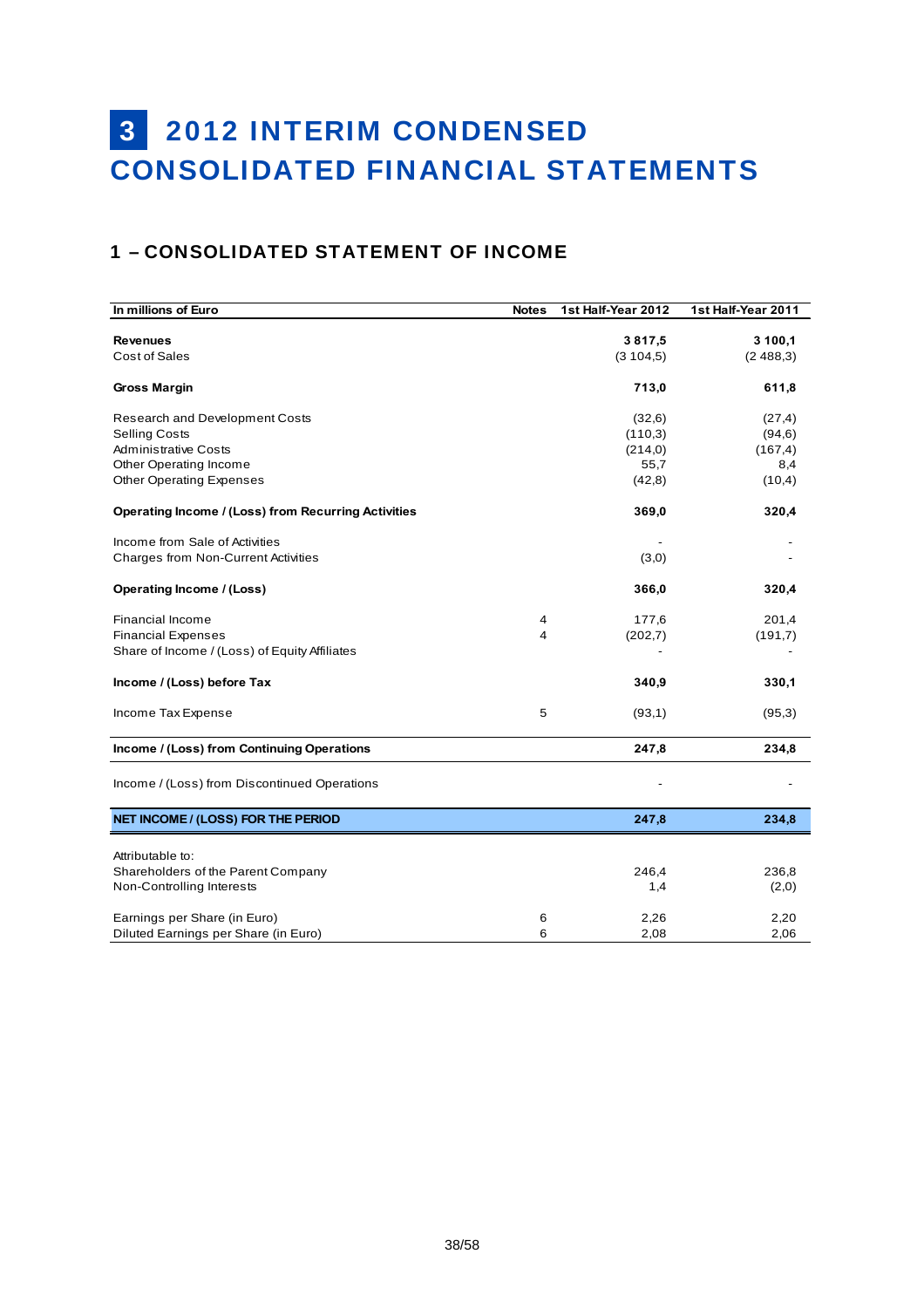### 2 – CONSOLIDATED STATEMENT OF COMPREHENSIVE INCOME

| In millions of Euro                                                        | 1st Half-Year 2012 | 1st Half-Year 2011 |
|----------------------------------------------------------------------------|--------------------|--------------------|
| Net Income / (Loss) for the Period                                         | 247,8              | 234,8              |
| Exchange Differences on Translating Entities Operating in Foreign Currency | 53,7               | (55,7)             |
| Fair Value Adjustement on Available-For-Sale Financial Assets              | 0,9                | 63,0               |
| Cash Flow Hedging                                                          | (14,2)             | 60,4               |
| Other                                                                      | (0,1)              | 0,1                |
| Taxes                                                                      | 1,4                | (20,1)             |
| TOTAL COMPREHENSIVE INCOME FOR THE PERIOD                                  | 289,5              | 282,5              |
| Attributable to:                                                           |                    |                    |
| Shareholders of the Parent Company                                         | 288,6              | 285,6              |
| Non-Controlling Interests                                                  | 0,9                | (3,1)              |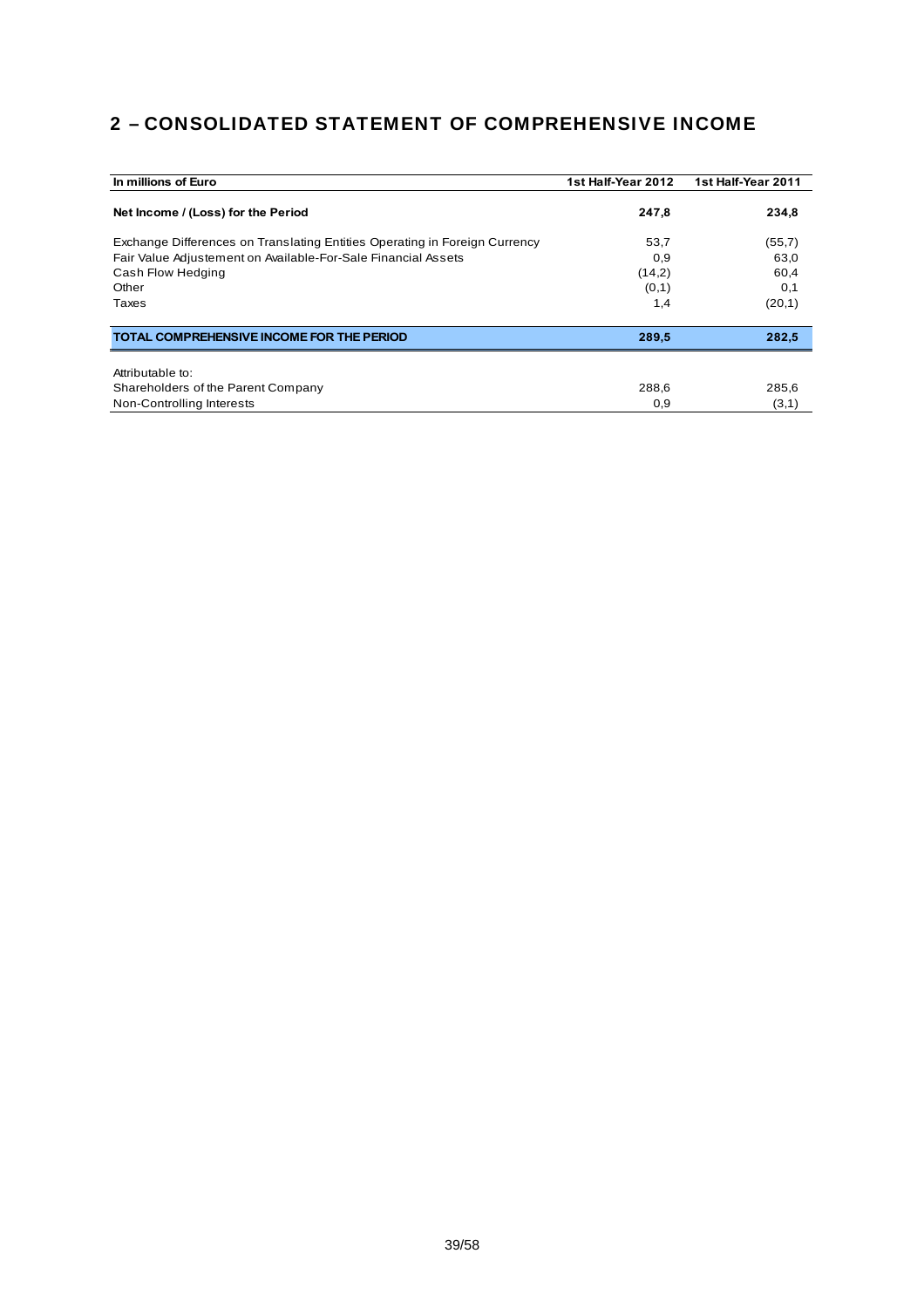### 3 – CONSOLIDATED STATEMENT OF FINANCIAL POSITION

### **ASSETS**

| In millions of Euro                        | <b>Notes</b> | June 30, 2012 | December 31, 2011<br>Restated (*) |
|--------------------------------------------|--------------|---------------|-----------------------------------|
| Property, Plant and Equipment, Net         | 7            | 2 3 4 6 , 7   | 2 1 8 7 , 0                       |
| Intangible Assets, Net                     | 8            | 3 0 48,2      | 3 0 2 5 , 0                       |
| Investments in Equity Affiliates           |              |               |                                   |
| Other Financial Assets                     |              | 77,9          | 92,8                              |
| Deferred Tax Assets                        |              | 374,9         | 355,1                             |
| Available-For-Sale Financial Assets        | 9            | 201.0         | 201,9                             |
| <b>Total Non-Current Assets</b>            |              | 6 048,7       | 5 8 6 1 , 8                       |
| Inventories                                |              | 278,6         | 254,6                             |
| Construction Contracts - Amounts in Assets | 10           | 412,5         | 585,4                             |
| Advances Paid to Suppliers                 |              | 198,2         | 204,2                             |
| Derivative Financial Instruments           |              | 37.1          | 35,6                              |
| <b>Trade Receivables</b>                   |              | 1469,2        | 1 2 7 9 , 9                       |
| Current Income Tax Receivables             |              | 117,1         | 149,6                             |
| <b>Other Current Receivables</b>           |              | 443,9         | 473,3                             |
| Cash and Cash Equivalents                  | 11           | 2473,7        | 2808,7                            |
| <b>Total Current Assets</b>                |              | 5 4 3 0 , 3   | 5791,3                            |
| Assets Classified as Held for Sale         |              |               |                                   |
| <b>TOTAL ASSETS</b>                        |              | 11 479,0      | 11 653.1                          |

(\*) The restatement of the 2011 consolidated financial statements is described in Note 2.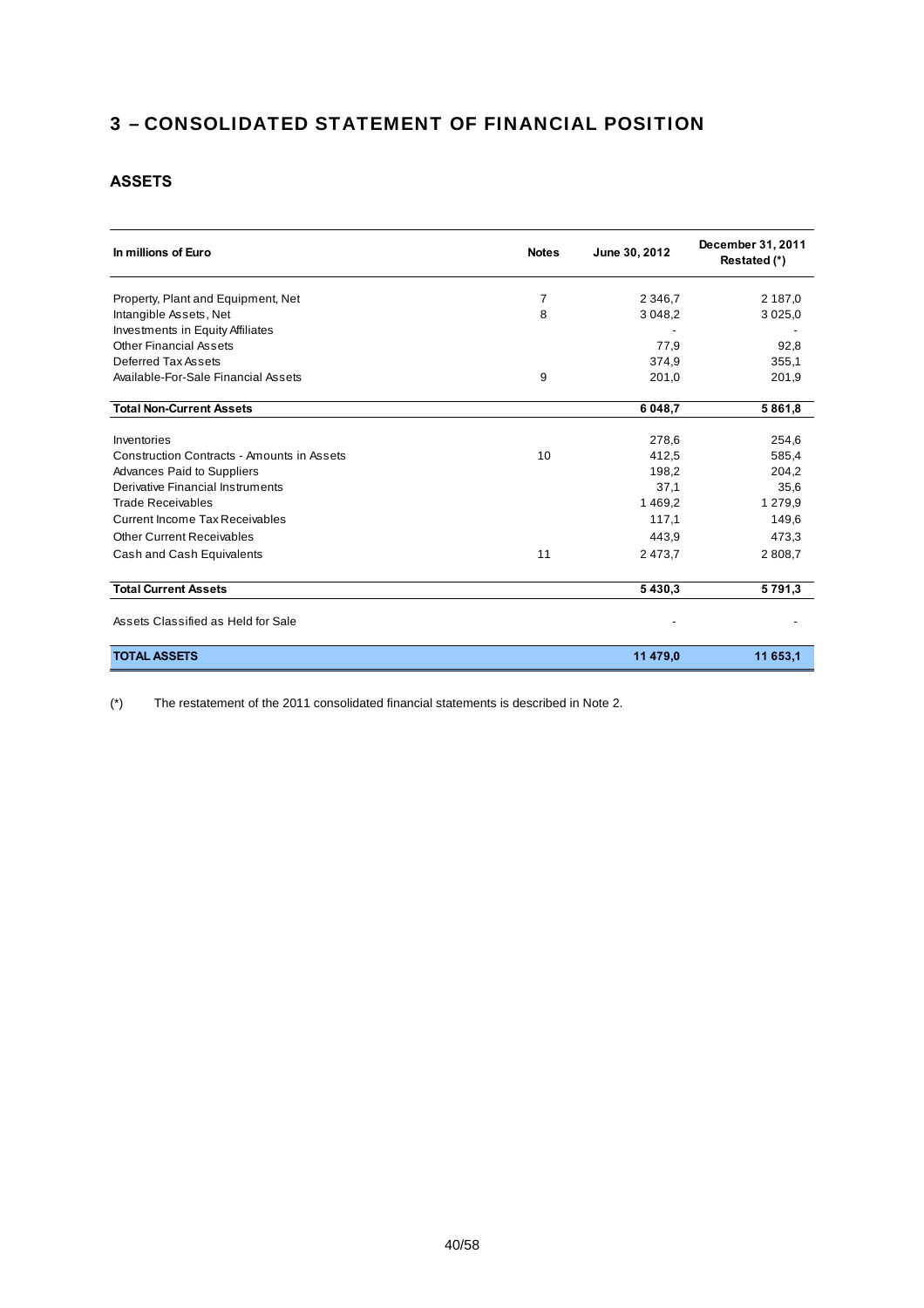### **EQUITY AND LIABILITIES**

| In millions of Euro                                                         | <b>Notes</b> | June 30, 2012 | December 31, 2011<br>Restated (*) |
|-----------------------------------------------------------------------------|--------------|---------------|-----------------------------------|
| <b>Share Capital</b>                                                        | 12(a)        | 85,0          | 84,6                              |
| <b>Share Premium</b>                                                        |              | 1806,7        | 1784,0                            |
| <b>Retained Earnings</b>                                                    |              | 1 7 1 1 , 4   | 1 3 7 1 , 6                       |
| <b>Treasury Shares</b>                                                      | 12(c)        | (146, 4)      | (109,3)                           |
| Foreign Currency Translation Reserve                                        |              | 57,2          | (6,3)                             |
| Fair Value Reserve                                                          |              | 7,7           | 19,7                              |
| Net Income                                                                  |              | 246,4         | 507,3                             |
| Total Equity Attributable to Shareholders of the Parent Company             |              | 3768,0        | 3651,6                            |
| Non-Controlling Interests                                                   |              | 11,5          | 21,7                              |
| <b>Total Equity</b>                                                         |              | 3779,5        | 3673,3                            |
|                                                                             |              |               |                                   |
| <b>Non-Current Financial Debts</b>                                          | 13           | 1699,9        | 1552,9                            |
| <b>Non-Current Provisions</b>                                               | 14           | 150,2         | 139,2                             |
| <b>Deferred Tax Liabilities</b>                                             |              | 189,0         | 143,6                             |
| Other Non-Current Liabilities                                               |              | 56,4          | 105,5                             |
| <b>Total Non-Current Liabilities</b>                                        |              | 2 0 9 5 , 5   | 1941,2                            |
| <b>Current Financial Debt</b>                                               | 13           | 521,8         | 598,0                             |
| <b>Trade Payables</b>                                                       |              | 2 0 9 1 , 3   | 2 1 3 6 . 3                       |
| <b>Construction Contracts - Amounts in Liabilities</b>                      | 10           | 763,7         | 698,3                             |
| Derivative Financial Instruments                                            |              | 122,9         | 104,0                             |
| <b>Current Provisions</b>                                                   | 14           | 297,2         | 345,0                             |
| <b>Current Income Tax Payables</b>                                          |              | 107,0         | 173,1                             |
| <b>Other Current Liabilities</b>                                            |              | 1700,1        | 1983,9                            |
| <b>Total Current Liabilities</b>                                            |              | 5604,0        | 6038,6                            |
| <b>Total Liabilities</b>                                                    |              | 7699,5        | 7979.8                            |
| Liabilities Directly Associated with the Assets Classified as Held for Sale |              |               |                                   |
| <b>TOTAL EQUITY AND LIABILITIES</b>                                         |              | 11 479,0      | 11 653.1                          |

(\*) The restatement of the 2011 consolidated financial statements is described in Note 2.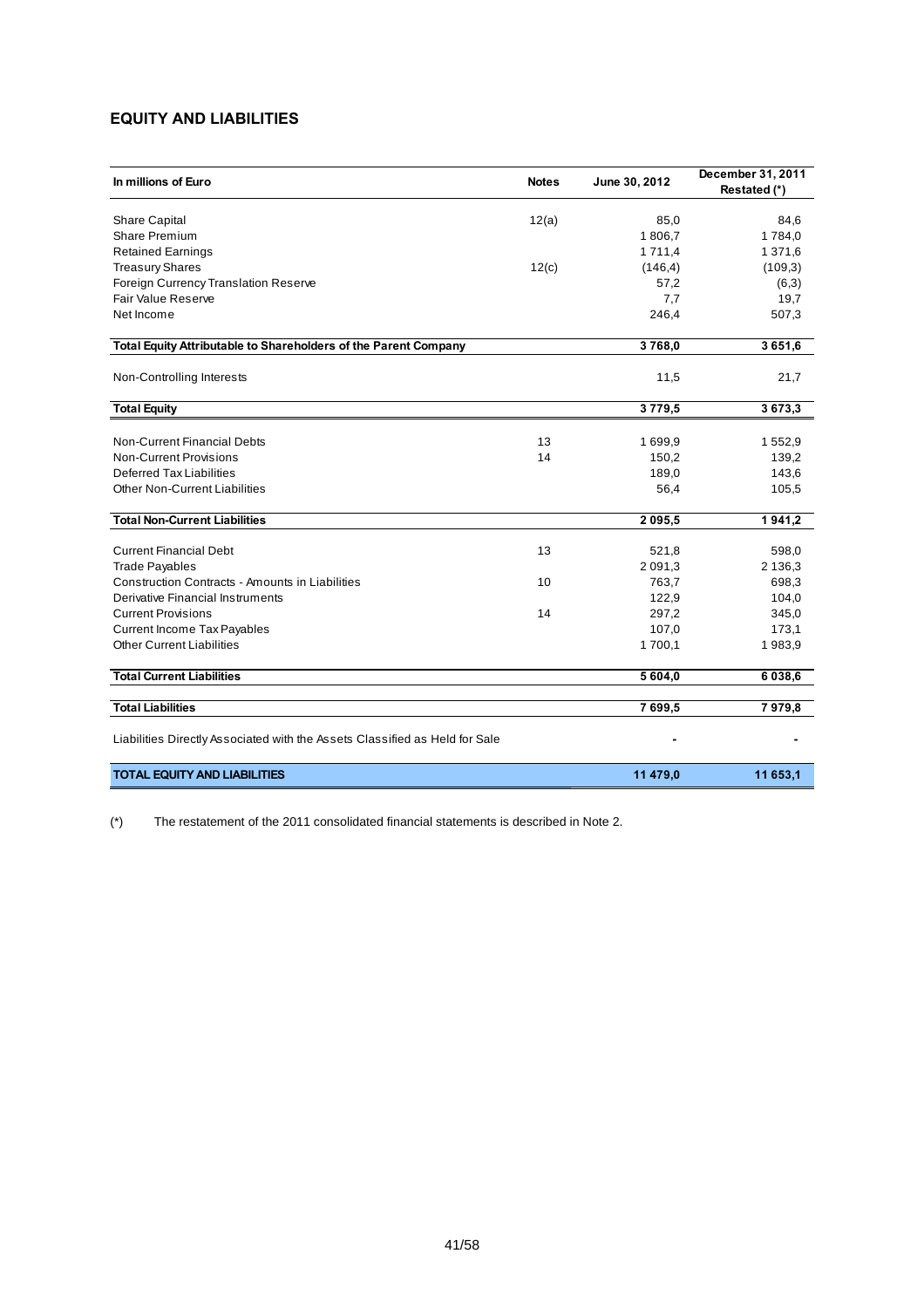### 4 – CONSOLIDATED STATEMENT OF CASH FLOWS

| In millions of Euro                                                                                                  | 1st Half-Year 2012 | 1st Half-Year 2011 |
|----------------------------------------------------------------------------------------------------------------------|--------------------|--------------------|
|                                                                                                                      |                    |                    |
| Net Income for the Period (including Non-Controlling Interests)                                                      | 247,8              | 234,8              |
| <b>Adjustments for:</b>                                                                                              |                    | 65,2               |
| Amortization and Depreciation of Property, Plant and Equipment<br>Amortization and Depreciation of Intangible Assets | 84,3<br>5,2        | 6,0                |
| Non-Cash Convertible Bond Expense                                                                                    | 13.7               | 6,1                |
| Charge related to Share Subscription or Purchase Option and Performance Share Plans                                  | 21,2               | 22.4               |
| Non-Current Provisions (including Employee Benefits)                                                                 | 9,2                | 4,2                |
| Share of Income / (Loss) of Equity Affiliates                                                                        |                    |                    |
| Net (Gains) / Losses on Disposal of Assets and Investments                                                           | (4,7)              | 0.6                |
| Deferred Income Tax Credit / (Expense)                                                                               | 28,3               | 20,5               |
|                                                                                                                      | 405,0              | 359,8              |
|                                                                                                                      |                    |                    |
| (Increase) / Decrease in Working Capital Requirement                                                                 | (418, 6)           | (269,1)            |
| Net Cash (Used in) / Generated from Operating Activities                                                             | (13, 6)            | 90,7               |
|                                                                                                                      |                    |                    |
| Purchases of Property, Plant and Equipment                                                                           | (242,7)            | (105, 4)           |
| Proceeds from Disposal of Property, Plant and Equipment                                                              | 21,4               | 0,4                |
| Purchases of Intangible Assets                                                                                       | (5,3)              | (6,3)              |
| Proceeds from Disposal of Intangible Assets<br>Acquisitions of Financial Assets                                      |                    |                    |
|                                                                                                                      | (3,3)              |                    |
| Proceeds from Disposals of Financial Assets<br>Acquisition Costs of Consolidated Companies, net of Cash Acquired     | 16,5<br>(11,1)     | 12,6               |
|                                                                                                                      |                    |                    |
| Net Cash Used in Investing Activities                                                                                | (224, 5)           | (98,7)             |
|                                                                                                                      |                    |                    |
| Increase in Borrowings                                                                                               | 393,7              | 111.9              |
| Decrease in Borrowings                                                                                               | (328, 0)           | (727, 4)           |
| Capital Increase                                                                                                     | 23,1               | 21,3               |
| Share Buy-Back                                                                                                       | (40, 0)            | 1,1                |
| Dividends Paid                                                                                                       | (172,6)            | (156, 1)           |
| <b>Net Cash Used Financing Activities</b>                                                                            | (123, 8)           | (749,2)            |
| Net Effects of Foreign Exchange Rate Changes                                                                         | 22.2               | (59,2)             |
|                                                                                                                      |                    |                    |
| NET DECREASE IN CASH AND CASH EQUIVALENTS                                                                            | (339,7)            | (816, 4)           |
| Cash and Cash Equivalents as of January 1                                                                            | 2808,7             | 3 1 0 5 , 7        |
| Bank Overdrafts as of January 1                                                                                      | (0,1)              | (0,1)              |
| Cash and Cash Equivalents as of June 30                                                                              | 2 473,7            | 2 2 8 9 , 9        |
| Bank Overdrafts as of June 30                                                                                        | (4,8)              | (0,7)              |
| NET DECREASE IN CASH AND CASH EQUIVALENTS                                                                            | (339,7)            |                    |
|                                                                                                                      |                    | (816, 4)           |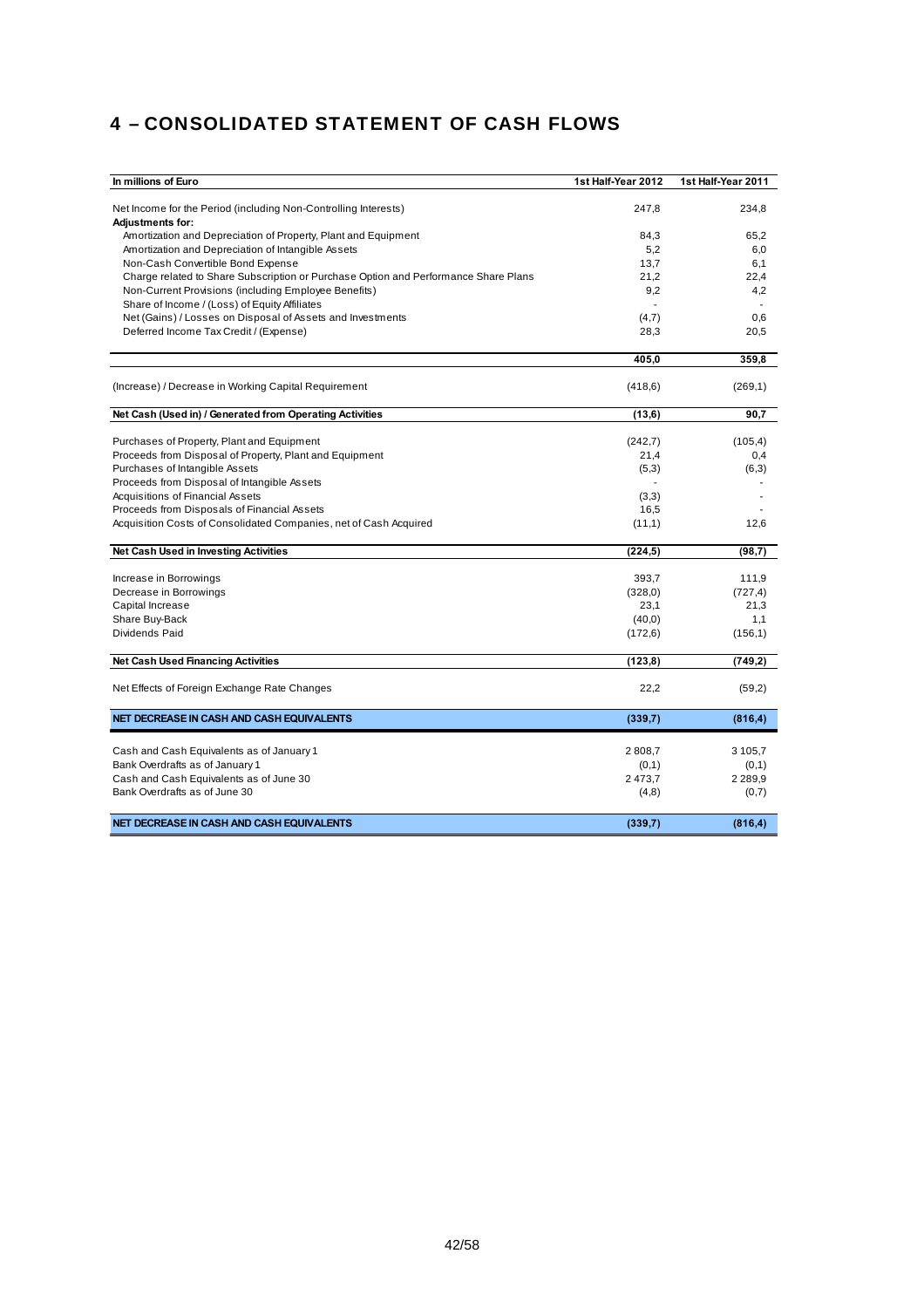### 5 – CONSOLIDATED STATEMENT OF CHANGES IN EQUITY

| In millions of Euro                                                            | Share<br>Capital | Share<br>Premium | Retained<br>Earnings                         | Treasury<br><b>Shares</b> | Foreign<br>Currency<br><b>Translation</b><br>Reserve | <b>Fair Value</b><br><b>Reserves</b> | Net Income -<br>Parent<br>Company | Equity -<br>Parent<br>Company | <b>Shareholders Shareholders</b><br>Equity - Non-<br>Controlling<br>Interests | Total<br>Shareholders<br><b>Equity</b> |
|--------------------------------------------------------------------------------|------------------|------------------|----------------------------------------------|---------------------------|------------------------------------------------------|--------------------------------------|-----------------------------------|-------------------------------|-------------------------------------------------------------------------------|----------------------------------------|
| As of January 1st, 2012                                                        | 84,6             | 1784.0           | 1 371,6                                      | (109, 3)                  | (6, 3)                                               | 19,7                                 | 507.3                             | 3651.6                        | 21,7                                                                          | 3673,3                                 |
| Net Income of 1st half year 2012<br>Other Comprehensive Income                 |                  |                  |                                              |                           | $\overline{a}$<br>54,2                               | ä,<br>(12,0)                         | 246,4                             | 246,4<br>42,2                 | 1,4<br>(0,5)                                                                  | 247,8<br>41,7                          |
| <b>Total Comprehensive Income</b><br>of 1st Half Year 2012                     |                  |                  |                                              | $\overline{\phantom{a}}$  | 54,2                                                 | (12, 0)                              | 246,4                             | 288,6                         | 0,9                                                                           | 289,5                                  |
| Capital Increase                                                               | 0,4              | 22,7             |                                              |                           |                                                      |                                      |                                   | 23,1                          |                                                                               | 23,1                                   |
| Appropriation of Net Income 2011<br><b>Dividends</b><br><b>Treasury Shares</b> |                  | ä,<br>÷          | 507,3<br>(172.6)<br>$\overline{\phantom{a}}$ | (37,1)                    |                                                      |                                      | (507, 3)<br>٠                     | (172, 6)<br>(37, 1)           | ٠                                                                             | (172, 6)<br>(37, 1)                    |
| Valuation of Share Subscription or Purchase<br>Options and Performance Shares  |                  |                  | 12,8                                         |                           |                                                      |                                      |                                   | 12,8                          | i,                                                                            | 12,8                                   |
| Other                                                                          |                  | ٠                | (7,7)                                        |                           | 9,3                                                  |                                      |                                   | 1,6                           | (11,1)                                                                        | (9, 5)                                 |
| AS OF JUNE 30, 2012                                                            | 85,0             | 1806,7           | 1711,4                                       | (146, 4)                  | 57,2                                                 | 7,7                                  | 246.4                             | 3768,0                        | 11,5                                                                          | 3779,5                                 |
| As of January 1st, 2011                                                        | 84,1             | 1750,1           | 1013,6                                       | (137, 9)                  | 11,5                                                 | 40,8                                 | 417,6                             | 3 1 7 9 , 8                   | 22,3                                                                          | 3 202,1                                |
| Net Income of 1st Half Year 2011<br>Other Comprehensive Income                 |                  |                  |                                              |                           | (54, 6)                                              | 103,4                                | 236,8                             | 236,8<br>48,8                 | (2,0)<br>(1,1)                                                                | 234,8<br>47,7                          |
| <b>Total Comprehensive Income</b><br>of 1st Half Year 2011                     |                  |                  |                                              |                           | (54, 6)                                              | 103,4                                | 236,8                             | 285,6                         | (3,1)                                                                         | 282,5                                  |
| Capital Increase<br>Appropriation of Net Income 2010                           | 0,3              | 21,0<br>٠        | ٠<br>417,6                                   |                           |                                                      | ä,<br>٠                              | (417, 6)                          | 21,3<br>$\overline{a}$        | ٠<br>٠                                                                        | 21,3<br>$\overline{\phantom{a}}$       |
| Dividends                                                                      |                  | ٠                | (156, 1)                                     |                           |                                                      |                                      |                                   | (156, 1)                      | ٠                                                                             | (156, 1)                               |
| <b>Treasury Shares</b><br>Valuation of Share Subscription or Purchase          |                  | ä,               | $\overline{\phantom{a}}$                     | 13,2                      |                                                      |                                      |                                   | 13,2                          | ٠                                                                             | 13,2                                   |
| Options and Performance Shares                                                 |                  | ä,               | 7,9                                          |                           |                                                      |                                      |                                   | 7,9                           | ٠                                                                             | 7,9                                    |
| Other                                                                          |                  |                  | 4,2                                          | ٠                         | (5,1)                                                |                                      |                                   | (0, 9)                        | (3,8)                                                                         | (4,7)                                  |
| AS OF JUNE 30, 2011                                                            | 84,4             | 1771,1           | 1 287,2                                      | (124,7)                   | (48,2)                                               | 144,2                                | 236,8                             | 3 3 5 0 , 8                   | 15,4                                                                          | 3 3 6 6, 2                             |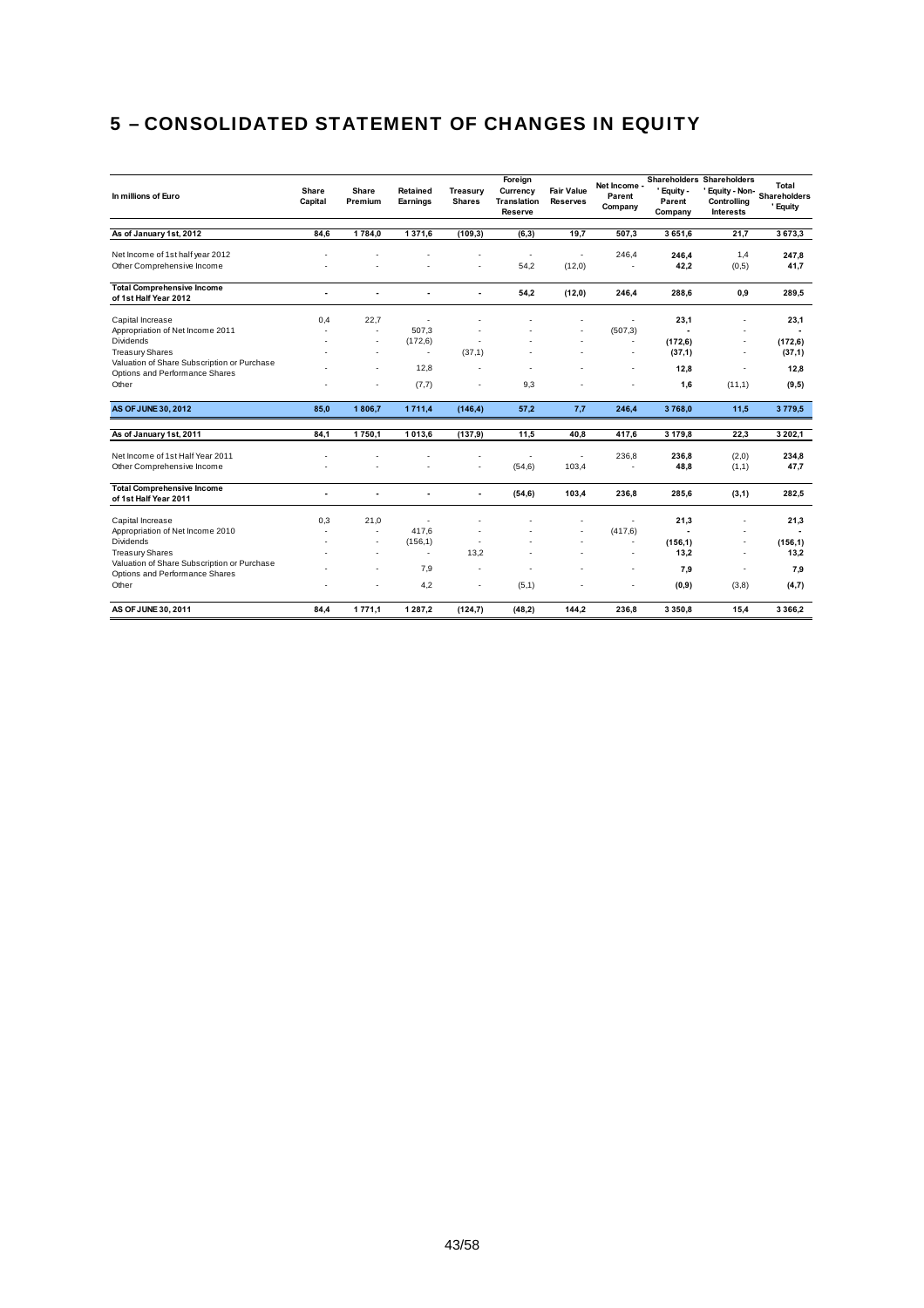### 6 – NOTES TO THE CONDENSED CONSOLIDATED FINANCIAL STATEMENTS

Technip's principal businesses are as follows:

- lump sum or cost-to-cost engineering service contracts performed over a short period;
- engineering, manufacturing, installation and commissioning service contracts lasting approximately 12 months; and
- turnkey projects related to complex industrial facilities with engineering, procurement, construction and start-up in accordance with industry standards and a contractual schedule. The average duration of these contracts is three years, but can vary depending on the contract.

The consolidated financial statements are expressed in millions of Euro and all values are rounded to the nearest thousand, unless specified otherwise. The condensed interim consolidated financial statements have been approved by the Board of Directors as of July 24, 2012.

### Note 1 – Accounting Principles

### **(a)** Interim Condensed Information

The condensed interim consolidated financial statements for the six-month period ended 30 June, 2012 have been prepared in accordance with IAS 34 Interim Financial Reporting, standard of the IFRS framework as endorsed by the European Union. International Financial Reporting Standards are available on the website of the European Union (http://ec.europa.eu/internal\_market/accounting/ias/index\_en.htm).

The condensed interim consolidated financial statements only include a selection of disclosures and notes and thus must be read in conjunction with the full year consolidated financial statements as of December 31, 2011.

### **(b)** Accounting Framework

Except for the adoption of new standards and interpretations described below, the accounting policies applied in the condensed interim consolidated accounts for the six-month period ended June 30, 2012 are in conformity with those applied and detailed in the consolidated financial statements as of December 31, 2011.

### Effective Standards, that apply to the Group

There were no new standards or interpretations that had mandatory application for periods starting after January 1, 2012 which had a significant impact on the financial situation and performance of the Group.

### Standards with a Mandatory Application after June 30, 2012:

Technip interim condensed consolidated financial statements at June 30, 2012 do not include the possible impact of standards published at this date whose applications are only mandatory for periods starting after the ongoing exercise date. The Group is currently assessing the potential impacts of the following standards:

IFRS 10 and IFRS 12 Consolidated Financial Statements / Disclosure of Interests in other Entities. These standards modify IAS 27 Separate Financial Statements and replaces SIC-12 Consolidation - Special Purpose Entities. This standard presents a unique model of control, identifying the concept of control as the determining factor in whether an entity should be included within the consolidated financial statements of the parent company.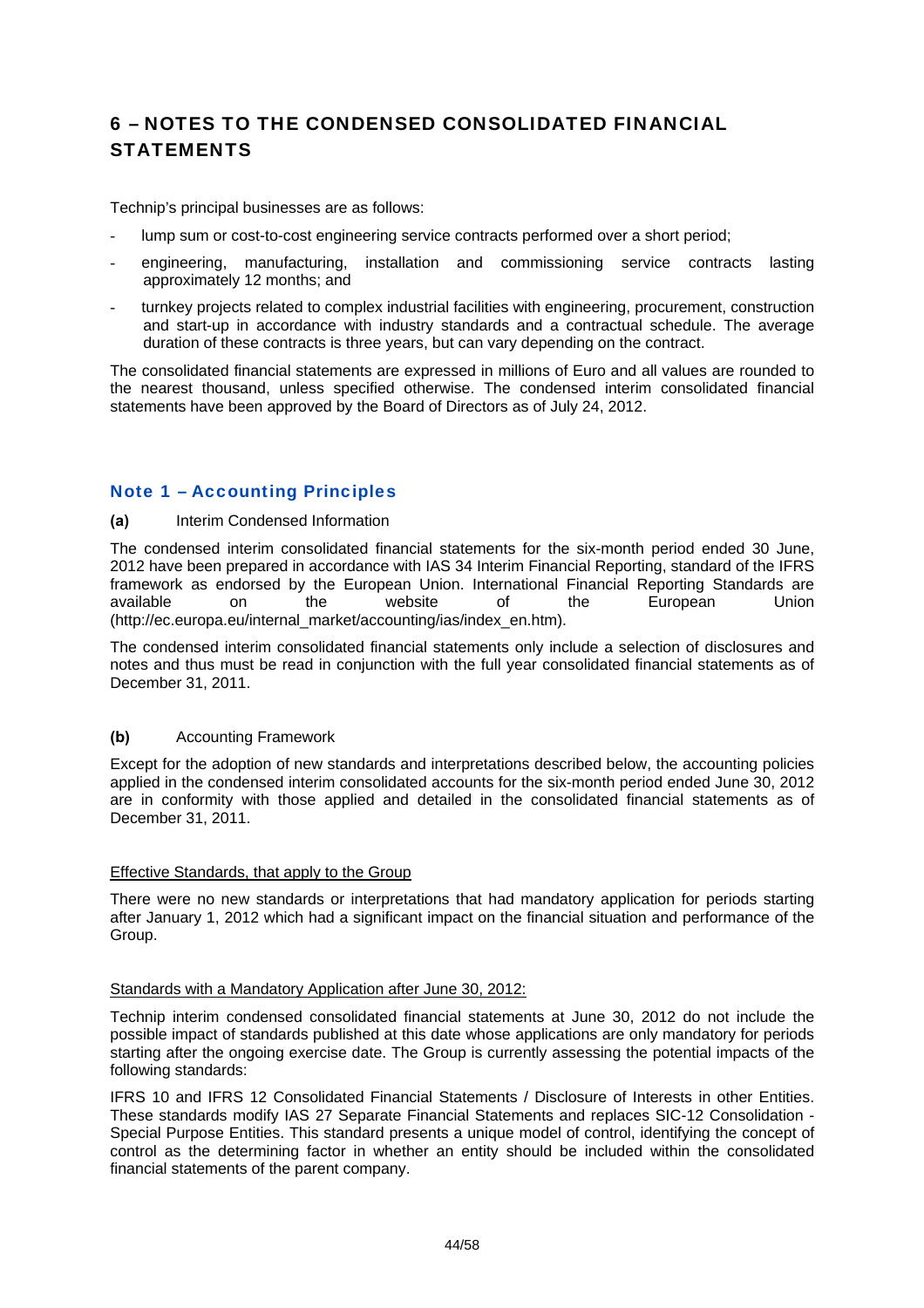IFRS 11 Joint Arrangements: This standard supersedes IAS 31 Interests in Joint Ventures and SIC-13 Jointly Controlled Entities. The standard distinguishes two types of joint arrangement: Joint venture and joint operation. A party to a joint arrangement determines the type of joint arrangement in which it is involved by assessing its rights and obligations and accounts for those rights and obligations in accordance with that type of joint arrangement.

IFRS 13 Fair Value: Guidance on fair value measurement and disclosures.

IAS 19 (amended) Employee Benefits: The amendment brings numerous changes to the standard, especially recognition of all actuarial gains and losses in other comprehensive income and the suppression of the corridor method, as well as the immediate recognition of past service costs.

These standards are applicable to annual reporting periods beginning on or after 1 January 2013 provided they are endorsed by the European Union.

IAS 1: Presentation of Financial Statements (Presentation of items of other comprehensive income). Applicable to annual reporting periods beginning on or after 1 July 2012.

### **(c)** Accounting Rules and Estimates

Interim condensed consolidated financial statements have been prepared in accordance with the IFRSs: fair presentation, consistency, going concern, relative extent and business combinations.

The preparation of financial statements in compliance with the IFRSs requires the use of certain critical accounting estimates. The main assessments and accounting assumptions made in the Group's financial statements relate to the construction contracts, to the valuation of Group exposure to litigations, to residual goodwill valuation and to the valuation of income tax assets resulting from carryforward tax losses.

### Note 2 – Scope of Consolidation

On December 1, 2011, Technip acquired 100% of the shares of Global Industries, Ltd. In accordance with IFRS 3R, the Group has started to perform the valuation of acquired assets and liabilities at fair value.

Following this temporary purchase price allocation and as per IFRS 3R, the Group restated the consolidated financial statements as of December 31, 2011:

|                                    | Initial/Temporary            | <b>Revised Carrying</b> |
|------------------------------------|------------------------------|-------------------------|
| In millions of Euro                | <b>Carrying Amount as of</b> | Amount as of            |
|                                    | December 31, 2011            | June 30, 2012           |
|                                    |                              |                         |
| <b>Fixed Assets</b>                | 668.9                        | 546.8                   |
| <b>Construction Contracts, Net</b> | 7,0                          | (49,4)                  |
| Cash and Cash Equivalents          | 109,6                        | 109,6                   |
| Provisions                         | (10,0)                       | (10,4)                  |
| <b>Financial Debts</b>             | (241,2)                      | (304,2)                 |
| Other receivables and payables     | (37,1)                       | (106.8)                 |
|                                    |                              |                         |
| <b>Net Asset</b>                   | 497.2                        | 185,6                   |
|                                    |                              |                         |
| <b>Temporary Goodwill</b>          | 226.5                        | 538.1                   |
|                                    |                              |                         |
| <b>Purchase Price</b>              | 723,7                        | 723,7                   |

This residual goodwill mainly corresponds to the synergies expected by the Group, especially the material increase in Technip's current capabilities and its addressable market in deep-to-shore subsea infrastructure.

There is no significant change in the scope of consolidation compared to December 31, 2011.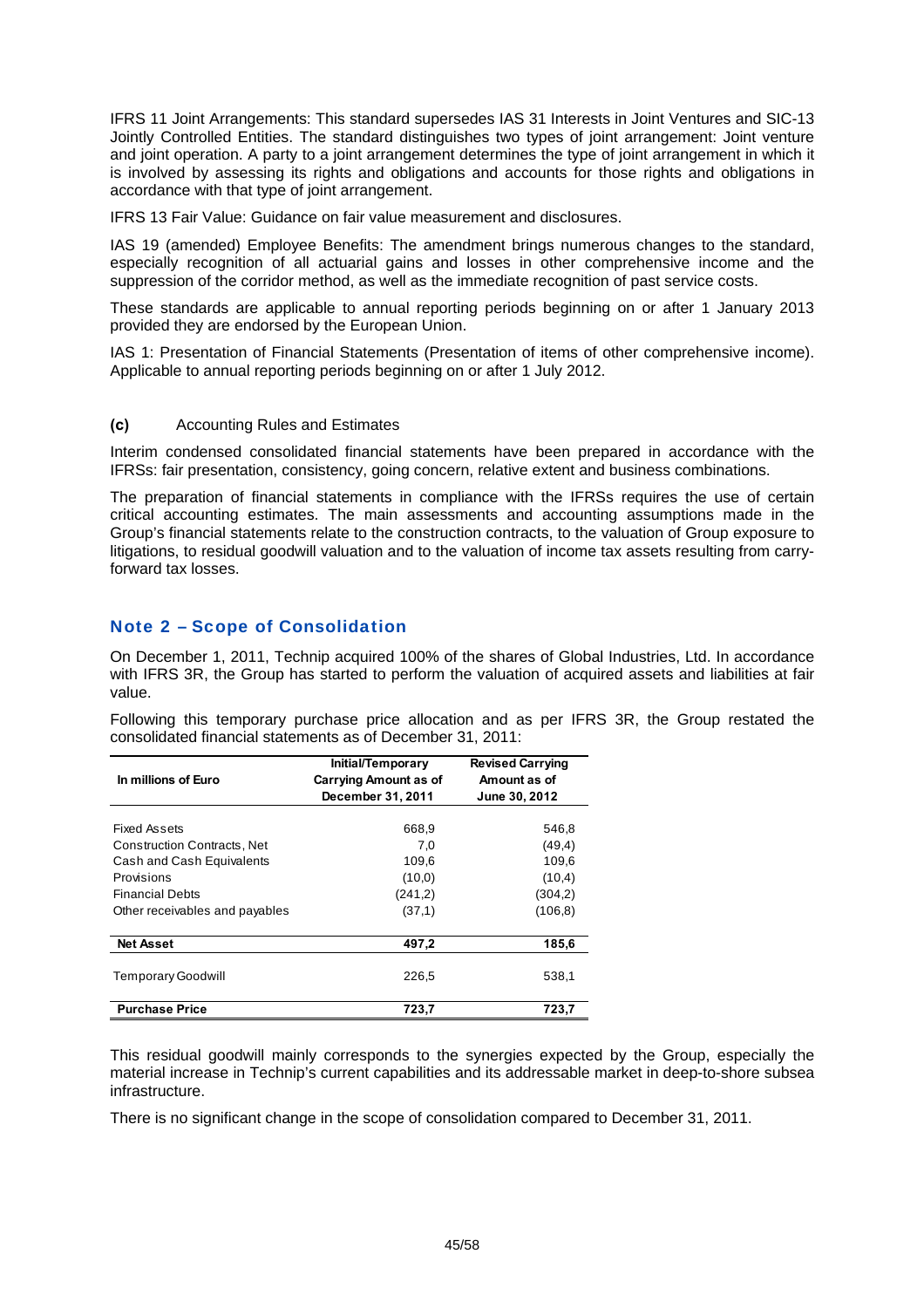### Note 3 – Segment Information

IFRS 8 defines an operating segment as a component of an entity:

- that engages in business activities from which it may earn revenues and incur expenses;
- whose operating results are regularly reviewed by the entity's chief operating decision maker; and
- for which distinct financial information is available.

Effective as from January 1, 2012, the Group has modified the reporting of its operating performances, by consolidating the former Onshore and Offshore segments.

Both activities have been pooled in 2011 under the authority of one of the two Executive Vice Presidents & Chief Operating Officers. They involve shared resources in terms of engineering, and have similar characteristics in terms of economic performances, as well as range of products, processes and markets.

The three business segments as reported to the main operating decision-maker, the Group Executive Committee, are therefore organized as following:

- the Subsea segment, which includes the design, manufacture, procurement and installation of subsea equipment;
- the Onshore/Offshore segment, which includes the entire engineering and construction business for petrochemical and refining plants as well as facilities for developing onshore oil and gas fields (including gas treatment units, liquefied natural gas (LNG) units and onshore pipelines). It also includes the renewable energies and the engineering and construction of non-petroleum facilities; as well as the design and construction of fixed or floating facilities and surface installations; and
- the Corporate segment, which includes holding company activities and central services rendered to Group subsidiaries, including IT services and reinsurance activity.

Segment information relating to the statement of income is prepared in accordance with IFRS.

The items related to segment result disclosed by Technip in its business segment information are the "Operating Income/(Loss) from Recurring Activities" and the "Operating Income/(Loss)". As a result, the segment result does not include financial income and expenses (except financial result on contracts), income tax expense (because of shared treasury and tax management), or the share of income/(loss) of equity affiliates.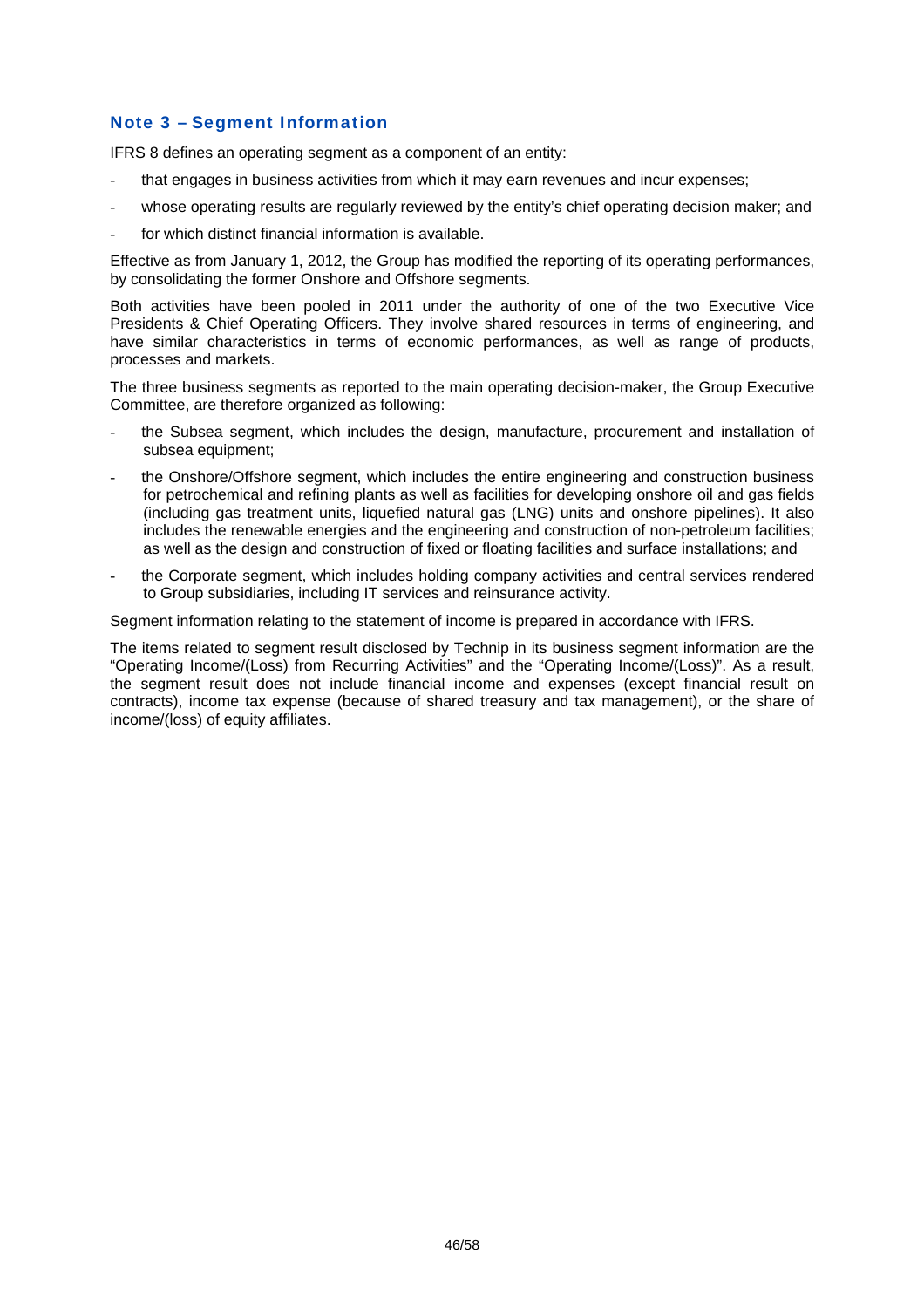| 1st Half-Year 2012                                                                                                                     |                      |                              |                          |                                                    |                                   |                                          |                       |
|----------------------------------------------------------------------------------------------------------------------------------------|----------------------|------------------------------|--------------------------|----------------------------------------------------|-----------------------------------|------------------------------------------|-----------------------|
| In millions of Euro                                                                                                                    | Subsea               | Onshore /<br><b>Offshore</b> | Corporate                | <b>Not</b><br>Allocable and<br><b>Eliminations</b> | Total<br>Continuing<br>Operations | <b>Discontinued</b><br><b>Operations</b> | Total                 |
| Revenues<br>Gross Margin                                                                                                               | 1772,3<br>407,6      | 2 0 4 5 , 2<br>305,4         |                          |                                                    | 3817,5<br>713,0                   |                                          | 3817,5<br>713,0       |
| Operating Income / (Loss) from Recurring<br><b>Activities</b>                                                                          | 261,9                | 139,7                        | (32, 6)                  | $\overline{a}$                                     | 369,0                             | $\overline{a}$                           | 369,0                 |
| <b>Result from Sale of Activities</b><br><b>Result from Non-Current Activities</b>                                                     |                      | ÷                            | $\overline{a}$           | $\overline{a}$<br>(3,0)                            | (3,0)                             | $\overline{a}$                           | (3,0)                 |
| Operating Income / (Loss)                                                                                                              | 261,9                | 139,7                        | (32, 6)                  | (3,0)                                              | 366,0                             | $\blacksquare$                           | 366,0                 |
| Financial Income / (Expenses)<br>Share of Income / (Loss) of Equity Affiliates<br>Income Tax Expense<br><b>Discontinued Operations</b> |                      |                              |                          |                                                    | (25,1)<br>(93,1)                  | $\overline{a}$                           | (25,1)<br>(93,1)      |
| NET INCOME / (LOSS) FOR THE PERIOD                                                                                                     |                      |                              |                          |                                                    | 247,8                             | L.                                       | 247,8                 |
| <b>Other Segment Information</b><br>Backlog<br>Order Intake                                                                            | 5 963,1<br>3 196,1   | 6760,6<br>2629,4             | ٠                        |                                                    | 12723,7<br>5825,5                 | $\overline{\phantom{a}}$                 | 12723,7<br>5825,5     |
|                                                                                                                                        |                      |                              |                          | 1st Half-Year 2011                                 |                                   |                                          |                       |
| In millions of Euro                                                                                                                    | Subsea               | Onshore /<br><b>Offshore</b> | Corporate                | <b>Not</b><br>Allocable and<br>Eliminations        | Total<br>Continuing<br>Operations | <b>Discontinued</b><br><b>Operations</b> | Total                 |
| Revenues<br>Gross Margin                                                                                                               | 1 2 5 3 , 5<br>327,3 | 1846,6<br>284,5              | $\overline{\phantom{a}}$ | $\overline{\phantom{a}}$                           | 3 100,1<br>611,8                  |                                          | 3 100.1<br>611,8      |
| Operating Income / (Loss) from Recurring<br><b>Activities</b>                                                                          | 211,9                | 138,7                        | (30,2)                   | $\overline{\phantom{a}}$                           | 320,4                             | $\blacksquare$                           | 320,4                 |
| <b>Result from Sale of Activities</b><br><b>Result from Non-Current Activities</b>                                                     |                      |                              |                          |                                                    |                                   |                                          |                       |
| Operating Income / (Loss)                                                                                                              | 211,9                | 138,7                        | (30,2)                   | $\tilde{\phantom{a}}$                              | 320,4                             | $\blacksquare$                           | 320,4                 |
| Financial Income / (Expenses)<br>Share of Income / (Loss) of Equity Affiliates<br>Income Tax Expense<br><b>Discontinued Operations</b> |                      |                              |                          |                                                    | 9,7<br>(95,3)                     | $\overline{a}$<br>$\overline{a}$         | 9,7<br>(95,3)         |
| NET INCOME / (LOSS) FOR THE PERIOD                                                                                                     |                      |                              |                          |                                                    | 234,8                             | ä,                                       | 234,8                 |
| <b>Other Segment Information</b><br>Backlog<br>Order Intake                                                                            | 3 630,0<br>1753,7    | 5782,7<br>1 630,6            |                          |                                                    | 9412,7<br>3 3 8 4 , 3             |                                          | 9412,7<br>3 3 8 4 , 3 |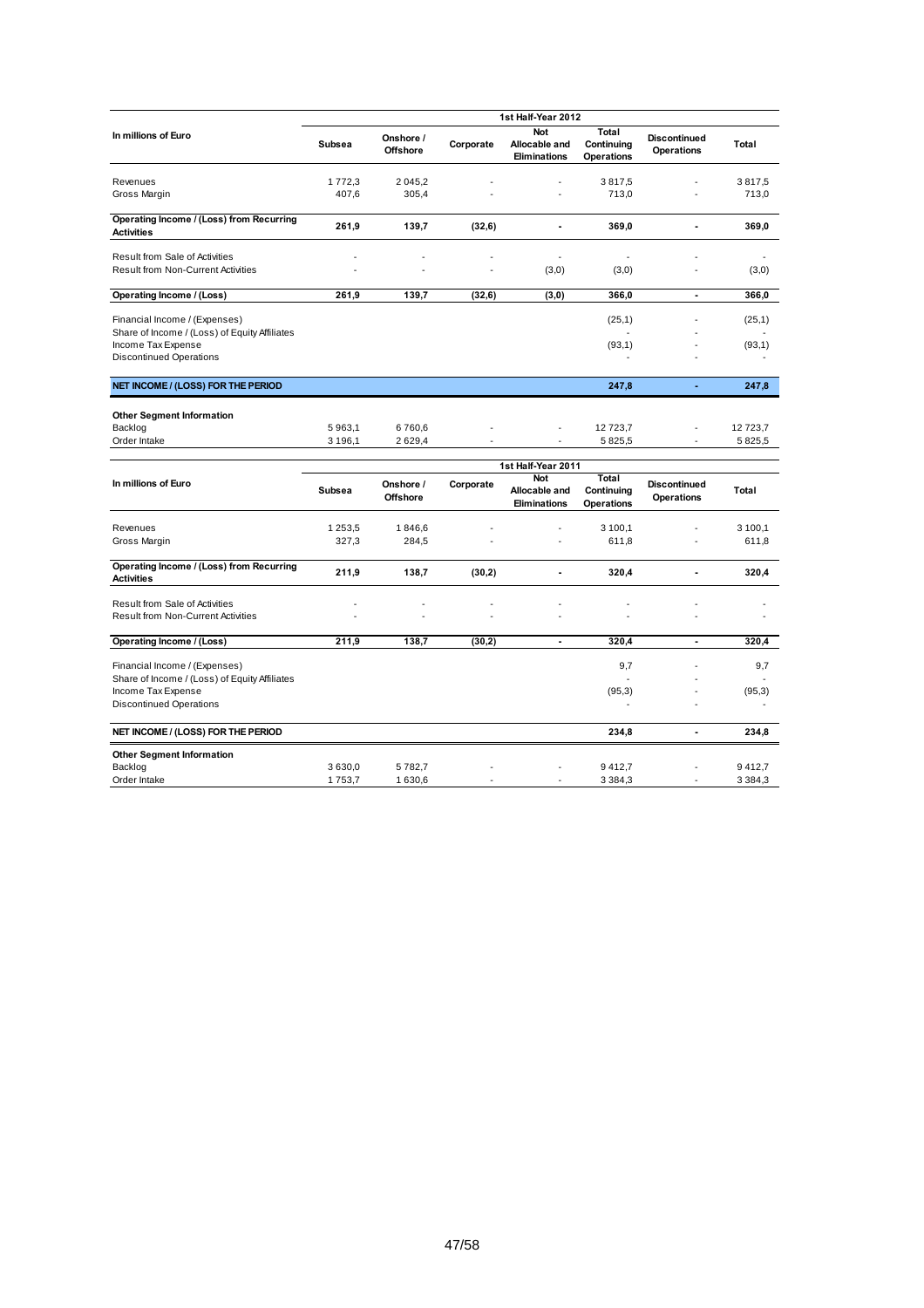### Note 4 – Financial Income and Expenses

The financial result is a net charge of €25.1 million as of June 30, 2012 to be compared to a net income of €9.7 million as of June 30, 2011. The breakdown is as follows:

| In millions of Euro                                 | 1st Half-Year 2012 | 1st Half-Year 2011 |
|-----------------------------------------------------|--------------------|--------------------|
|                                                     |                    |                    |
| Interest Income from Treasury Management            | 31,5               | 29,7               |
| Dividends from Non-Consolidated Investments         | 3,4                |                    |
| Financial Income related to Employee Benefits       | 4,6                | 2,5                |
| Foreign Currency Translation Gains                  | 136,4              | 141,6              |
| Changes in Derivative Fair Value, Net               |                    | 27,6               |
| Inefficient Part of Derivative Instruments, Net     | 1,7                |                    |
| <b>Total Financial Income</b>                       | 177,6              | 201,4              |
| In millions of Euro                                 | 1st Half-Year 2012 | 1st Half-Year 2011 |
| Interest Expenses on Bonds                          |                    | (12,2)             |
| Interest Expenses on Private Placements             | (5,7)              | (5,1)              |
| Interest Expenses on Convertible Bonds              | (15,8)             | (7,5)              |
| <b>Fees Related to Credit Facilities</b>            | (2,4)              | (0,9)              |
| Financial Expenses related to Employee Benefits     | (7,5)              | (5,9)              |
| Interest Expenses on Bank Borrowings and Overdrafts | (16,7)             | (10,8)             |
| Depreciation on Financial Assets, Net               |                    |                    |
| <b>Foreign Currency Translation Losses</b>          | (148,7)            | (144, 0)           |
| Changes in Derivative Fair Value, Net               | (1,9)              |                    |
| Inefficient Part of Derivative Instruments, Net     |                    | (3,2)              |
| Other                                               | (4,0)              | (2,1)              |
| <b>Total Financial Expenses</b>                     | (202,7)            | (191,7)            |
| <b>NET FINANCIAL RESULT</b>                         | (25,1)             | 9,7                |

### Note 5 – Income Tax

The income tax expense breaks down as follows:

| In millions of Euro                                                     | 1st Half-Year 2012 | 1st Half-Year 2011 |
|-------------------------------------------------------------------------|--------------------|--------------------|
|                                                                         |                    |                    |
| Current Income Tax Credit/(Expense)                                     | (64, 8)            | (74, 8)            |
| Deferred Income Tax Credit/(Expense)                                    | (28,3)             | (20,5)             |
| INCOME TAX CREDIT / (EXPENSE) AS RECOGNIZED IN STATEMENT OF INCOME      | (93,1)             | (95,3)             |
| Deferred Income Tax related to Items Booked Directly to Opening Equity  | (15,1)             | 18,8               |
|                                                                         |                    |                    |
| Deferred Income Tax related to Items Booked to Equity during the Period | (4,1)              | (22,5)             |
| <b>INCOME TAX CREDIT / (EXPENSE) AS REPORTED IN EQUITY</b>              | (19,2)             | (3,7)              |
| Income Tax rate                                                         | 27.3%              | 28.9%              |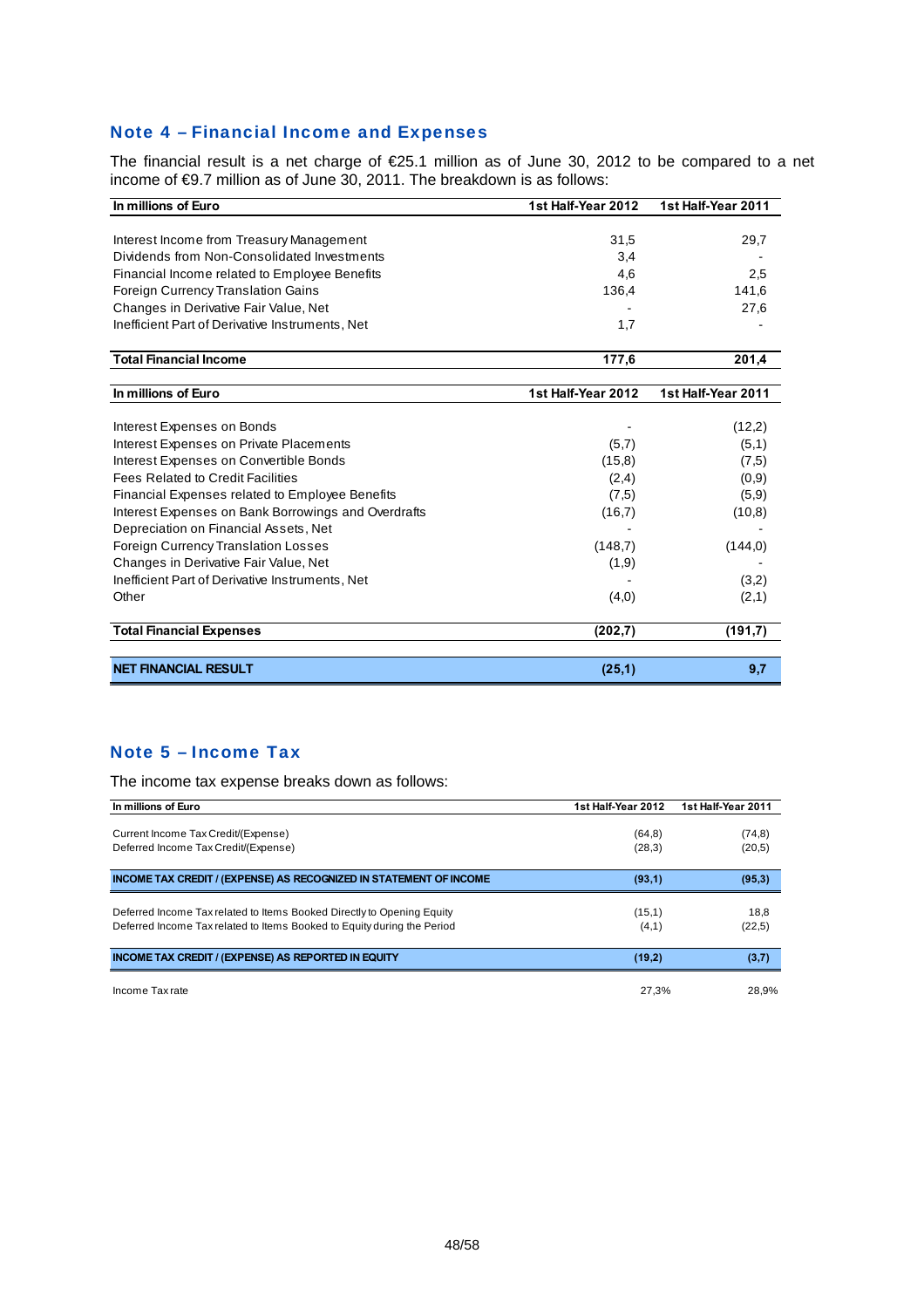### Note 6 – Earnings per Share

Reconciliation between earnings per share before dilution and diluted earnings per share is as follows:

| In millions of Euro                                                                                                                    | 1st Half-Year 2012 | 1st Half-Year 2011 |
|----------------------------------------------------------------------------------------------------------------------------------------|--------------------|--------------------|
| Net Income Attributable to Shareholders of the Parent Company                                                                          | 246,4              | 236,8              |
| Financial Expense on Convertible Bonds, Net of Tax                                                                                     | 10,0               | 4,7                |
| ADJUSTED NET INCOME FOR DILUTED EARNINGS PER SHARE                                                                                     | 256,4              | 241,5              |
| In thousands                                                                                                                           |                    |                    |
| Weighted Average Number of Outstanding Shares during the Period<br>(excluding Treasury Shares) used for Basic Earnings per Share       | 108886             | 107 715            |
| Effect of Dilution:                                                                                                                    |                    |                    |
| - Share Subscription Options                                                                                                           | 842                | 921                |
| - Performance Shares                                                                                                                   | 1924               | 2077               |
| - Convertible Bonds                                                                                                                    | 11797              | 6619               |
| WEIGHTED AVERAGE NUMBER OF OUTSTANDING SHARES DURING THE PERIOD (EXCLUDING<br>TREASURY SHARES) ADJUSTED FOR DILUTED EARNINGS PER SHARE | 123 449            | 110 713            |
| In Euro                                                                                                                                |                    |                    |
| <b>Basic Earnings per Share</b>                                                                                                        | 2,26               | 2,20               |
| <b>DILUTED EARNINGS PER SHARE</b>                                                                                                      | 2,08               | 2,06               |

During the first half-year 2012 and 2011, the Group granted performance shares and share subscription options subject to performance conditions, and in addition, issued two convertible bonds on November 17, 2010 and December 15, 2011 which resulted in a dilution of earnings per share.

The average share price in the first half-year 2012 amounted to  $\epsilon$ 79.13 compared to  $\epsilon$ 72.44 in the first half-year 2011.

### Note 7 – Property, Plant and Equipment (Tangible Assets)

During the six month-period ended June 30, 2012, Group investments amounted to €203.6 million. Investments in vessels amounted to €86.1 million including vessels under construction for €60.2 million.

The Group does not have any tangible asset acquired through a lease contract.

### Note 8 – Intangible Assets

There was no significant change over the six-month period ended June 30, 2012. During the first half of 2012, no meaningful event occurred which might have caused to impair the value of goodwill or other intangible assets. Therefore no impairment test was performed as of June 30, 2012.

Changes in goodwill over the first half year of 2012 are detailed in Note 2 – Scope of Consolidation.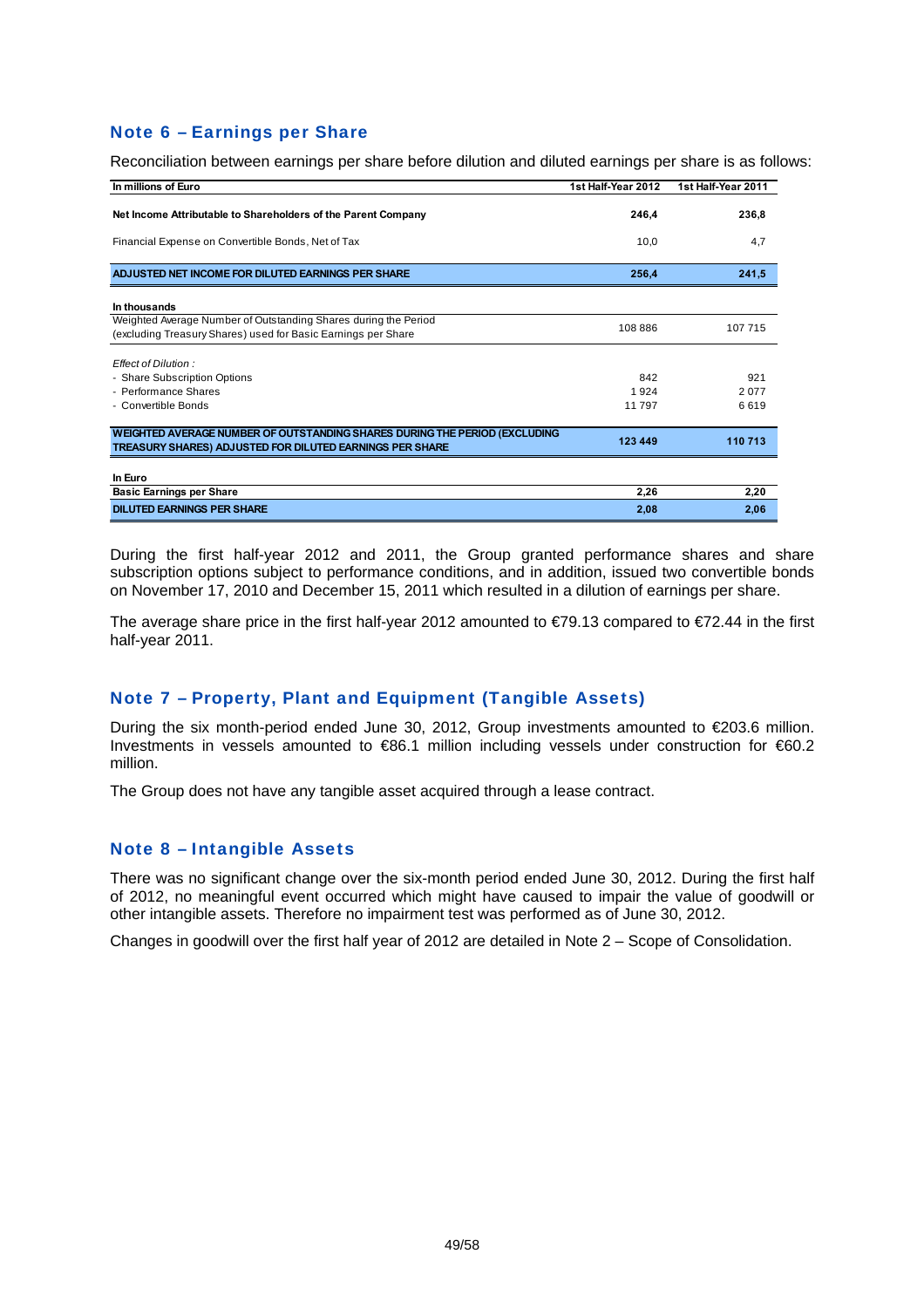### Note 9 – Available-For-Sale Financial Assets

As of June 30, 2012 and December 31, 2011, the Group owned 789,067 shares, i.e. 5.5%, of Gulf Island Fabrication, Inc. (GIFI), a company listed in New York (NASDAQ).

As of December 31, 2011, the Group owned an 8.35% stake in Malaysia Marine and Heavy Engineering Holdings Berhad (MHB), a company listed in Malaysia (Bursa Malaysia Securities Berhad), i.e. 133,555,000 shares. As of June 30, 2012, Technip's stake in MHB increased by 0.15%, namely 2,445,000 additional shares.

The main change over 2012 first half year was due to the valuation of MHB share.

### Note 10 – Construction Contracts

Long-term contracts are recorded in accordance with IAS 11 "Construction contracts" when they include construction and delivery of a complex physical asset, or in accordance with IAS 18 "Revenues" in other cases.

The breakdown of construction contracts is as follows:

| In millions of Euro                                                                                                    | June 30, 2012                 | December 31, 2011<br>restated   |  |
|------------------------------------------------------------------------------------------------------------------------|-------------------------------|---------------------------------|--|
| Construction Contracts - Amounts in Assets<br><b>Construction Contracts - Amounts in Liabilities</b>                   | 412.5<br>(763,7)              | 585,4<br>(698,3)                |  |
| TOTAL NET CONSTRUCTION CONTRACTS                                                                                       | (351,2)                       | (112,9)                         |  |
| Costs and Margins Recognized at the Percentage of Completion<br>Payments Received from Clients<br>Losses at Completion | 6610.3<br>(6722.5)<br>(239,0) | 4 9 66,7<br>(4835,3)<br>(244,3) |  |
| <b>TOTAL NET CONSTRUCTION CONTRACTS</b>                                                                                | (351,2)                       | (112.9)                         |  |

### Note 11 – Cash and Cash Equivalents

Cash and cash equivalents break down as follows:

| In millions of Euro                          | June 30, 2012    | December 31, 2011<br>restated |  |
|----------------------------------------------|------------------|-------------------------------|--|
| Cash at Bank and in Hand<br>Cash Equivalents | 826.8<br>1 646.9 | 918,6<br>1890.1               |  |
| TOTAL CASH AND CASH EQUIVALENTS              | 2 4 7 3 , 7      | 2808,7                        |  |

The market value of cash equivalents is equal to their historical cost.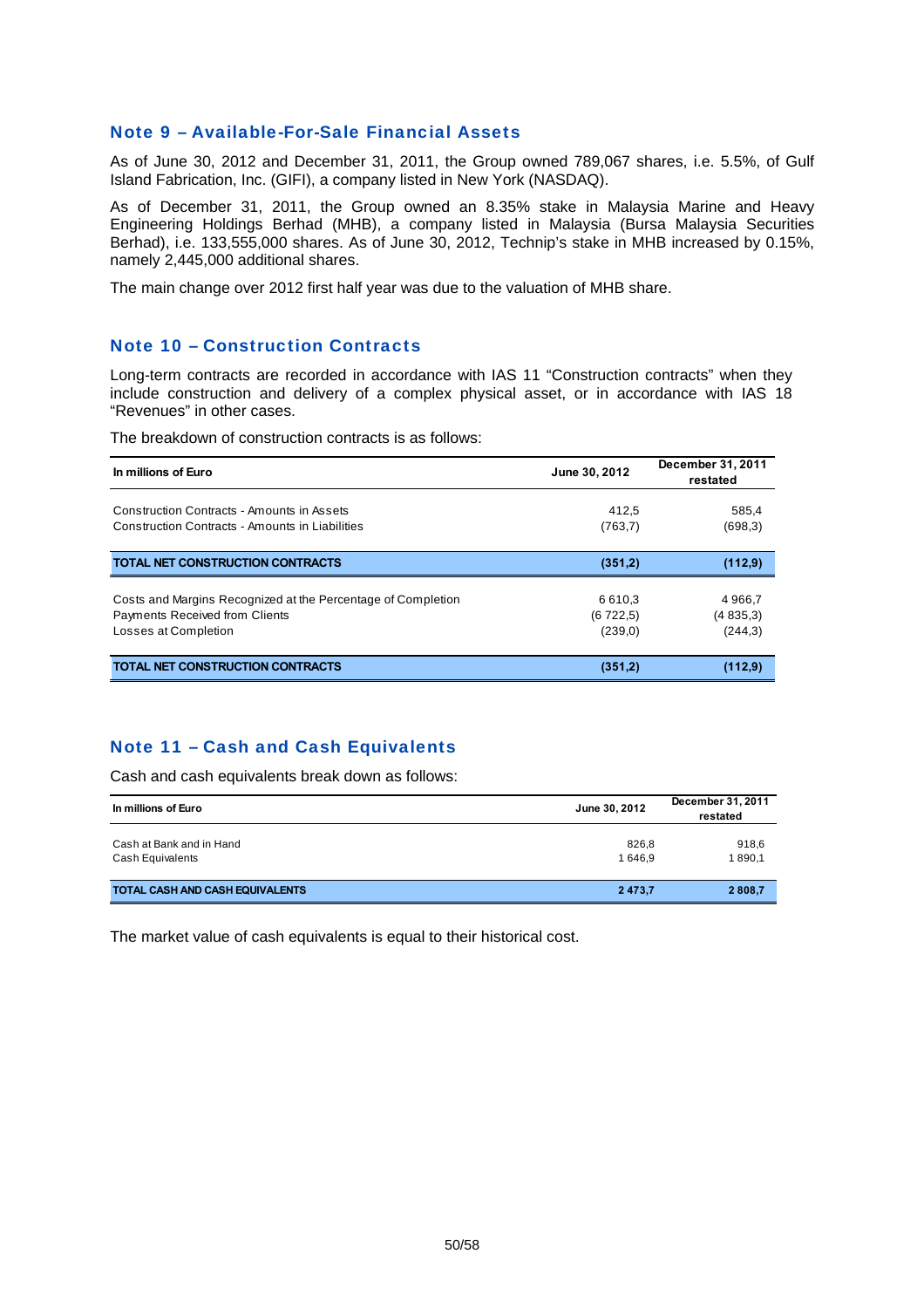### Note 12 – Shareholders' Equity

### **(a)** Changes in the Parent Company's Share Capital

As of June 30, 2012, Technip share capital consisted of 111,458,520 outstanding authorized shares with a par value of €0.7625. The changes since January 1, 2011 can be analyzed as follows:

|                                                              | <b>Number of Shares</b> | <b>Share Capital</b><br>(In millions of Euro) |  |
|--------------------------------------------------------------|-------------------------|-----------------------------------------------|--|
| Share Capital as of January 1, 2011                          | 110 249 352             | 84,1                                          |  |
| Capital Increase due to Share Subscription Options Exercised | 738 406                 | 0,5                                           |  |
| Share Capital as of December 31, 2011                        | 110 987 758             | 84,6                                          |  |
| Capital Increase due to Share Subscription Options Exercised | 470 762                 | 0,4                                           |  |
| SHARE CAPITAL AS OF JUNE 30, 2012                            | 111 458 520             | 85,0                                          |  |

### **(b)** Technip's Shareholders

Technip's principal shareholders are as follows (last available information):

|                                    | June 30, 2012 | December 31, 2011 |
|------------------------------------|---------------|-------------------|
|                                    |               |                   |
| Capital Research and Management    | 7,88%         | 5,25%             |
| Fonds Stratégique d'Investissement | 5,32%         | 5,35%             |
| Blackrock Inc.                     | 5,00%         | 6,20%             |
| Amundi Asset Management            | 3,72%         | 3,20%             |
| AXA Investment Managers            | 3,50%         | 1,50%             |
| Norges Bank Investment Management  | 3,05%         | 2,50%             |
| Oppenheimer Funds Inc.             | 2,89%         | 2,90%             |
| IFP Énergies nouvelles             | 2,54%         | 2,55%             |
| <b>BNP Paribas</b>                 | 2,36%         | 2,35%             |
| Natixis                            | 1,69%         | 3,00%             |
| Causeway Capital Management        | 1,43%         | 1,45%             |
| <b>Treasury Shares</b>             | 2,31%         | 2,00%             |
| <b>Group Employees</b>             | 1,75%         | 2,00%             |
| Other                              | 56,56%        | 59,75%            |
| <b>TOTAL</b>                       | 100,00%       | 100,00%           |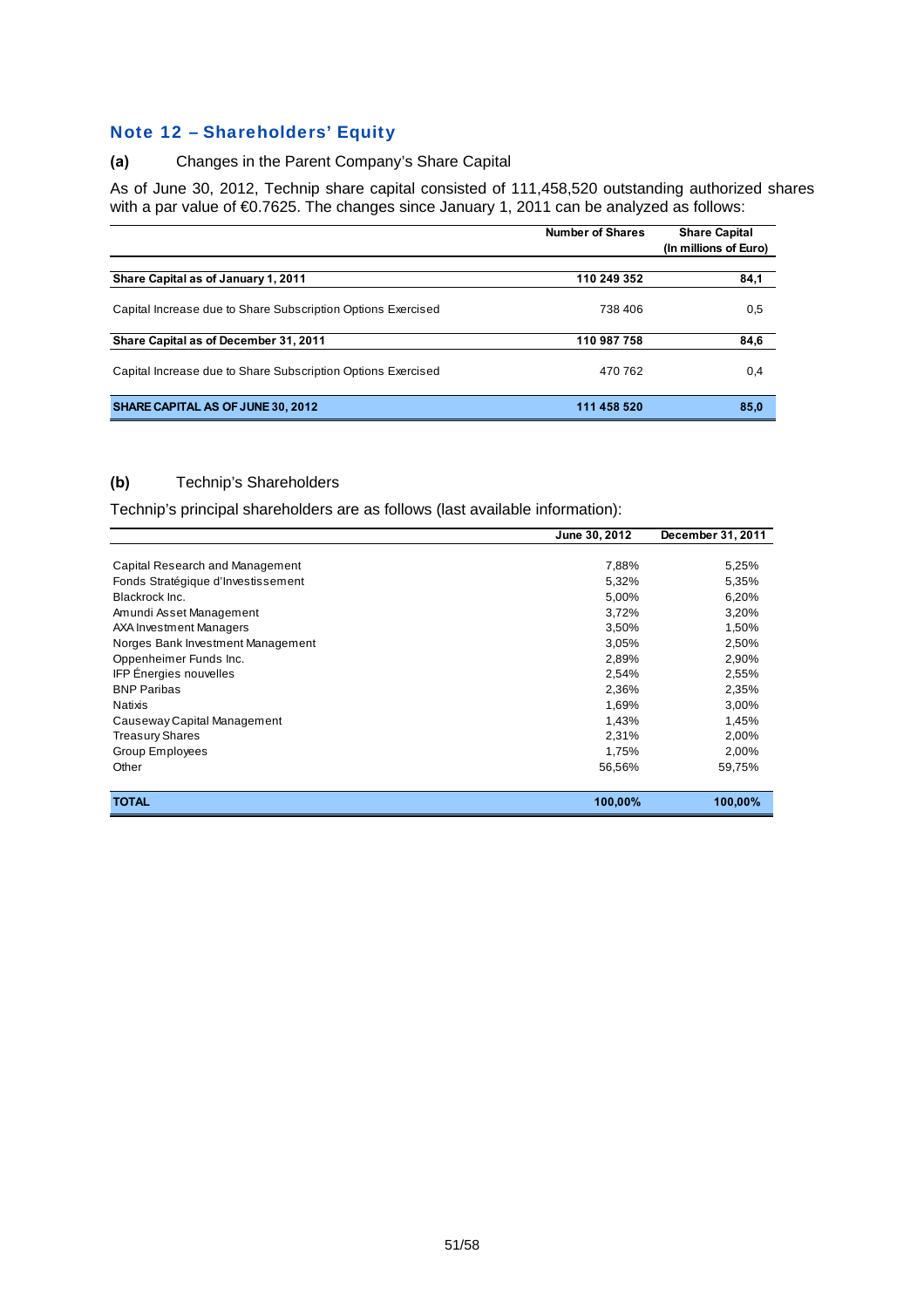### **(c)** Treasury Shares

The total value of treasury shares, shown as a deduction from equity, amounted to  $\epsilon$ 146.4 million as of June 30, 2012, representing 2,588,776 shares. The changes can be analyzed as follows:

|                                                | <b>Number of Shares</b> | <b>Treasury Shares</b><br>(In millions of Euro) |  |
|------------------------------------------------|-------------------------|-------------------------------------------------|--|
| Treasury Shares as of January 1, 2011          | 2907461                 | (137,9)                                         |  |
|                                                |                         |                                                 |  |
| Shares Acquired pursuant to Liquidity Contract | 957 023                 | (64, 5)                                         |  |
| Shares Sold pursuant to Liquidity Contract     | (950 023)               | 64,1                                            |  |
| Shares Granted to Employees                    | (671 743)               | 29,0                                            |  |
| Treasury Shares as of December 31, 2011        | 2 242 718               | (109, 3)                                        |  |
| Shares Acquired pursuant to Liquidity Contract | 302 426                 | (23,0)                                          |  |
| Shares Sold pursuant to Liquidity Contract     | (312 426)               | 23,4                                            |  |
| <b>Shares Acquired for Employees</b>           | 753 600                 | (57,2)                                          |  |
| Shares Granted to Employees                    | (397 542)               | 19,7                                            |  |
| TREASURY SHARES AS OF JUNE 30, 2012            | 2588776                 | (146, 4)                                        |  |

### **(d)** Dividends

On the first half 2012, dividends paid for the year ended December 31, 2011 amounted to €172.6 million (i.e. 1.58 euro per share), compared to €156.1 million (i.e. 1.45 euro per share) paid on the first half 2011.

### **(e)** Share Subscription Option Plans and Share Purchase Option Plans

On June 15, 2012, the Board of Directors granted a plan of 284,700 share subscription options approved by the Combined Shareholders' General Meeting held on April 26, 2012. The performance of this plan will be measured over the 2012-2014 period on the basis of several criteria: Group results in terms of Total Shareholder Return, operating income from recurring activities and return on capital employed.

The Group recorded a total charge related to share subscription and share purchase options of €5.6 million as of June 30, 2012 compared to €7.0 million at the end of June 2011.

### **(f)** Performance Share Plans

On June 15, 2012, the Board of Directors granted a plan of 430,150 performance shares approved by the Combined Shareholders' General Meeting held on April 26, 2012. The performance of this plan will be measured over the 2012-2014 period on the basis of several criteria: Group results in matter of Health/Safety/Environment, operating income from recurring activities and treasury generated from operating activities.

The Group recorded a total charge related to performance share grants of €15.6 million as of June 30, 2012, compared to €15.5 million at the end of June 2011.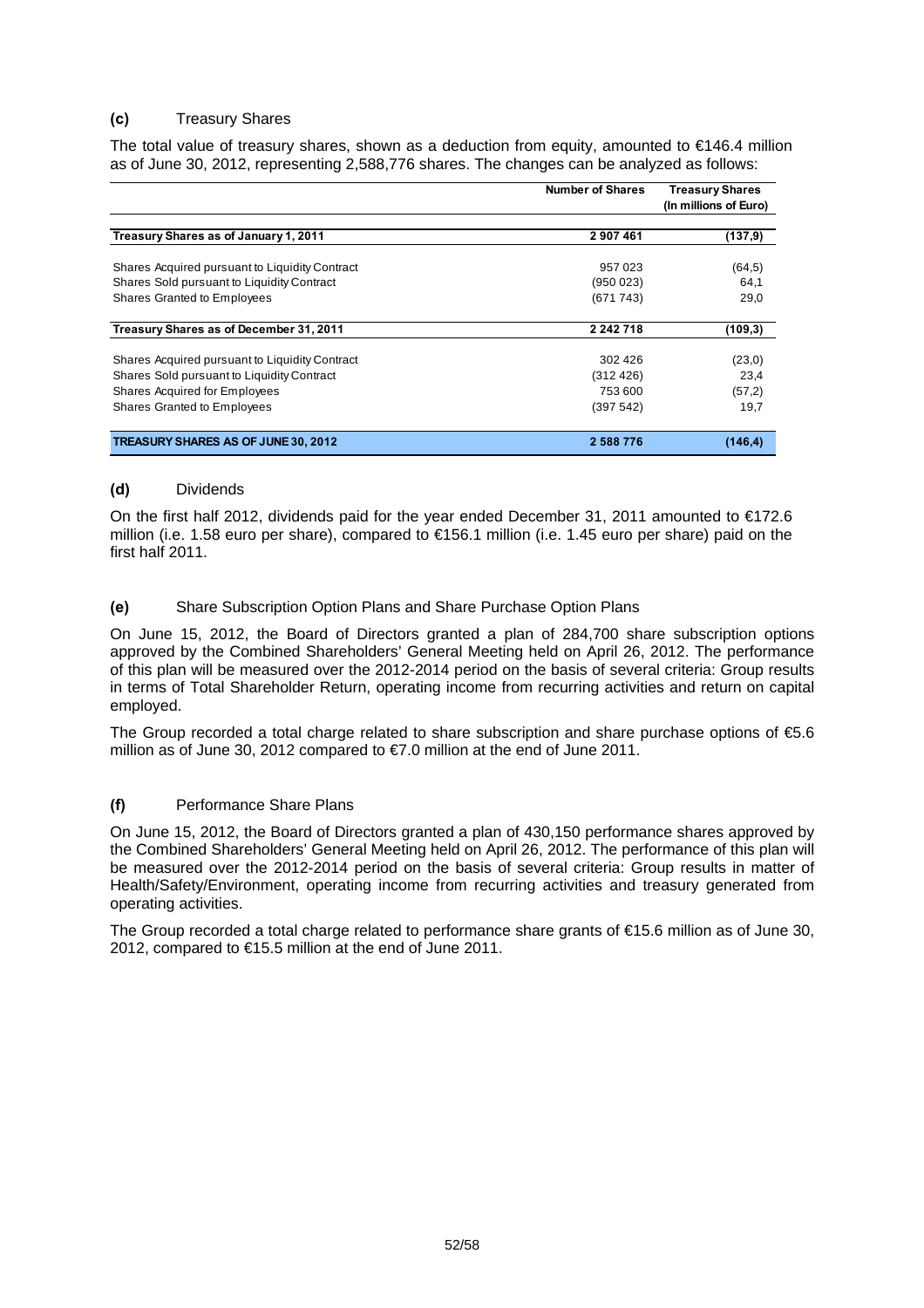### Note 13 – Financial Debts (current and non-current)

Financial debts can be analyzed as follows:

| In millions of Euro                      | June 30, 2012 | December 31, 2011<br>restated |  |
|------------------------------------------|---------------|-------------------------------|--|
|                                          |               |                               |  |
| Bond Issue (1)                           | 46,3          | 45,7                          |  |
| Convertible Bonds (2)                    | 931,7         | 916,1                         |  |
| Private Placements (3)                   | 516,9         | 197,4                         |  |
| Bank Borrowings (4)                      | 205,0         | 393,7                         |  |
| <b>Total Non-Current Financial Debts</b> | 1699,9        | 1 552,9                       |  |
|                                          |               |                               |  |
| Bond Issues (1)                          | 3,1           | 3,0                           |  |
| Convertible Bond (2)                     |               | 251,2                         |  |
| <b>Commercial Papers</b>                 | 150,0         | 170,0                         |  |
| Bank Borrowings (4)                      | 352,2         | 158,5                         |  |
| <b>Accrued Interests Payables</b>        | 16,5          | 15,3                          |  |
| <b>Total Current Financial Debts</b>     | 521,8         | 598,0                         |  |
| <b>TOTAL FINANCIAL DEBTS</b>             | 2 2 2 1 , 7   | 2 150,9                       |  |

- (1) As of June 30, 2012, the bonds issued by Global Industries and guaranteed by the US Government under Title XI of the Federal Ship Financing Program, amounted to USD61.2 million (recorded for €49.4 million), net of issue charges. A total amount of USD57.4 million (recorded for €46.3 million) was classified as non-current financial debts as of June 30, 2012. These 7.71% p.a. bonds are reimbursed semi-annually with equal principal installments of USD2.0 million each and have a final maturity of February 15, 2025. The effective interest rate is 3.70%.
- (2) On December 15, 2011, Technip issued a bond with an option for conversion and/or exchangeable for new or existing shares (OCEANE) for a total amount of €497.6 million. As per IAS 32, the OCEANE convertible bond is recognized in two distinct components: a debt component recorded at amortized cost for an initial amount of €420.4 million and a conversion option component recorded in equity for an amount of €73.1 million. As of June 30, 2012, the debt component amounted to €428.2 million.

On November 17, 2010, Technip issued a bond with an option for conversion and/or exchangeable for new or existing shares (OCEANE) for a total amount of €550 million. As per IAS 32, the OCEANE convertible bond is recognized in two distinct components: a debt component recorded at amortized cost for an initial amount of €480.9 million and a conversion option component recorded in equity for an amount of €63.3 million. As of June 30, 2012, the debt component amounted to €501.6 million.

A Senior Convertible Debenture was issued on July 27, 2007 by Global Industries for a total amount of USD325 million (recognized for €251.2 million as of December 31, 2011). The interest rate is 2.75% p.a. and the maturity is August 1, 2027. On January 11, 2012, Global Industries reimbursed a principal amount of USD322.6 million (corresponding to 99.3% of the outstanding debentures) and paid accrued interest of approximately USD3.9 million to bondholders. As of June 30, 2012, its residual value amounted to €1.9 million.

(3) On June 15, 2012, Technip achieved a private placement for €75 million (recorded for €74.9 million as of June 30, 2012). The maturity is 15 years; the annual coupon rate is 4%.

On June 14, 2012, Technip achieved a private placement for €150 million (recorded for €149.7 million as of June 30, 2012). The maturity is 10 years; the annual coupon rate is 3.40%.

On June 14, 2012, Technip achieved a private placement for €100 million (recorded for €94.8 million as of June 30, 2012). The maturity is 20 years; the annual coupon rate is 4%.

On July 27, 2010, Technip achieved a private placement for €200 million (recorded for €197.5 million as of June 30, 2012). The maturity is 10 years; the annual coupon rate is 5%.

Includes bank borrowings and credit facilities representing drawings on subsidized loans granted to one of the Brazilian subsidiaries for the purpose of pre-financing exports and re-financing investments, drawings on loans granted to a Norwegian subsidiary and to a Brazilian affiliate aimed at financing new vessels.

As of June 30, 2012, financial debts due within less than one year amounted to €521.8 million.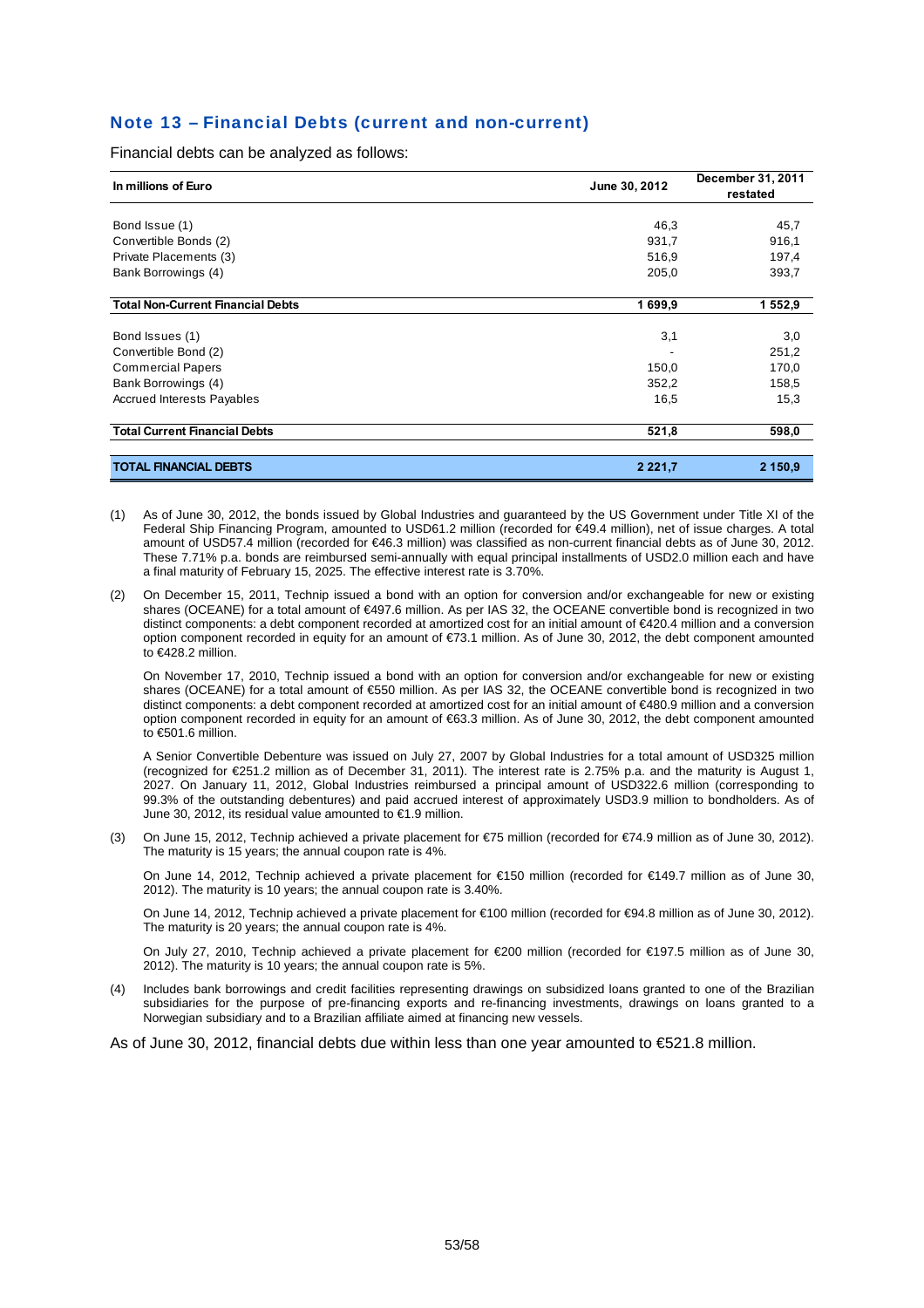### Note 14 – Provisions (current and non-current)

| In millions of Euro                                    | As of<br><b>January 1, 2012</b><br>restated | Increase | Used<br>Reversals        | Unused<br>Reversals | Foreign<br>Exchange<br>Adjustments | Other | As of<br><b>June 30,</b><br>2012 |
|--------------------------------------------------------|---------------------------------------------|----------|--------------------------|---------------------|------------------------------------|-------|----------------------------------|
| <b>Employee Benefits</b>                               | 105,0                                       | 18,2     | (8,9)                    |                     | 0,3                                |       | 114,6                            |
| Tax                                                    | 10,5                                        | 1,3      |                          | (0,1)               | 0.5                                |       | 12,2                             |
| Litigation                                             | 0,2                                         |          | $\overline{\phantom{a}}$ |                     |                                    |       | 0,2                              |
| Provisions for Claims Incurred but not<br>Reported (1) | 7,9                                         | 2,7      | ٠                        | (0,1)               | ٠                                  | ٠     | 10,5                             |
| Other Non-Current Provisions                           | 15,6                                        | 36,4     | (2,2)                    | (37,1)              |                                    | ٠     | 12,7                             |
| <b>Total Non-Current Provisions</b>                    | 139,2                                       | 58,6     | (11,1)                   | (37,3)              | 0,8                                | ۰     | 150,2                            |
| <b>Employee Benefits</b>                               | 4,8                                         | 1,0      | (0,7)                    | (0,5)               | (0,1)                              |       | 4,5                              |
| Contingencies related to Contracts                     | 132,3                                       | 8,5      | (8,8)                    | (32,6)              | 0,4                                | 5,1   | 104,9                            |
| Restructuring                                          | 0.1                                         | 0,1      |                          | 0.1                 |                                    |       | 0,3                              |
| Tax                                                    | 44,1                                        | 3,6      |                          | (3,7)               | 0,5                                |       | 44,5                             |
| Litigation                                             | 0,5                                         |          |                          |                     |                                    |       | 0,5                              |
| Provisions for Claims (1)                              | 1,8                                         | 0,2      |                          |                     |                                    |       | 2,0                              |
| Other Current Provisions                               | 161,4                                       | 21,9     | (51,2)                   | (0,5)               | (1,0)                              | 9,9   | 140,5                            |
| <b>Total Current Provisions</b>                        | 345,0                                       | 35,3     | (60,7)                   | (37,2)              | (0,2)                              | 15,0  | 297,2                            |
| <b>TOTAL PROVISIONS</b>                                | 484,2                                       | 93,9     | (71, 8)                  | (74, 5)             | 0,6                                | 15,0  | 447,4                            |

Changes in provisions over the first half of 2012 can be analyzed as follows:

(1) Provisions for Reinsurance are recorded at the level of the Group's captive reinsurance companies as per IFRS 4.

### Note 15 – Related Party Disclosures

IFP Énergies nouvelles (IFP) is represented on Technip's Board of Directors. Its percentage of ownership amounted to 2.54% as of June 30, 2012 and to 2.55% as of December 31, 2011.

Technip paid IFP a royalty in respect of an agreement for research cooperation on offshore deepwaters. This royalty is determined under arm's length conditions and amounted to €1.9 million for the first half of 2012, the recorded expense amounted to €1.6 million.

In the first 2012 half year, there was no modification concerning other related parties as described in 2011 Annual Financial Report.

### Note 16 – Off Balance Sheet Commitments

The nature and amounts of off-balance sheet commitments are comparable to those disclosed in the notes to the Consolidated Financial Statements as of December 31, 2011 included in the Annual Financial Report.

It should be mentioned that on May 21, 2012, the Group announced an agreement to acquire Stone & Webster process technologies and the associated oil and gas engineering capabilities from The Shaw Group for a cash consideration of approximately €225 million.

### Note 17 – Litigation

Between January 1 and June 30, 2012, the situation of litigation described in 2011 Annual Financial Report has not significantly changed.

### Note 18 – Market Related Exposure and Financial Instruments

Technip has been managing its market related risks in the same way than described in the notes to the Consolidated Financial Statements in 2011 Annual Financial Report. In particular, Technip entered into exchange rate hedging financial instruments to manage its exposure to currency risks as incurred in the normal course of its business.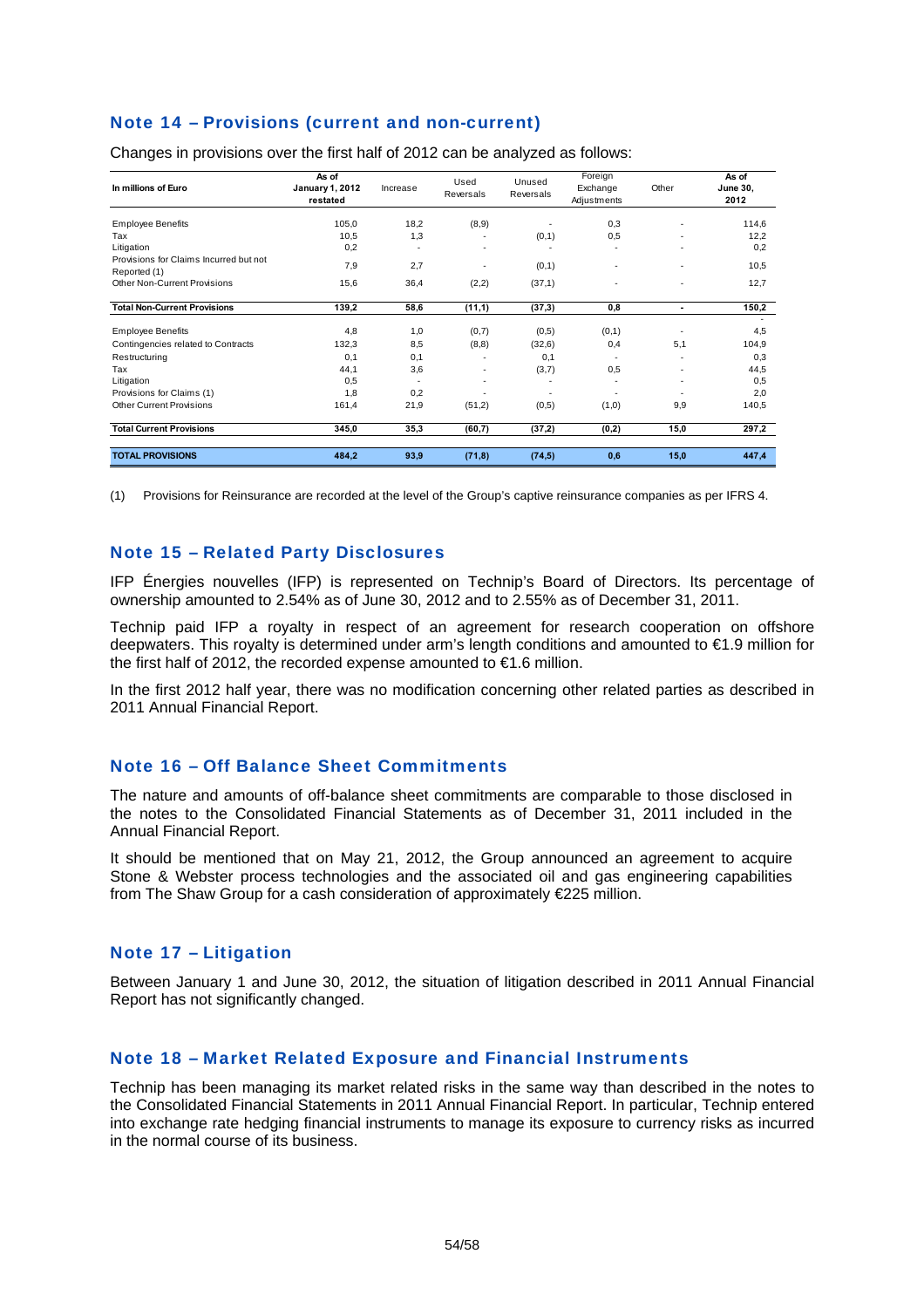### Note 19 – Subsequent Events

There are no significant subsequent events.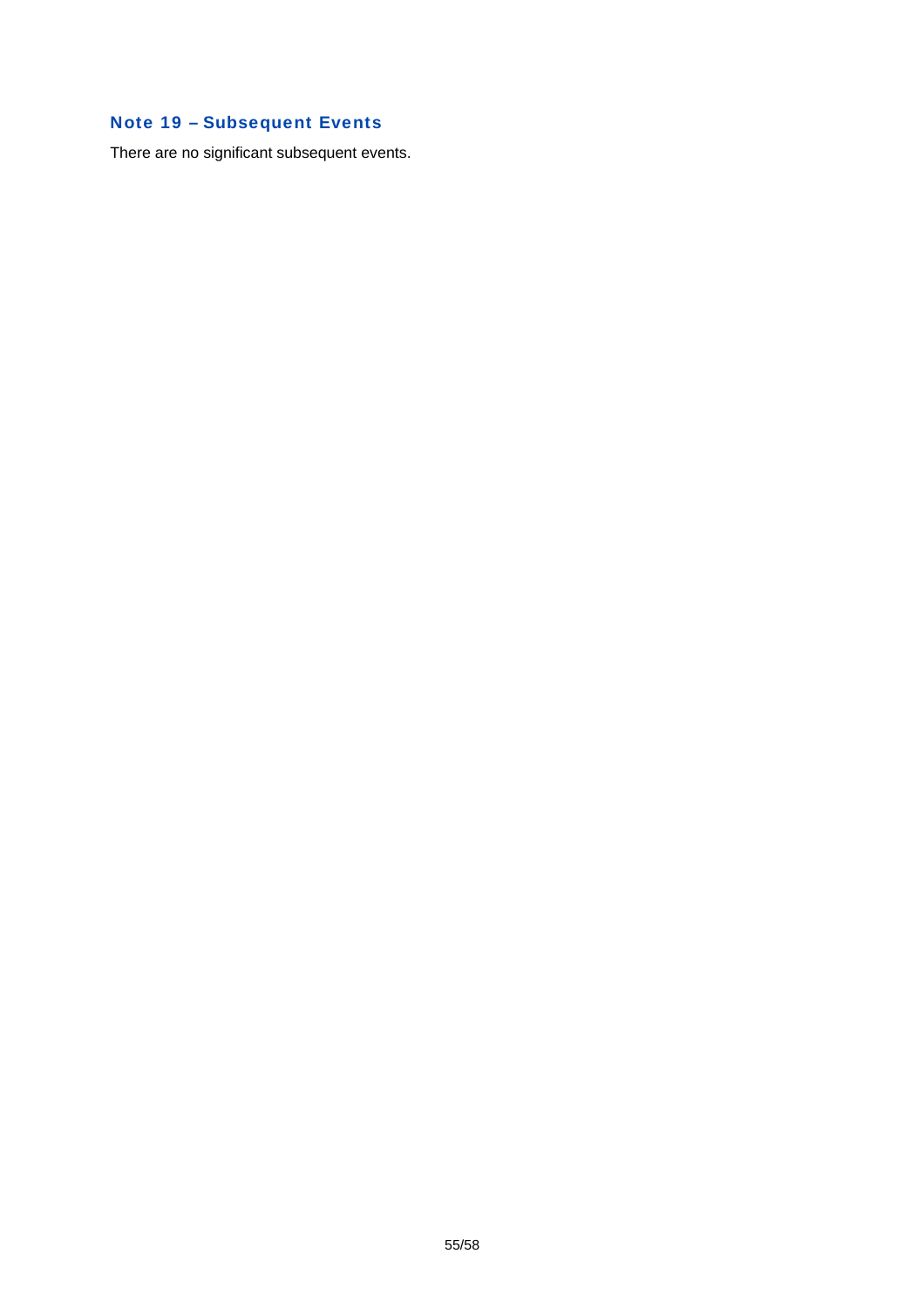# 4 STATUTORY AUDITORS' REVIEW REPORT ON THE 2012 INTERIM FINANCIAL INFORMATION

### **PricewaterhouseCoopers Audit**

63, rue de Villiers France

### **Ernst & Young et Autres**

92208 Neuilly-sur-Seine Cedex 92400 Courbevoie - Paris-La Défense 1 1/2, place des Saisons France

### **STATUTORY AUDITORS' REVIEW REPORT ON THE 2012 INTERIM FINANCIAL INFORMATION**

### **Period from January 1 to June 30, 2012**

*This is a free translation into English of the Statutory Auditors' review report on the interim consolidated financial statements issued in French and it is provided solely for the convenience of English-speaking users. This report also includes information relating to the specific verification of information given in the Group's interim management report. This report should be read in conjunction with and construed in accordance with French law and professional standards applicable in France.* 

### **Technip**

89, avenue de la Grande Armée 75116 Paris

To the Shareholders,

In compliance with the assignment entrusted to us by your Annual General Meeting and in accordance with the requirements of article L.451-1-2 III of the French Monetary and Financial Code (*Code monétaire et financier*), we hereby report to you on:

- the review of the accompanying condensed interim consolidated financial statements of Technip, for the period from January 1 to June 30, 2012, and
- the verification of the information contained in the interim management report.

These condensed interim consolidated financial statements are the responsibility of the Board of Directors. Our role is to express a conclusion on these financial statements based on our review.

### **1. Conclusion on the financial statements**

We conducted our review in accordance with the professional standards applicable in France. A review of interim financial information consists of making inquiries, primarily of persons responsible for financial and accounting matters, and applying analytical and other review procedures. A review is substantially less in scope than an audit conducted in accordance with the professional standards applicable in France and consequently does not enable us to obtain assurance that we would become aware of all significant matters that might be identified in an audit. Accordingly, we do not express an audit opinion.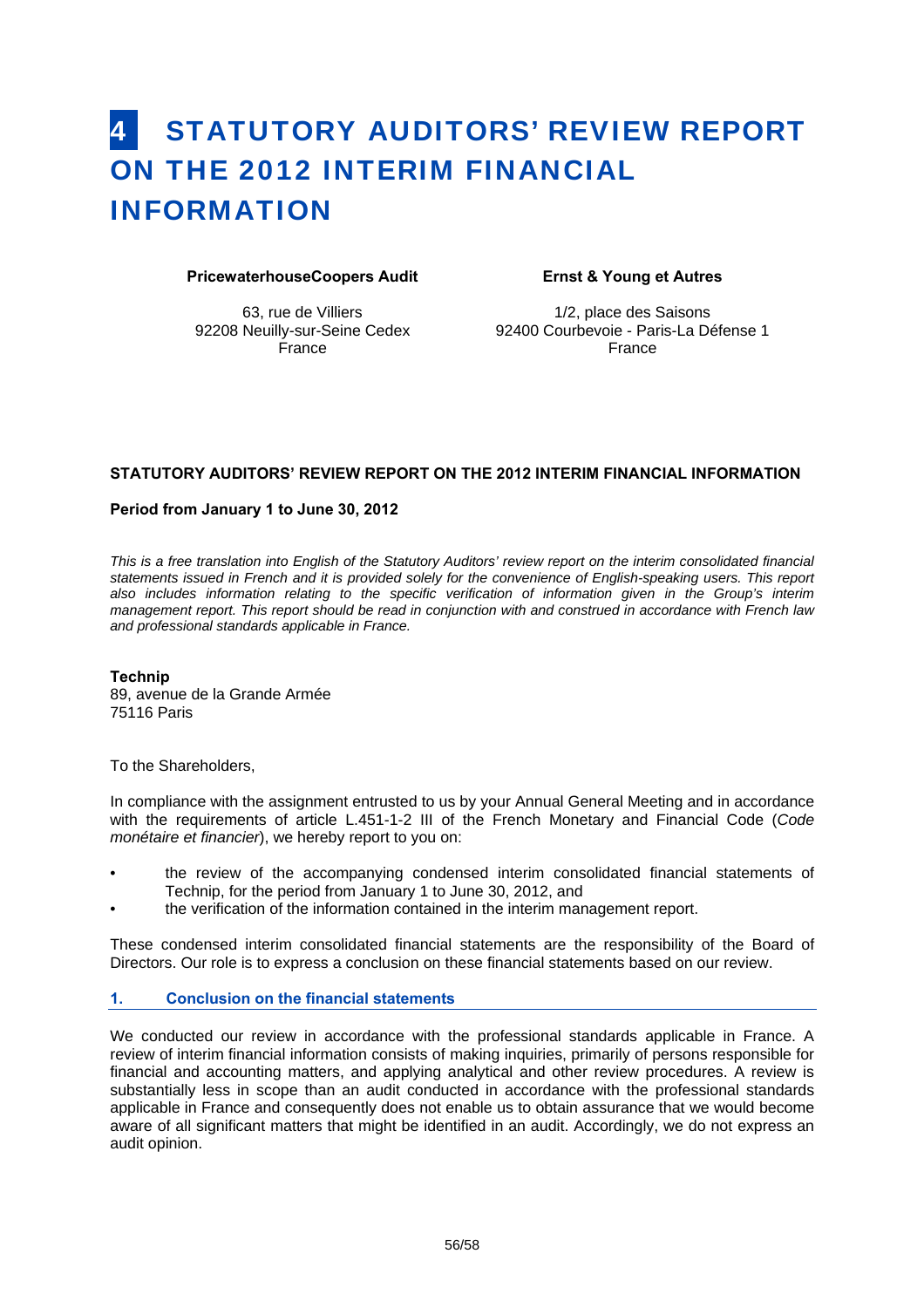Based on our review, nothing has come to our attention that causes us to believe that these condensed interim consolidated financial statements are not prepared, in all material respects, in accordance with IAS 34 – standard of the IFRS as adopted by the European Union applicable to interim financial information.

### **2. Specific verification**

We have also verified the information provided in the interim management report in respect of the condensed interim consolidated financial statements subject to our review.

We have no matters to report as to its fair presentation and its consistency with the condensed interim consolidated financial statements.

Neuilly-sur-Seine and Paris-La Défense, July 25, 2012

The Statutory Auditors

*French original signed by* 

PricewaterhouseCoopers Audit **Example 2018** Ernst & Young et Autres

Edouard Sattler Nour-Eddine Zanouda